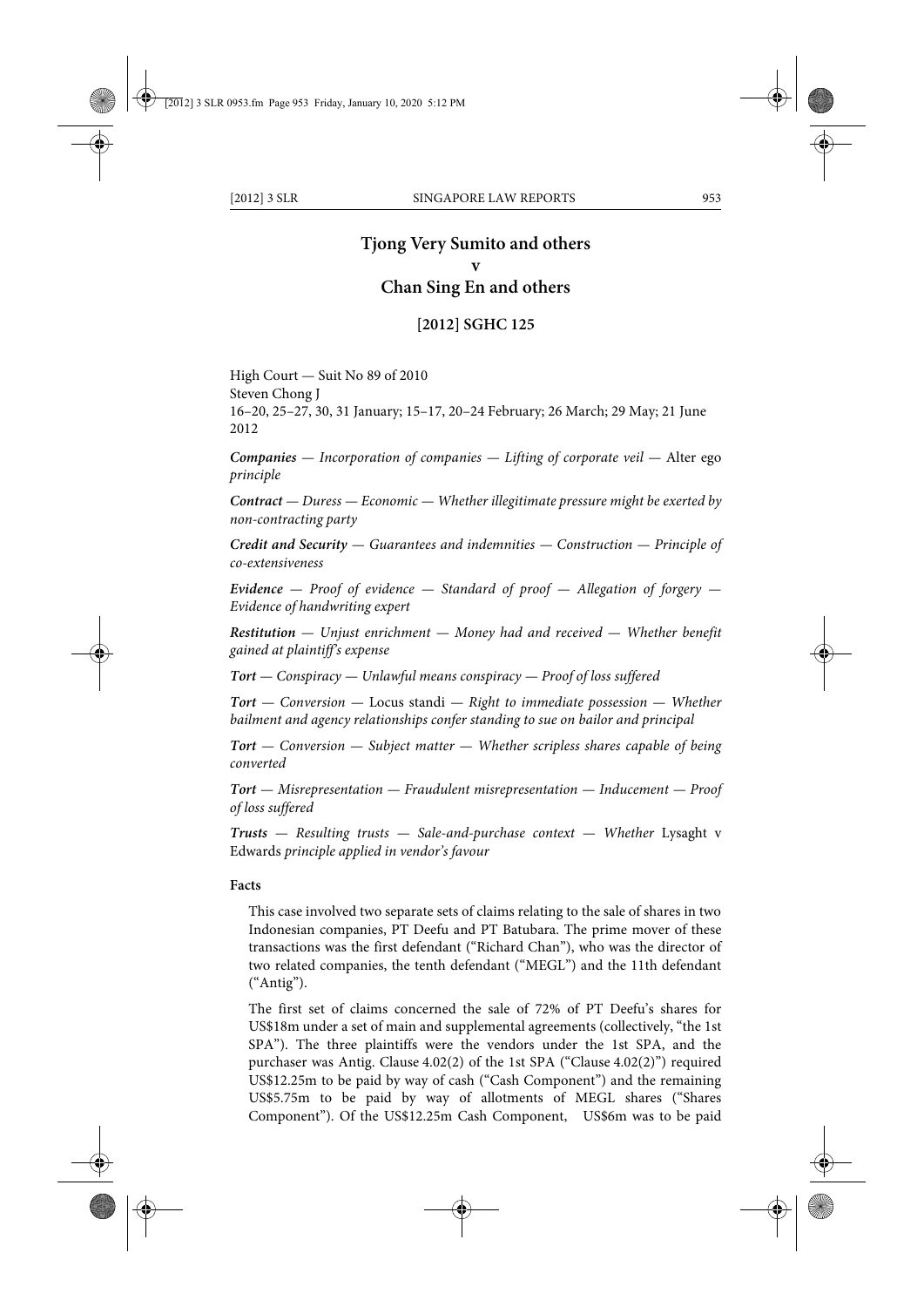directly to the 1st plaintiff ("Tjong"), while US\$5.7m and US\$550,000 were to be paid to the second defendant ("Aventi") and the fourth defendant ("OAFL") respectively. The Shares Component was also to be received by Aventi and OAFL. Under Clause 4.02(2), Aventi and OAFL were "authorised to receive" these payments and share allotments "for and on behalf of" the plaintiffs. On a plain reading, Clause 4.02(2) entitled them to *receive* these payments and share allotments, but did not allow them to *retain* the same for their own benefit.

At the time these proceedings were commenced, the plaintiffs had only received US\$5,528,772 out of the US\$18m purchase price due to them under the 1st SPA. It also transpired that Aventi and OAFL had, without the plaintiffs' authority, sold the MEGL shares received by them. OAFL also sought to assert beneficial entitlement over the sums paid to it under the Cash Component. Further, the evidence showed that various sums had been paid to the fifth defendant ("Alwie"), who controlled OAFL, and the sixth defendant ("Susiana"), who was Alwie's wife. The plaintiffs sought to recover the value of these various payments and share allotments based on the principles of money had and received, resulting trust, conversion, fraudulent misrepresentation and unlawful means conspiracy. They also brought a separate claim against Richard Chan based upon a document under which he personally guaranteed the full payment of US\$18m to Tjong "not through OAFL and Aventi" ("the Guarantee Claim").

The second set of claims related to two further agreements, the 2nd and 3rd SPAs, which, respectively, concerned the sale of 5% of PT Batubara's shares and 28% of the PT Deefu's shares (collectively, "the Remaining Shares"). Tjong was the vendor under the 2nd and 3rd SPAs, and the purchasers were, respectively, the seventh defendant ("Jake") and the eighth defendant ("AAML"), which was controlled by the ninth defendant ("Edwin").

Tjong argued that the Remaining Shares were sold at an undervalue, and brought three claims in this connection. First, he argued that he had executed the 2nd and 3rd SPAs under duress exerted by Richard Chan, who had threatened to otherwise withhold payment of the balance purchase price under the 1st SPA ("the duress claim"). Second, Tjong claimed that he was induced to execute the 2nd and 3rd SPAs by fraudulent misrepresentation made by Richard Chan to the effect that Tjong would be paid the balance purchase price under the 1st SPA if he sold the Remaining Shares. Third, Tjong claimed that Richard Chan, MEGL, Antig, Jake, AAML and Edwin conspired to induce him to sell the Remaining Shares at an undervalue via the alleged duress and/or fraudulent misrepresentation.

**Held, allowing the claims against the first, second, fourth, fifth and sixth defendants, and dismissing the claims against the seventh, eighth and ninth defendants:** 

#### *Lifting of the corporate veil*

(1) Courts would pierce the corporate veil where the controller of the company was found to have used the company as an extension of himself and have made no distinction between its business and his own. OAFL's corporate veil was pierced *vis-à-vis* Alwie as the evidence showed that OAFL was the *alter ego* of Alwie.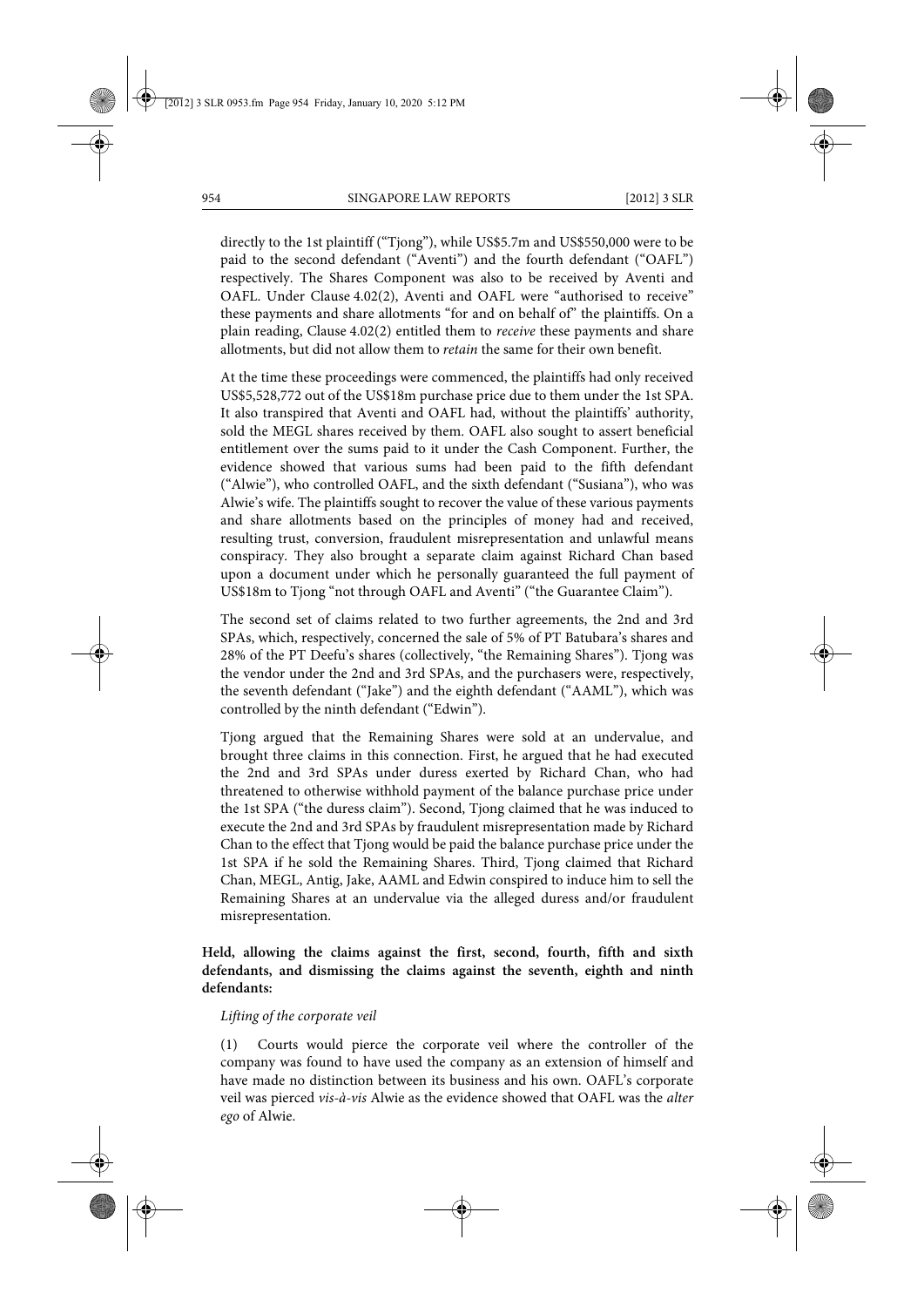### *Money had and received*

(2) A claimant bringing a money had and received claim had to show that (a) the defendant had received a benefit (*ie*, the defendant had been enriched); (b) the defendant's enrichment was at the claimant expense; (c) it was unjust to allow the defendant to retain the enrichment, such unjust factor being specifically identifiable on the facts; and (d) there were no defences available to the defendant: at [81] and [94].

(3) While the evidence showed that OAFL, Alwie and Susiana beneficially received the sums of US\$550,000, S\$334,429.20 and US\$157,525 respectively, there was no evidence showing that the sum of US\$5.7m was received by Aventi. The plaintiffs' money had and received claim *vis-à-vis* Aventi for the refund of US\$5.7m therefore failed: at [78], [79], [84] and [90].

The test for whether the defendant's enrichment had been at the claimant's expense depended on whether the claimant was pursuing a personal or proprietary restitutionary claim. While a claimant seeking a proprietary restitutionary remedy had to establish some proprietary link to the money claimed via rules of following and tracing, a claimant seeking a personal restitutionary remedy had to show that he had suffered a loss sufficiently linked to the defendant's gain. Based on the plaintiffs' pleaded case, they were seeking both such remedies: at [85] and [86].

(5) The plaintiffs' proprietary restitutionary claim wholly failed as the PT Deefu shares could not be traced into the payments made by Antig to OAFL, Alwie and Susiana; there was no evidence that these payments came from the sale of the PT Deefu shares or were in any way obtained by Antig through dealing with the PT Deefu shares: at [87].

(6) The plaintiffs' personal restitutionary claim also failed in relation to the sums of S\$334,429.20 and US\$157,525 received by Alwie and Susiana as there was no nexus between such gains by Alwie and Susiana, and the plaintiffs' loss. These sums were paid out of the portion of the Cash Component which was directly receivable by the plaintiffs, *ie*, not in accordance with Antig's payment obligations under Clause 4.02(2). As the plaintiffs' recourse against Antig remained alive in relation to these sums, the gains by Alwie and Susiana could not be said to have been at the plaintiffs' expense: at [90] to [92] .

(7) Nevertheless, the plaintiffs succeeded in their personal restitutionary claim in relation to the US\$550,000 received by OAFL. Antig's payment of this sum simultaneously conferred a benefit on OAFL and extinguished the plaintiffs' right of recourse against Antig, *ie*, OAFL's gain was at the plaintiffs' expense. OAFL's retention of the US\$550,000 without the authority to do so constituted the unjust factor justifying the disgorgement of such sum from OAFL. Further, OAFL and/or Alwie had not pleaded any defence to unjust enrichment: at [93] and [120] to [122].

(8) Based on a plain reading of Clause 4.02(2), which expressly stated that the entire purchase price was "due to" the plaintiffs, and that Aventi and OAFL were only meant to hold the payments and the MEGL shares "for and on behalf of" the plaintiffs, OAFL was authorised to *receive* the sum of US\$550,000, but was not entitled to *retain* the same for its personal benefit. This plain reading of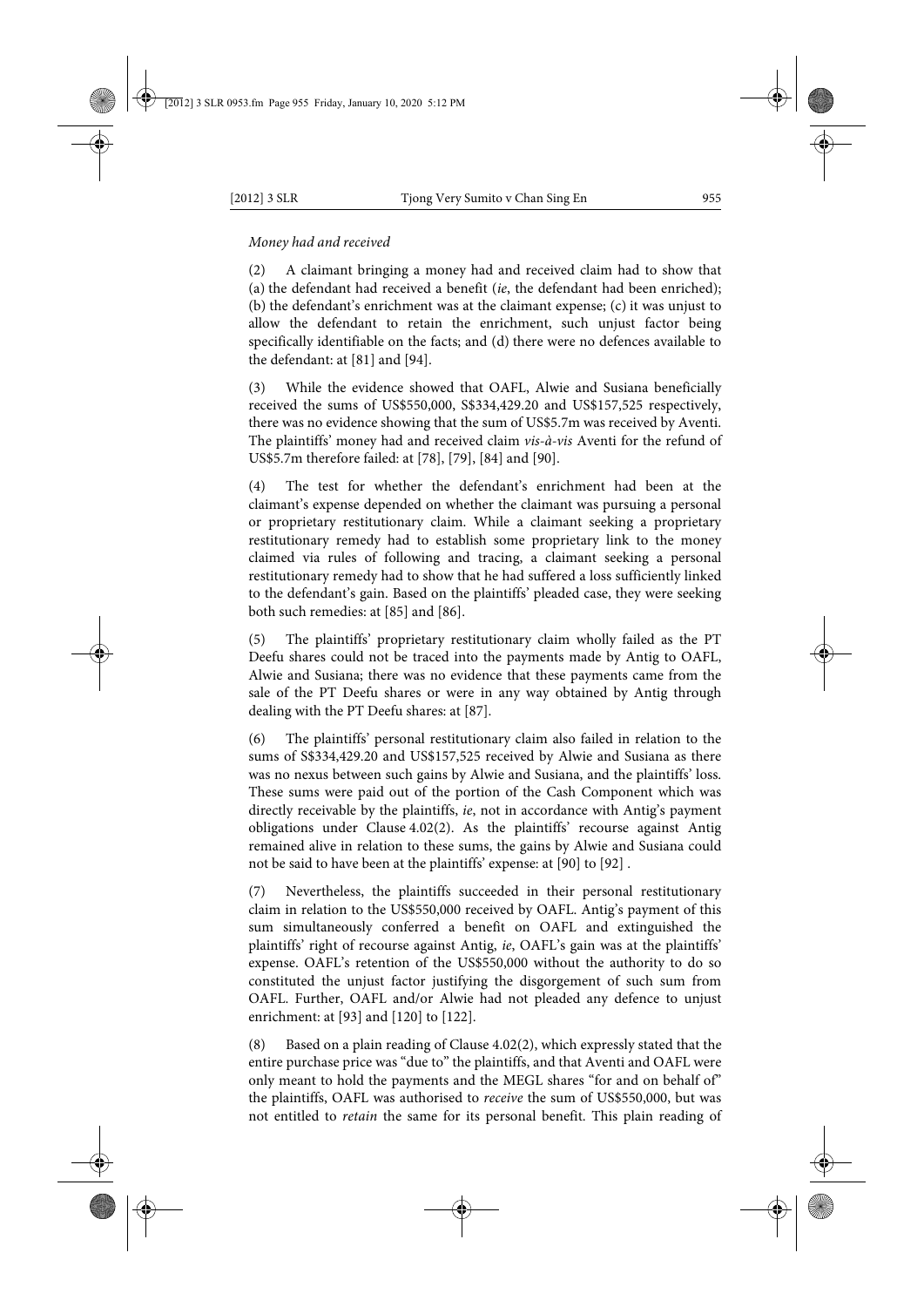Clause 4.02(2) was supported by the objective evidence before the court: at [95], [96], [98], [103] and [106] to [120].

(9) The contextual approach in *Zurich Insurance (Singapore) Pte Ltd v B-Gold Interior Design & Construction Pte Ltd* [2008] 3 SLR(R) 1029 ("*Zurich*") was not a *carte blanche* route to the admission of any and all extrinsic evidence to aid a party's interpretation of a contract. A party wishing for the court to depart from the plain language of a contract had to satisfy the court that the factual context which he sought to rely on was clear and obvious: at [97] and [98].

(10) Alwie failed to invoke the *Zurich* contextual approach to contradict the plain language of Clause 4.02(2). First, there were scant details of the events surrounding the execution of the 4th Supplemental which introduced Clause 4.02(2) in its present form. Second, and more crucially, Alwie sought to rely on three vastly different factual matrices, which he asserted, constituted the factual context of the 1st SPA entitling him to retain the payments received by him, *ie*, the factual context was far from "clear and obvious": at [99] to [102].

#### *Resulting trust*

(11) Traditionally, in a vendor-purchaser relationship, beneficial interest in the object of sale vested in the purchaser upon execution of a valid contract of sale. This vesting of beneficial interest operated unilaterally – while beneficial interest of the property was vested in the purchaser, beneficial interest in the purchase money did not simultaneously vest in the vendor. The vendor's entitlement to the purchase money was instead protected by a vendor's lien over the property.

(12) On the facts, the plaintiffs were not in a traditional vendor-purchaser trust situation; the plaintiffs were the vendors of the PT Deefu shares and not the "purchasers" of the payments and MEGL shares. The principle in *Lysaght v Edwards* therefore did not apply in the plaintiffs' favour.

(13) As the plaintiffs never had the beneficial interest in the payments and the MEGL shares at the time when the PT Deefu shares were sold under the 1st SPA, their invocation of the resulting trust doctrine was therefore flawed; since the resulting trust doctrine did not effect, but gave effect to, the beneficiary's equitable interest, allowing the plaintiffs' resulting trust claim would have put the equitable cart before the proprietary horse.

#### *Conversion*

(14) To establish *locus standi* to sue for conversion, the plaintiffs had to show that they had, at the material time, either actual possession or a right to immediate possession of the MEGL shares. Having title to the property concerned did not necessarily mean having a right to immediate possession, and hence, a right to sue for conversion. Similarly, a person who merely had an equitable right in the property without possession would not have standing to sue for conversion: at [135] and [137].

(15) On the facts, the plaintiffs never had actual possession of the MEGL shares because the shares were issued by MEGL directly to Aventi and OAFL. Nevertheless, they acquired a right to immediate possession of the MEGL shares when the MEGL shares were sold by Aventi and OAFL, which were holding the same as bailees and agents of the plaintiffs: at [139].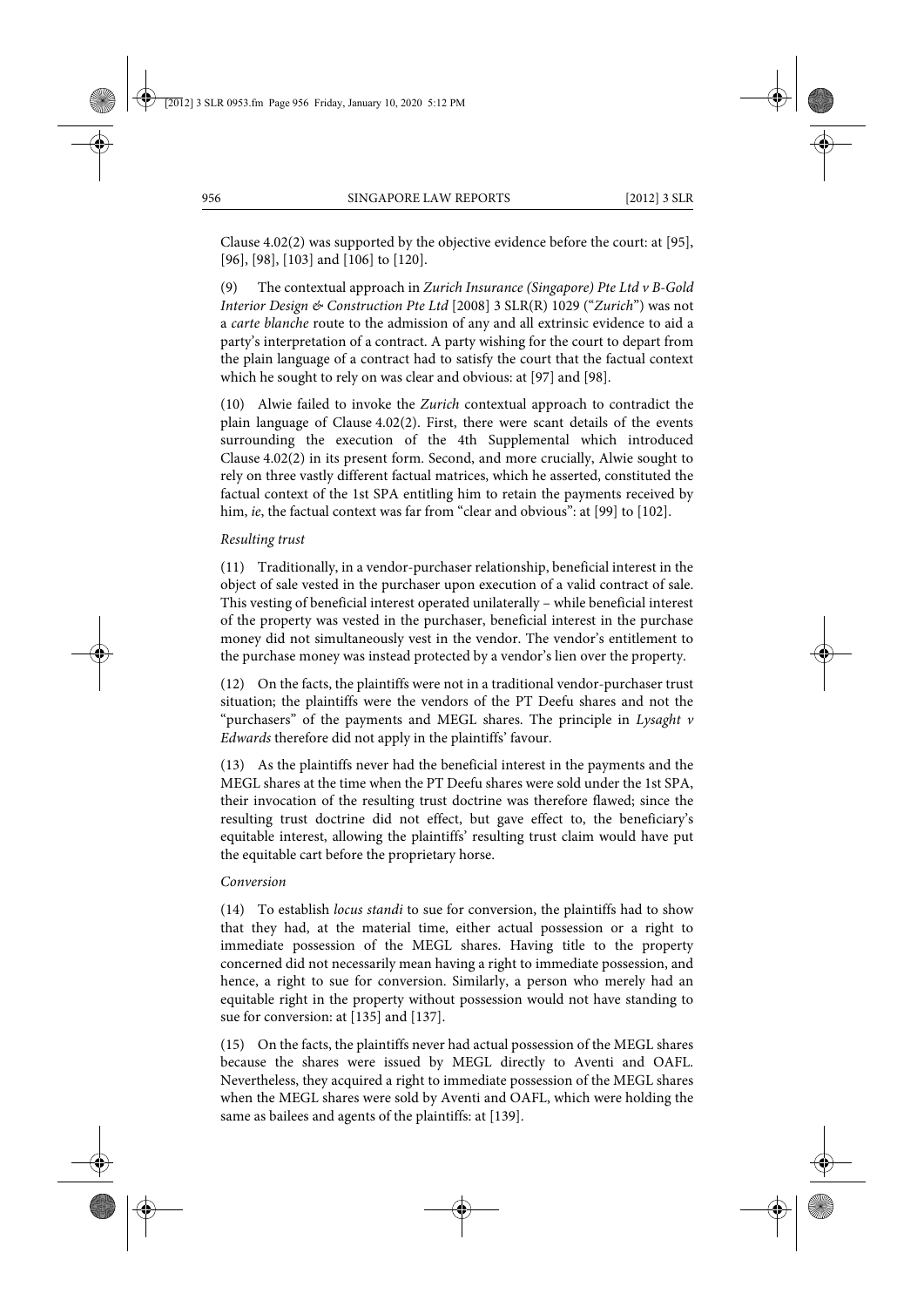(16) A bailment relation was founded exclusively on a person's voluntary possession of goods which belonged to another. On the facts, Aventi and OAFL voluntarily took possession of the MEGL shares. Although there was no clause in the 1st SPA entitling the plaintiffs to determine the bailment, under the common law, a bailment was terminated and the right of possession to the bailed property re-vested in the bailor if the bailee behaved in a manner that was utterly repugnant to the terms of the bailment. Aventi and OAFL, as bailees of the MEGL shares, acted in a manner utterly repugnant to the terms of the bailment when they sold the MEGL shares. The right to immediate possession of the MEGL shares thereby re-vested in the plaintiffs, conferring on them the legal standing to sue for conversion: at [141] to [143].

(17) The two core elements of an agency relationship were (a) consent of both the principal and agent; and (b) authority conferred or power granted to the agent to legally bind the principal. On the facts, the phrase "for and on behalf of the [plaintiffs]" in Clause 4.02(2) signalled the plaintiffs' consent to appoint Aventi and OAFL as their agents to receive the payments and the MEGL shares. Aventi and OAFL, in receiving the payments and the MEGL shares on behalf of the plaintiffs, had a duty to account to the plaintiffs qua agents and had to hand over such property on demand: at [145] and [149].

(18) Where the agent was still in possession of the property on behalf of the principal, the conversion was consummated when the agent refused to hand over possession on demand by the principal. However, where the agent had sold the property without authority, the sale in itself constituted the act of conversion. In that situation, a prior demand was irrelevant: at [150].

(19) On the facts, the MEGL shares held by Aventi and OAFL as agents of the plaintiffs were expressly stated to be due to the plaintiffs. The plaintiffs thus had a right to immediate possession of the MEGL shares from the moment they were allotted to and received by Aventi and OAFL "for and on behalf of" the plaintiffs, or, at least, when they were sold: at [154].

(20) The facts showed that there had been (a) deliberate conduct on the part of Aventi and OAFL which was inconsistent with the plaintiffs' possessory rights; and (b) such conduct was so extensive an encroachment on the plaintiffs' rights as to exclude them from use and possession of the MEGL shares. Aventi and OAFL, who were to hold the shares for and on behalf of the plaintiffs, had, by withholding and selling the shares, clearly acted inconsistently with the plaintiffs' rights: at [135], [136] and [158].

(21) While it remained an open question in Singapore whether intangible property could form the subject matter of conversion, the law was fairly settled that corporeal objects representing the value of intangible property, such as cheques and share certificates could be subject matters for a claim in conversion: at [156].

(22) The scripless nature of the MEGL shares did not render them any less capable of being converted. Although the MEGL shares were scripless, they were essentially scripless only for the purposes of trading, and were still represented by physical share certificates: at [155] and [157].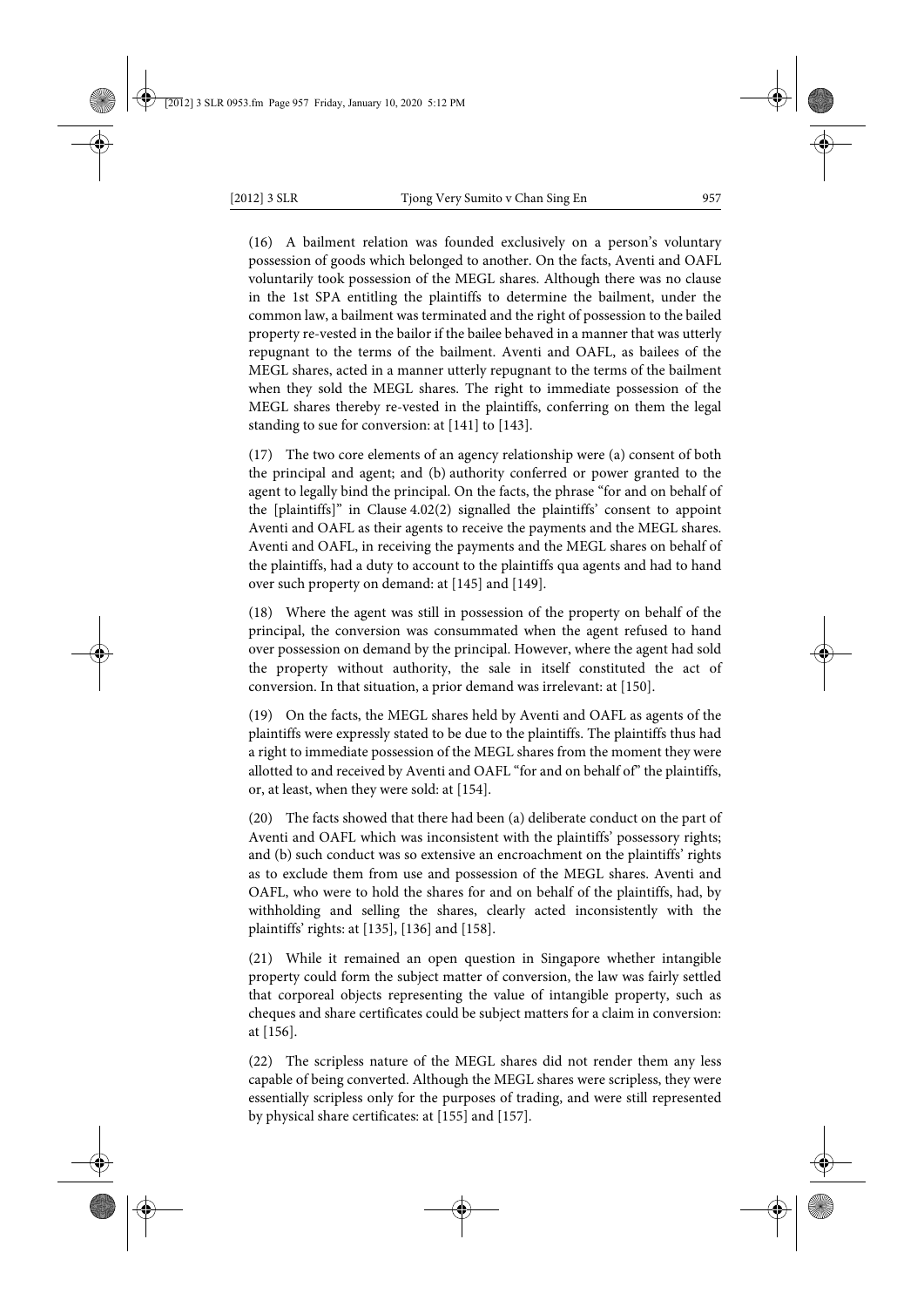#### *Fraudulent misrepresentation*

(23) The elements of an action in fraudulent misrepresentation were as follows: (a) there had to be a representation of fact made by the defendant by words or conduct; (b) the representation had to have been made with the intention that it should be acted upon by the plaintiff, or by a class of persons including the plaintiff; (c) the plaintiff had to have acted upon the representation; (d) the plaintiff had to have suffered damage by so doing; and (e) the representation had to have been made with the knowledge that it was false, or at least, in the absence of any genuine belief that it was true.

(24) On the facts, the plaintiffs' fraudulent misrepresentation in relation to the 1st SPA failed for want of reliance since, *inter alia*, (a) they never knew of the existence of some of the relevant representations until the commencement of the present action; and (b) the rest of the representations were made after the 1st SPA was signed by them. Even if inducement had been established, the plaintiffs had not succeeded in proving their loss.

(25) Tjong nevertheless succeeded in his fraudulent misrepresentation claim in relation to the 2nd and 3rd SPAs. The relevant representation was clearly made to be acted upon by Tjong, and had obviously been made fraudulently by Richard Chan who knew of its false nature at the time of its making. It was also a significant factor inducing Tjong to act as he did, and had resulted in Tjong suffering losses when he sold the Remaining Shares at an undervalue.

## *Unlawful means conspiracy*

(26) A conspiracy by unlawful means was constituted when two or more persons combined to commit an unlawful act with the intention of injuring or damaging the plaintiff. The act had to have been carried out and the intention achieved.

(27) The failure of the plaintiffs' fraudulent misrepresentation claim in relation to the 1st SPA was fatal to their unlawful means conspiracy claim against the first to sixth defendants, which was parasitic upon the fraudulent misrepresentation claim.

(28) The failure of the plaintiffs' duress claim in relation to the 2nd and 3rd SPAs was fatal to their unlawful means conspiracy claim against the seventh to ninth defendants.

#### *The guarantee*

(29) Due to the gravity of an allegation of fraud and forgery, courts required more compelling evidence than that which was sufficient to "tilt the balance". This high standard of proof was not met on the facts.

(30) The state of evidence was insufficient to ground a finding that the guarantee was forged. The handwriting expert report produced by Richard Chan did not support of his allegation of forgery. First, the expert conceded that it was highly probable that the signature on the guarantee was written in original form by the writer of the specimen signatures attributed to Richard Chan. Second, the expert's alternative suggestion that the text of the document had been superimposed on another document bearing Richard Chan's genuine signature was (a) not pleaded; and (b) made without the benefit of inspecting the original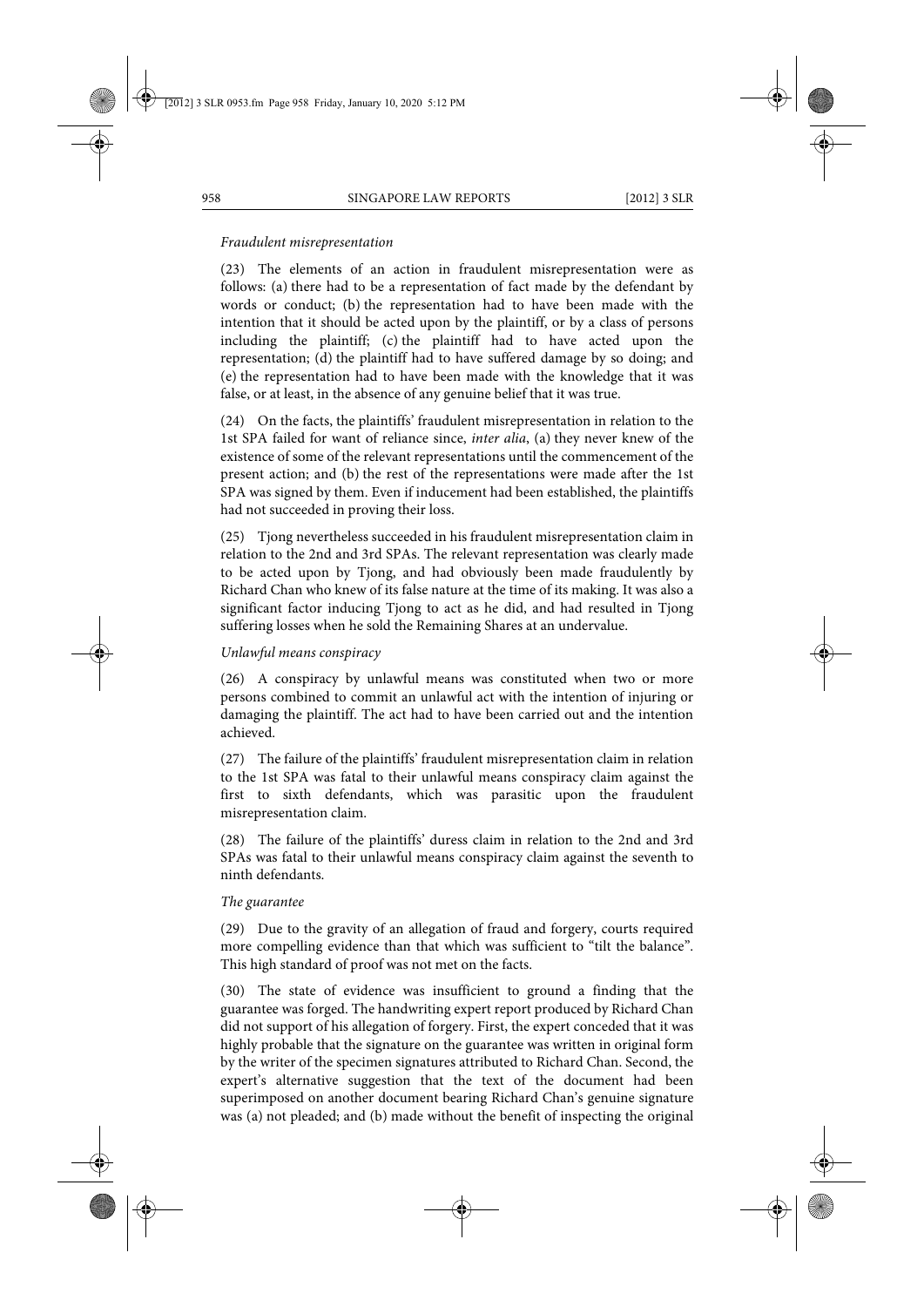document despite the veracity of such theory being heavily dependent upon an inspection of the original document.

(31) Apart from Richard Chan's failure to positively prove forgery by relying on the expert's evidence, the objective evidence also supported the plaintiffs' position that the guarantee had indeed been executed by Richard Chan.

(32) It was fairly settled that the performance of, or a promise to perform, an existing contractual obligation to a third party afforded sufficient consideration. As such, the fact that the consideration provided to Richard Chan under the guarantee was a pre-existing obligation owed by Tjong to Antig did not render the guarantee unenforceable.

(33) Whether a surety contract was a guarantee or indemnity was a question of substance to be construed based on its wording and in light of the parties' intentions. The key difference between a guarantee and indemnity was that, while a guarantor's liability was collateral to and dependent upon the liability and default of the principal debtor, an indemnifier's liability was original and independent.

(34) The purported guarantee was, on its true construction, an indemnity. By the phrase "not through OAFL and Aventi", Richard Chan undertook to pay Tjong the full US\$18m purchase price under the 1st SPA regardless of the fact that Antig was only obliged to pay US\$6m directly to Tjong under the 1st SPA. Richard Chan was therefore liable for the balance purchase price not yet received by the plaintiffs.

#### *Economic duress*

(35) There were two elements to constitute duress, *viz*, (a) the exertion of illegitimate pressure; and (b) such pressure amounting to the compulsion of the victim's will. On the facts, the threats were deliberately made by Richard Chan to exploit Tjong's weak financial position with a view to procuring the Remaining Shares at an undervalue – an advantage which was completely unrelated to the 1st SPA; this was not a case where the defendants had simply used their commercial muscle to extract an attractive bargain for themselves: at [245] to [247], [255] and [257].

(36) The duress claim nevertheless failed as there was no compulsion of Tjong's will at the material time since, *inter alia*, Tjong failed to take steps to avoid the transactions under the 2nd and 3rd SPAs for a period of about 30 months, and had an alternative recourse to obtaining the full US\$18m by way of the guarantee, which he extracted from Richard Chan: at [248], [262] and [266].

[Observation: While duress claims were generally made where illegitimate pressure was exerted by one contracting party on the other, a contract might sometimes be set aside on the ground of duress exerted by someone who was, strictly-speaking, a third party to the contract, *eg*, where the other contracting party knew of the duress, had constructive notice of it, or had procured the making of the contract through the agency of the party who exercised the duress: at [243] and [269].

In this case, a direct claim of duress could have been brought against Jake, AAML and Edwin had it been shown that Richard Chan was their agent.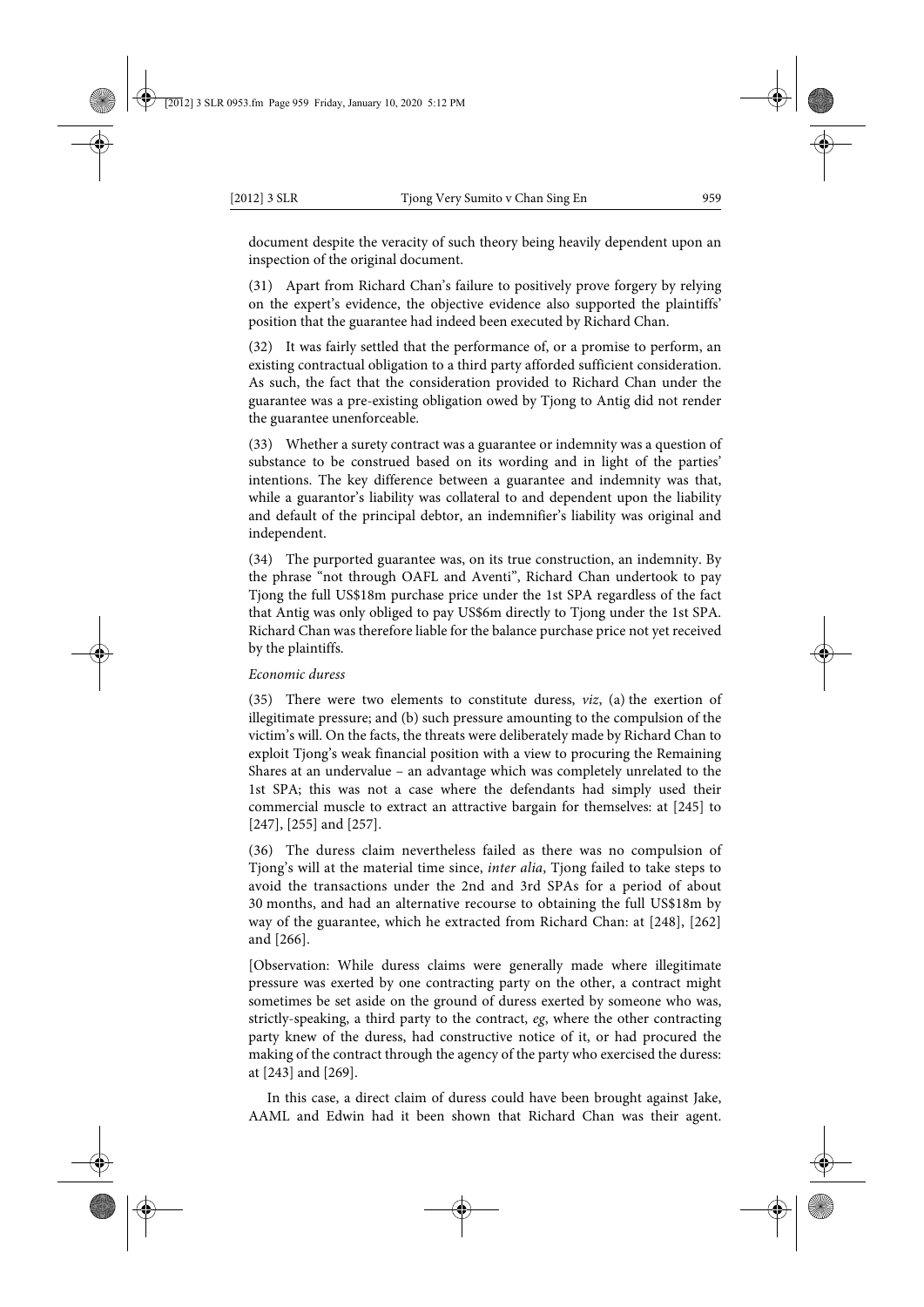However, the plaintiffs' case was that Jake, AAML and Edwin were the nominees of MEGL/Antig/Richard Chan in relation to the purchase of the Remaining Shares. The duress claim against Jake, AAML and Edwin was therefore indirect and dependent upon establishing a conspiracy to procure the Remaining Shares via duress, which was not made out on the facts.]

#### **Case(s) referred to**

- *B & S Contracts and Design Ltd v Victor Green Publications Ltd* [1984] ICR 419 (distd)
- *BBMB Finance (Hong Kong) Ltd v Eda Holdings Ltd* [1990] 1 WLR 409 (folld)

*Blaustein v Maltz, Mitchell and Co* [1937] 2 KB 142 (folld)

*Bute (Marquess) v Barclays Bank Ld* [1955] 1 QB 202 (folld)

*CTN Cash and Carry Ltd v Gallaher Ltd* [1994] 4 All ER 714 (distd)

- *Chartered Electronics Industries Pte Ltd v Comtech IT Pte Ltd*
	- [1998] 2 SLR(R) 1010; [1998] 3 SLR 502 (folld)
- *Cycle & Carriage Motor Dealer Pte Ltd v Hong Leong Finance Ltd* [2005] 1 SLR(R) 458; [2005] 1 SLR 458 (refd)
- *E C Investment Holding Pte Ltd v Ridout Residence Pte Ltd* [2011] 2 SLR 232 (distd)
- *Edgell v Day* (1865) LR 1 CP 80 (folld)
- *EG Tan & Co (Pte) v Lim & Tan (Pte)* [1985–1986] SLR(R) 1081; [1986] SLR 489 (refd)
- *Foskett v McKeown* [2001] 1 AC 102 (folld)

*Garnac Grain Co Inc v H M F Faure & Fairclough Ltd* [1968] AC 1130 (folld)

- *Halpern v Halpern* [2006] EWHC 603 (Comm) (refd)
- *Kesarmal s/o Letchman Das v N K V Valliappa Chettiar s/o Nagappa Chettiar* [1954] 1 WLR 380 (refd)
- *Kleinwort Benson Ltd v Birmingham City Council* [1997] QB 380; [1996] 4 All ER 733 (folld)
- *Lipkin Gorman (a firm) v Karpnale Ltd* [1991] 2 AC 548 (folld)
- *MCC Proceeds Inc v Lehman Bros International (Europe)* [1998] 4 All ER 675 (refd)
- *Nickolson v Knowles* (1820) 5 Madd 47; 56 ER 812 (folld)
- *North Ocean Shipping Co Ltd v Hyundai Construction Co Ltd* [1979] QB 705 (folld)
- *Pao On v Lau Yiu Long* [1980] AC 614 (folld)
- *Seagate Technology Pte Ltd v Goh Han Kim* [1994] 3 SLR(R) 836; [1995] 1 SLR 17 (refd)
- *Sharon Global Solutions Pte Ltd v LG International (Singapore) Pte Ltd* [2001] 2 SLR(R) 233; [2001] 3 SLR 368 (distd)
- *Skandinaviska Enskilda Banken AB (Publ), Singapore Branch v Asia Pacific Breweries (Singapore) Pte Ltd* [2011] 3 SLR 540 (refd)
- *Star Cruise Services Ltd v Overseas Union Bank Ltd* [1999] 2 SLR(R) 183; [1999] 3 SLR 412 (folld)
- *Tam Tak Chuen v Khairul bin Abdul Rahman* [2009] 2 SLR(R) 240; [2009] 2 SLR 240 (folld)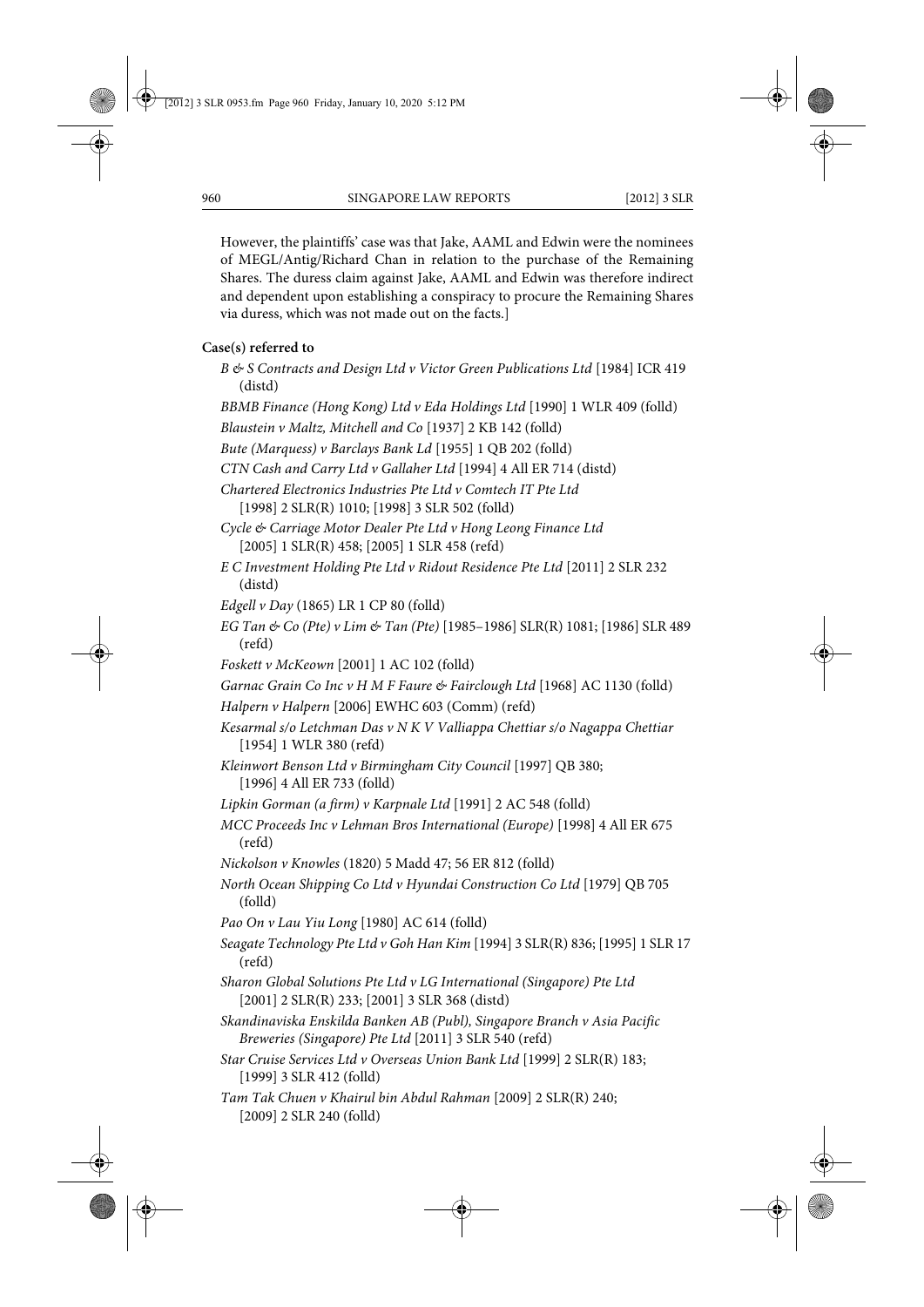- *Tat Seng Machine Movers Pte Ltd v Orix Leasing Singapore Ltd* [2009] 4 SLR(R) 1101; [2009] 4 SLR 1101 (folld)
- *Third World Development Ltd v Atang Latief* [1990] 1 SLR(R) 96; [1990] SLR 20 (folld)
- *Union Transport Finance Ltd v British Car Auctions Ltd* [1978] 2 All ER 385 (folld)
- *Universe Tankships Inc of Monrovia v International Transport Workers Federation* [1983] 1 AC 366 (folld)
- *Uren v First National Home Finance Ltd* [2005] EWHC 2529 (Ch) (folld)
- *Win Line (UK) Ltd v Masterpart (Singapore) Pte Ltd* [1999] 2 SLR(R) 24; [2000] 2 SLR 98 (refd)
- *Woolwich Equitable Building Society v IRC* [1993] AC 70 (folld)
- *Yeow Chern Lean v Neo Kok Eng* [2009] 3 SLR(R) 1131; [2009] 3 SLR 1131 (refd)
- *Zurich Insurance (Singapore) Pte Ltd v B-Gold Interior Design & Construction Pte Ltd* [2008] 3 SLR(R) 1029; [2008] 3 SLR 1029 (refd)

## **Legislation referred to**

Companies Act (Cap 50, 2006 Rev Ed) ss 130A, 130C

*Gabriel Peter, Tan Sia Khoon Kelvin David, Ong Pang Yew Shannon (Gabriel Law Corporation) for the first and second plaintiffs; Nicholas Jeyaraj s/o Narayanan (Nicholas & Tan Partnership LLP) for the first defendant; Murugaiyan Sivakumar Vivekanandan (Genesis Law Corporation) for the fifth and sixth defendants; Ong Su Aun Jeffrey (JLC Advisors LLP) for the seventh to ninth defendants.*

[Editorial note: The first defendant's appeal to this decision in Civil Appeal No 83 of 2012 and the fifth defendant's appeal in Civil Appeal No 82 of 2012 are scheduled for hearing by the Court of Appeal in the week beginning 26 November 2012.]

…

21 June 2012 **Judgment reserved.** 

#### **Steven Chong J:**

[Editorial note: Paragraphs 1–303 are summarised in the headnote, while paras 78–122, 135–161, 243–272 and 298–303 (summarised in the headnote at holdings  $(2)$ – $(10)$ ,  $(14)$ – $(22)$  and  $(35)$ – $(36)$ ) are reported below in full.

The "Case(s) referred to" and "Legislation referred to" in the headnote list the cases and legislation which are referred to in the paragraphs reported below.

The complete text of the unreported version of the judgment ([2012] SGHC 125) is available on LawNet.]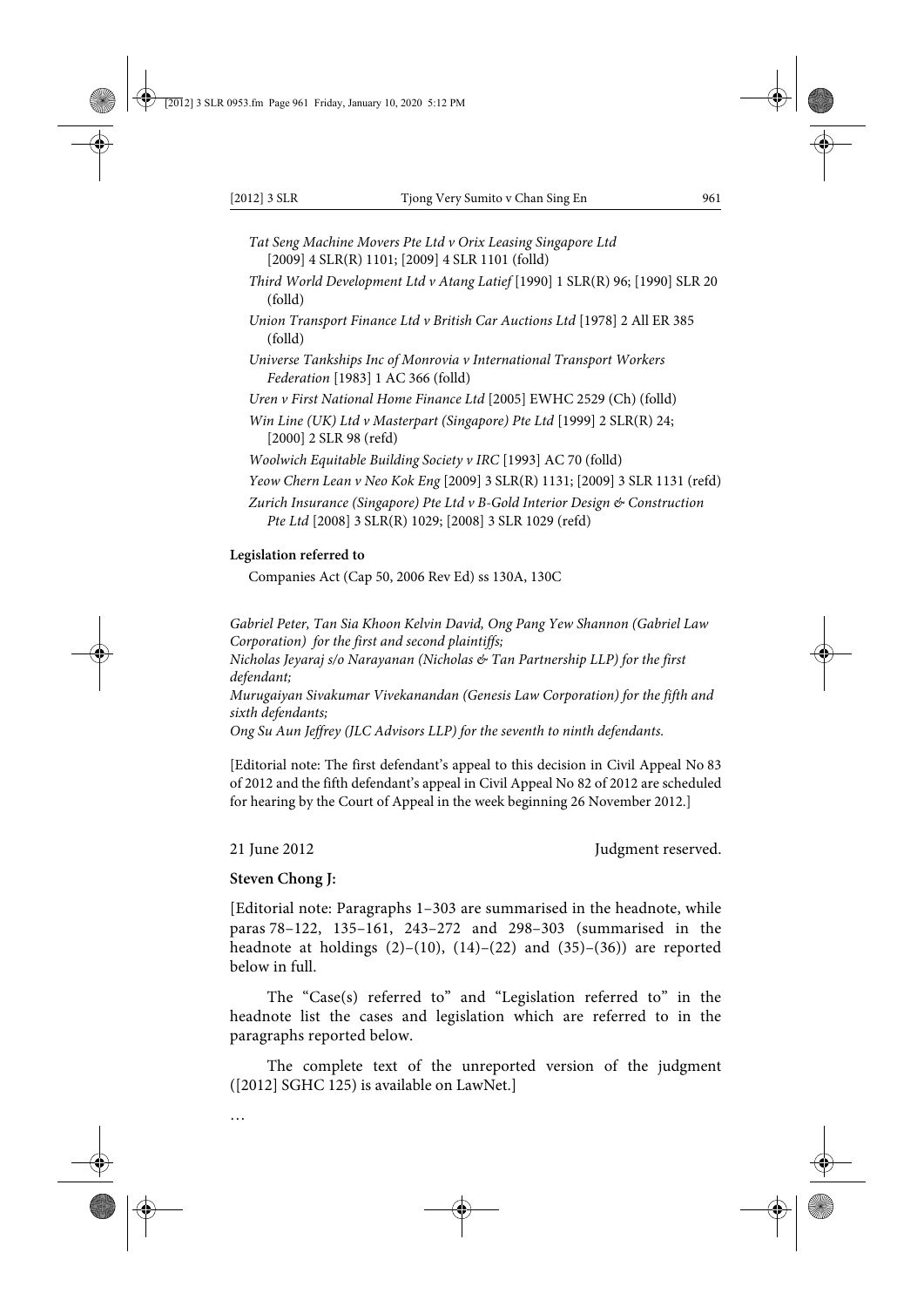## *Money had and received*

78 The plaintiffs claim that the following defendants have received from Antig the various sums listed below, and seek to recover them as money had and received:

(a) as against Richard Chan and/or Alwie, the sum of \$334,429.20, which was part of the US\$6m to be directly received by the plaintiffs under Clause 4.02(2);

(b) as against Aventi, the sum of US\$5.7m, which was to be received by Aventi for and on behalf of the plaintiffs under Clause 4.02(2);

(c) as against OAFL and/or Alwie, the sum of US\$550,000, which was to be received by OAFL for and on behalf of the plaintiffs under Clause 4.02(2); and

(d) as against Susiana, the sum of US\$157,525, which was part of the US\$6m to be directly received by the plaintiffs under Clause 4.02(2).

As explained (at [45] above), the plaintiffs have not proved that Aventi received the US\$5.7m under head (b). I have also found that the sum of \$334,429.20 under head (a) was received by Alwie, and not Richard Chan (see [90] below). Hence, the plaintiffs' claim for money had and received can only proceed against OAFL, Alwie and Susiana under heads (a), (c) and (d). I shall refer to the sums under heads (a), (c) and (d) as "the payments".

79 Alwie claims that OAFL was entitled to retain the payments under the 1st SPA. Although various un-pleaded defences were raised at the injunction hearing and at the trial, Alwie relies solely on the terms of the 1st SPA in his pleadings. In particular, he relies on Clause 4.02(2) to justify OAFL's purported entitlement to retain the payments it received. This solitary basis was confirmed by Alwie in cross-examination, as well as by his counsel, Mr Murugaiyan. The proper construction of Clause 4.02(2), as will be discussed (at [96] to [104]), naturally becomes pivotal to the defence of OAFL and/or Alwie. As for Susiana, Alwie accepts that she did receive the sum of US\$157,525 on his behalf as part of his commission as well as the return of his personal loan to Tjong (see [51] above).

80 I shall first discuss the relevant principles of unjust enrichment so that the facts can be examined in their proper perspective. For completeness, I will also consider the various un-pleaded defences separately below as they have a material bearing on the credibility of some of the witnesses.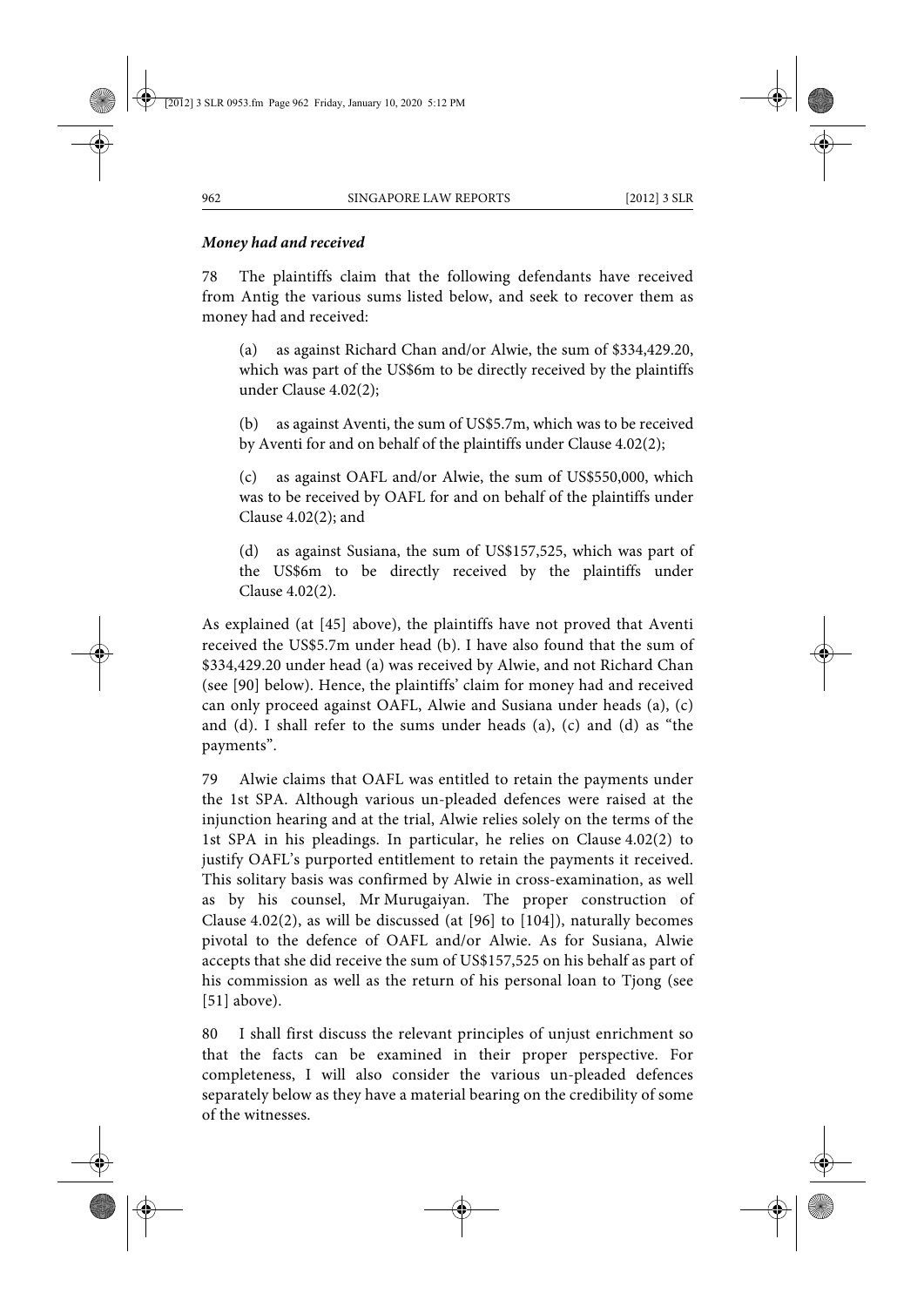## *The law*

81 A claim of money had and received is part of the wider body of the law of unjust enrichment (*Star Cruise Services Ltd v Overseas Union Bank* Ltd<sup>[1999]</sup> 2 SLR(R) 183 at [120]), provided the following conditions are satisfied:

- (a) the defendant has received a benefit (*ie*, he has been enriched);
- (b) the enrichment is at the plaintiff's expense;
- (c) it is unjust to allow the defendant to retain the enrichment; and
- (d) there are no defences available to the defendant.

(See also *Skandinaviska Enskilda Banken AB (Publ), Singapore Branch v Asia Pacific Breweries (Singapore) Pte Ltd* [2011] 3 SLR 540 at [110].)

82 As a preliminary matter, I will first deal with the argument raised by Mr Murugaiyan, that the claim in unjust enrichment is premised on a "waiver of the tort" and therefore, if the plaintiffs "failed to establish a tort (*ie*, conversion) [their] claim in restitution also fails". In making this submission, Mr Murugaiyan relied on the Court of Appeal case of *Yeow Chern Lean v Neo Kok Eng* [2009] 3 SLR(R) 1131 ("*Yeow Chern Lean*").

83 I am not persuaded by the argument that the claim in unjust enrichment is contingent, or parasitic, upon the claim in conversion. In the first place, the two claims *relate to different subject matter and different defendants*. The claim in unjust enrichment relates only to the *money payments* allegedly wrongfully received by Richard Chan, Aventi (although I found no evidence of Aventi receiving the payments), OAFL, Alwie and Susiana. The claim in conversion relates only to the *MEGL shares* allegedly wrongfully received by Aventi, Johanes, OAFL and Alwie. They are two *entirely different and separate* claims and causes of action, which do not overlap whatsoever. In contradistinction, in *Yeow Chern Lean*, the claim in moneys had and received was brought in the alternative to a claim in conversion for identical subject matter: two cheques, allegedly misappropriated. In that situation, the claim in restitution functioned only as a *remedy*, and not a substantive cause of action as in the case here. As the Court of Appeal clearly stated (at [52]):

… The House of Lords has made it clear in *United Australia v Barclays Bank Ltd* [1941] 1 AC 1 that *the 'waiver' was really an election to take a gain-based rather than loss-based award for the tort.* In the absence of the tort, this claim in restitution fails. … [emphasis added]

## *Receipt of benefit at the plaintiffs' expense*

84 Turning to the first element, it seems clear to me that OAFL, Alwie and Susiana have benefitted from the receipt of the payments from Antig through MEGL. The payments are clearly valuable, financially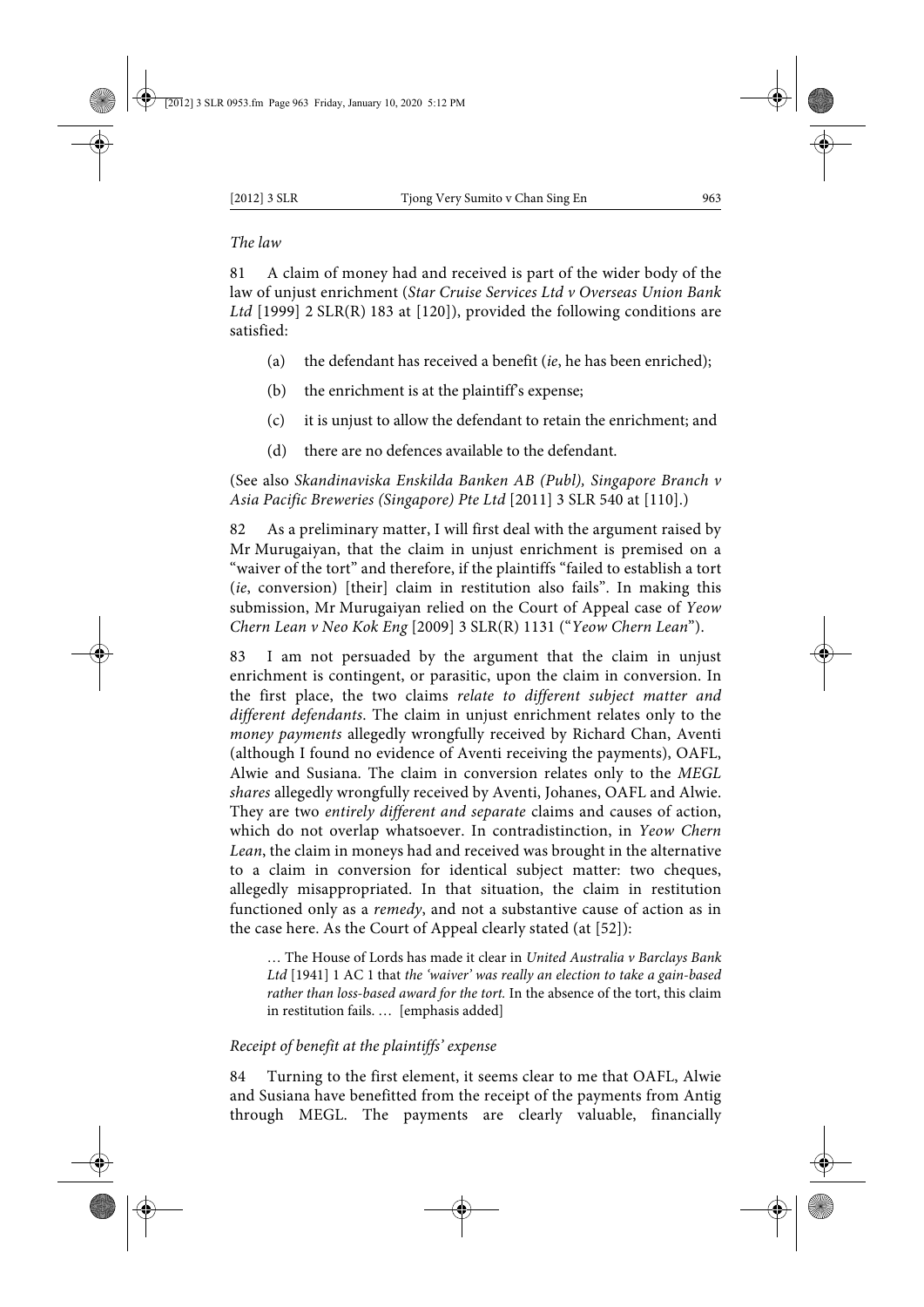quantifiable, and were not received by them as an incidental benefit or ministerially as agents (*Seagate Technology Pte Ltd v Goh Han Kim* [1994] 3 SLR(R) 836 at [26]).

85 The next question to be determined is whether the benefit of the payments was *at the plaintiffs' expense*. The test for this depends on whether the plaintiffs are seeking a personal or proprietary restitutionary claim. A personal claim in unjust enrichment is a claim for a personal restitutionary remedy, *ie*, a claim that the defendant should pay the claimant a sum of money corresponding to the value of a benefit that he unjustly received at the claimant's expense. On the other hand, a proprietary claim in unjust enrichment is a claim for a proprietary restitutionary remedy, *ie*, a declaration that the claimant has title to the property owned by the defendant, accompanied by whatever order is needed to enable the claimant to realise his proprietary right (see Goff & Jones, *The Law of Unjust Enrichment*, (Sweet & Maxwell, 8th Ed, 2011) ("*Goff & Jones"*) at paras 7-01 and 7-02).

86 While a claimant seeking a proprietary restitutionary remedy must establish some proprietary link to the money claimed via rules of following and tracing (*Foskett v McKeown* [2001] 1 AC 102 ("*Foskett*") at 130), a claimant seeking a personal restitutionary remedy must show that he has suffered a loss sufficiently linked to the defendant's gain. The plaintiffs seem to have pleaded both a personal as well as a proprietary restitutionary claim; they have pleaded that the first to sixth defendants have been unjustly enriched and are holding the said property under a constructive trust (*ie*, a proprietary restitutionary claim premised on establishing the plaintiffs' proprietary interest in the payments and/or the MEGL shares transferred to the first to sixth defendants) and, also, that the share purchase price paid out to the first to sixth defendants are payable under an action for money had and received (*ie*, a personal restitutionary claim since the plaintiffs are demanding that the defendants personally account for those sums).

87 To succeed in their proprietary restitutionary claim, the plaintiffs must be able to trace their PT Deefu shares to the payments transferred to OAFL, Alwie and Susiana. Tracing is the process of identifying a new asset as the substitute for the old, and has its basis in property law rather than the law of unjust enrichment (*Foskett* at 127–128). A plaintiff seeking a proprietary restitutionary remedy must thus show how his proprietary rights in the original asset have been converted into proprietary rights in the substituted property. I find that the plaintiffs' PT Deefu shares cannot be traced into the payments paid out by Antig to OAFL, Alwie and Susiana. There is no evidence that these payments came from the sale of the PT Deefu shares or were in any way obtained by Antig through dealing with the PT Deefu shares. These funds were instead MEGL's reserves which were used to pay for the PT Deefu shares. This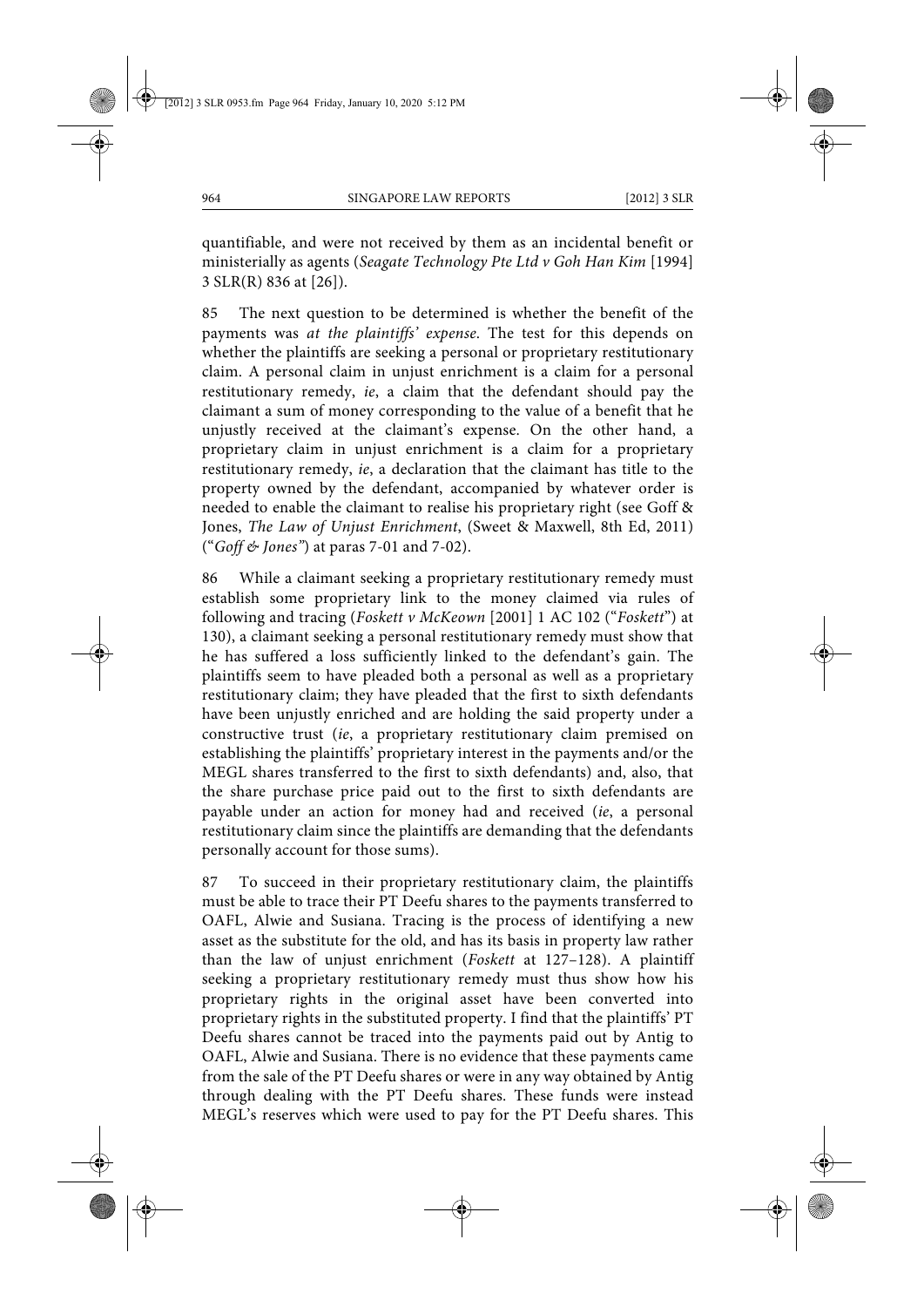being the case, it cannot be said that title in the PT Deefu shares were converted into proprietary rights in the payments, and the plaintiffs' proprietary restitutionary claim must, accordingly, fail.

As regards the plaintiffs' personal restitutionary claim, the nexus between the plaintiffs' loss and the defendants' gain is easily established in a two-party case once it is shown that the plaintiff had transferred property to the defendant under circumstances resulting in the defendant being unjustly enriched. It has been observed that the complexion of the case changes in a multiple-party setting, where the question is, as *Goff & Jones* describes at para 6-52:

[W]hether [the claimant] can show that [the defendant's] enrichment was at [the claimant's] expense, where [a third party] has conferred a benefit on [the defendant] that was destined for [the claimant], and that would have accrued to [the claimant] but for [the defendant's] interceptive receipt.

89 Even though the present case features three parties, the basic principle that there must be a nexus between the plaintiffs' loss and the gain by OAFL, Alwie and Susiana nevertheless applies.

90 On the present facts, the analysis proceeds on two tracks. First, the sums of S\$334,429.20 and US\$157,525 received by Alwie and Susiana respectively, which were sums paid out of US\$6m of the Cash Component, were directly receivable by the plaintiffs under Clause 4.02(2). The plaintiffs say that on the completion day of the 1st SPA, *ie*, 13 June 2006, Richard Chan/MEGL had prepared a cheque for S\$334,429.20 (which was equivalent to US\$210,000 at the material time) made out to Coutts Bank in Singapore. This payment was therefore not strictly in compliance with Clause 4.02(2). He caused Tjong to sign on the photocopy of the cheque so as to make it appear that Tjong had received the cheque. The plaintiffs say that, without authority from Tjong, Richard Chan kept the cheque for himself and/or gave it Alwie. In his defence, Alwie admits that he (not OAFL) did receive the cheque for the sum of S\$334,429.20 issued to Coutts Bank as part of a "commission" due to him for brokering the sale of the shares to Antig. In the course of the trial, he produced documents showing that the cheque for S\$334,429.20 was indeed paid into a Coutts Bank account held by OAFL but beneficially owned by Alwie himself. According to Alwie, Tjong had offered him a finder's fee of US\$340,000 if he could find a buyer for the mine concession owned by PT Batubara. There is no agreement recording the amount of commission, the conditions upon which it would be paid, and how it would be paid. Alwie was not even able to identify the date on which the alleged commission agreement was concluded. He prevaricated as to whether the agreement was reached *before* or *during* the negotiations of the 1st SPA. In the premises, there is no evidence that Alwie is entitled to the commission/finder's fee. That finding establishes that Tjong did not agree to the payment, thereby supporting my conclusion that Antig's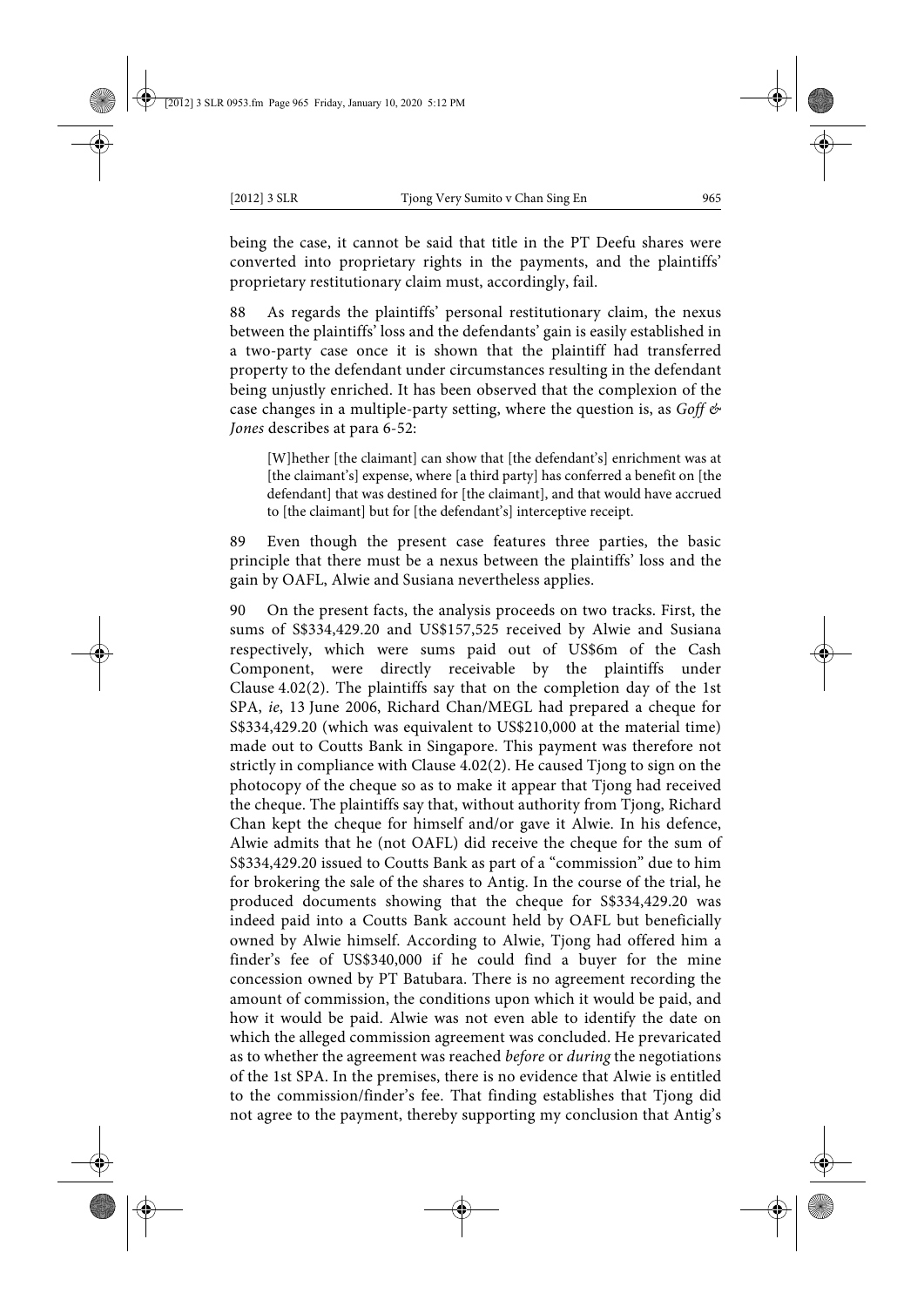payment of S\$334,429.20 was not in accordance with Tjong's instructions and/or Clause 4.02(2).

91 The plaintiffs also claim that the sum of US\$157,525 was paid to Susiana without their authority. Further, Tjong claims that he does not owe Susiana any money and there was no reason to have paid her the sum of US\$157,525. Susiana claims that the payment of US\$157,525 to her was on account of Alwie's entitlement to commission and his personal loan to Tjong. Not only was there no evidence to support the commission, there is equally no evidence to support the existence of this personal loan. This, again, corroborates my finding that the payment of US\$157,525 to Susiana was not in accordance with Tjong's instructions and/or Clause 4.02(2).

92 It would appear that the plaintiffs, in advancing the argument that Alwie and/or Susiana were not entitled to receive the two sums, did not appreciate that such an argument would in effect undermine their own case for money had and received in relation to those two sums. This is because, by the plaintiffs' own case, Antig acted contrary to Clause 4.02(2) by paying out the sums of S\$334,429.20 and US\$157,525 to Alwie and Susiana respectively. Further, Tjong did not agree to these two payments. The gains of S\$334,429.20 and US\$157,525 by Alwie and Susiana were therefore not at the expense of the plaintiffs, given that their recourse against Antig *vis-à-vis* the two sums remained alive. On this premise, the plaintiffs' claim for money had and received in relation to the sums of S\$334,429.20 and US\$157,525 cannot succeed.

93 Second, unlike the two sums of S\$334,429.20 and US\$157,525, Antig was contractually obliged to pay US\$550,000 to OAFL under Clause 4.02(2). Although OAFL was entitled to receive it "for and on behalf of" the plaintiffs, OAFL is not entitled to *retain* the same (see [96] to [119] below). Given that Antig has discharged its obligation *vis-à-vis* the US\$550,000 under Clause 4.02(2), the plaintiffs have lost their contractual recourse as against Antig in relation to that sum. Concommitantly, OAFL has received the payments pursuant to Clause 4.02(2). In other words, the nexus has been constituted by Antig's performance of its obligation under Clause 4.02(2), which simultaneously extinguished the plaintiffs' right of recourse against Antig and conferred a benefit upon OAFL. This is akin to a situation where money due to a claimant has been transferred by a third party to the claimant's authorised agent (see, for example, *Asher v Wallis* (1707) 88 ER 956 (QB)). This leaves the court with the issue of whether the requirement of an unjust factor has been made out by the plaintiffs *vis-à-vis* the receipt by OAFL of US\$550,000.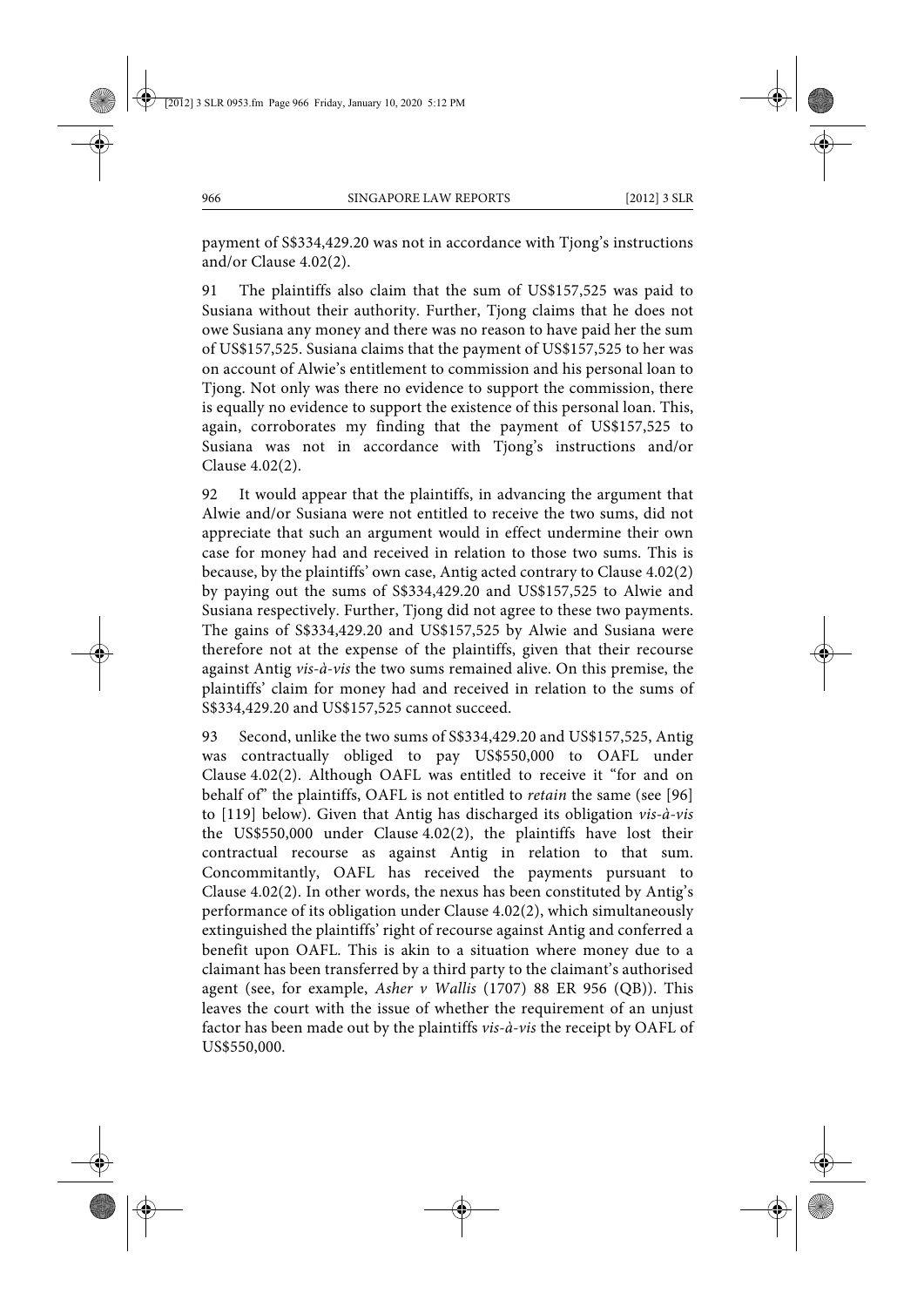## *Unjust factor*

94 Having found that OAFL's receipt of US\$550,000 was at the plaintiffs' expense, what is the unjust factor? The approach taken by our courts, as well as the courts in England, requires the identification of a *specific* unjust factor to justify disgorging a defendant of his benefit. There is, as yet, no *general* principle giving a claimant a right of recovery from a defendant who has been unjustly enriched at the claimant's expense (*Woolwich Equitable Building Society v Inland Revenue Commissioners* [1993] AC 70 at 196–197 *per* Lord Browne-Wilkinson), and the courts do not have "a discretionary power to order repayment whenever it seems … just and equitable to do so" (*Kleinwort Benson Ltd v Birmingham City Council* [1996] 4 All ER 733 at 737 *per* Evans LJ). Hence, "it will not do for claimants to plead generalised claims in unjust enrichment, nor is it acceptable to assert that the circumstances make the defendant's enrichment unfair in a broad sense … specific reasons anchored in the case law must be given to justify the assertion that the defendant's enrichment is unjust" (*Uren v First National Home Finance Ltd* [2005] EWHC 2529 (Ch) at [16]).

95 OAFL has received, and seek to retain, the sum of US\$550,000. The 1st SPA, via Clause 4.02(2), clearly confers authority on OAFL to *receive* this sum. Does the 1st SPA also confer authority on OAFL to *retain* this sum for its personal benefit? This depends on a construction of Clause 4.02(2).

### CONSTRUCTION OF CLAUSE 4.02(2)

96 Clause 4.02(2), which is reproduced at [23] above, expressly states that the payments and the allotments of MEGL shares are made to Aventi and OAFL who are "authorised to receive the same for and on behalf of" the plaintiffs. Does this phrase mean that Aventi and OAFL were not meant to retain or benefit from the payments received by them, or does it mean that Aventi and OAFL are entitled to retain them as outright transfers without having to account to the plaintiffs? As a starting point, it is crucial to note that Clause 4.02(2) expressly stipulates that the entire purchase price, *ie*, US\$18m is "*due to*" the plaintiffs. Indeed, Alwie and Susiana admit in their defence that the US\$18m was to be paid by Antig "to the plaintiffs".

97 Alwie claims that Clause 4.02(2), when interpreted in its context and with reference to the factual matrix surrounding the creation of the contract, authorises OAFL to retain the payments it had received for its own benefit based on the circumstances surrounding the formation of the 1st SPA, *ie*, *to benefit* from the transfer. The contextual approach to contractual interpretation was affirmed by the Court of Appeal in *Zurich Insurance (Singapore) Pte Ltd v B-Gold Interior Design & Construction Pte Ltd* [2008] 3 SLR(R) 1029 ("*Zurich*") at [114]. The Court of Appeal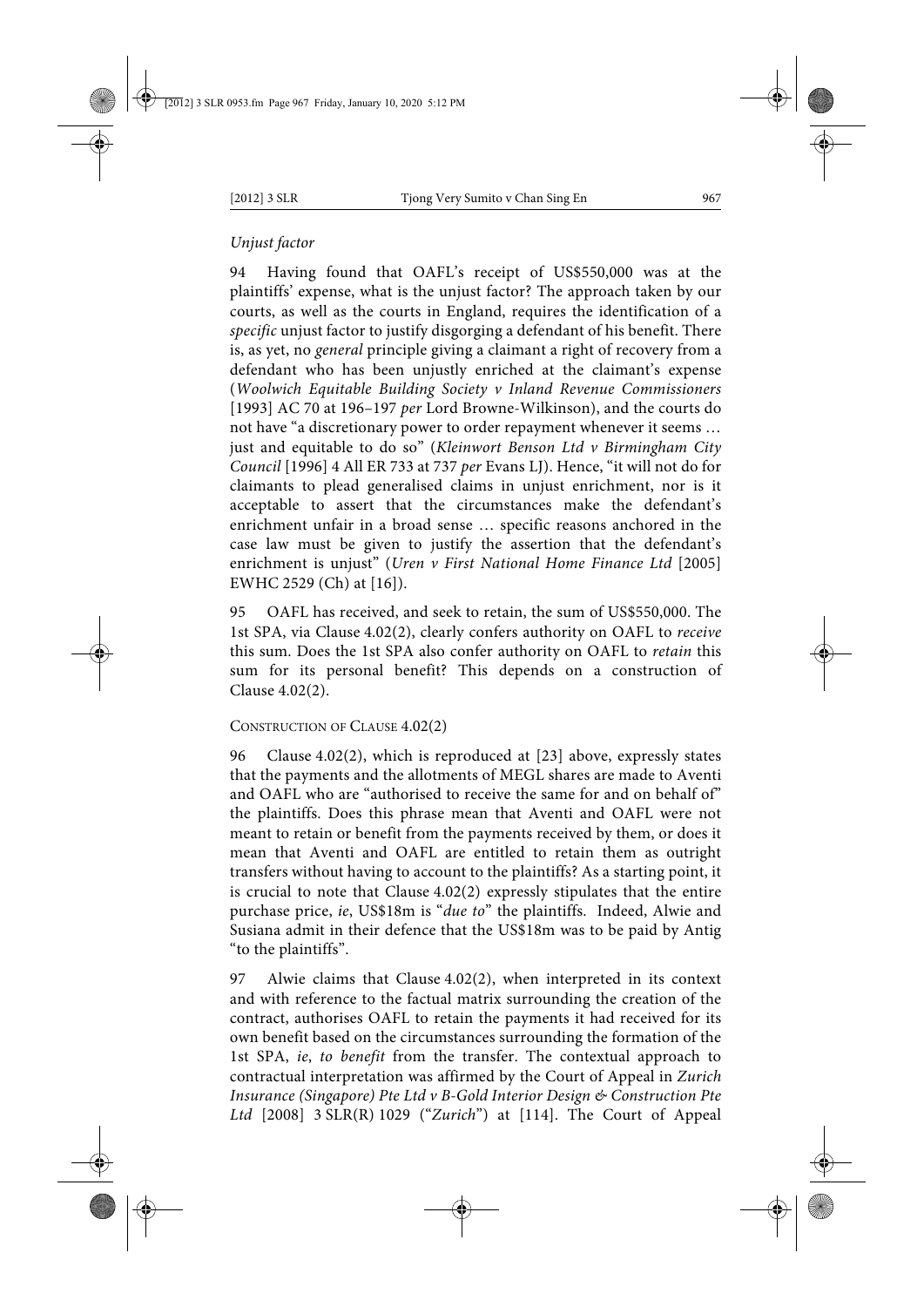further explained that extrinsic evidence is admissible to assist in interpretation even if there is no ambiguity in the contract sought to be interpreted (*Zurich* at [115]). I would, however, caution against parties misusing, or indeed, abusing the authority of *Zurich* to distort the true interpretation of the contract at hand. The *Zurich* contextual approach is far from a *carte blanche* route to the admission of any and all extrinsic evidence to aid a party's interpretation of a contract. On the contrary, the *Zurich* contextual approach is to be applied in a cautious manner with strict adherence to the guiding principles laid out by the Court of Appeal. First, extrinsic evidence will *not* be admitted to *add to, vary or contradict* the contract (*Zurich* at [132(b)]). Second, extrinsic evidence would not be admitted to create a different interpretation *if the relevant contractual language was plain and unambiguous with reference to the existing facts* (*Zurich* at [116]). Finally, if a different interpretation from the plain language is to be accepted, the factual context of the contract *must be clear and obvious* (*Zurich* at [129]).

98 Mr Murugaiyan submits that the 1st SPA is silent as to whether the payments were paid to OAFL on its own right or on behalf of the plaintiffs. I disagree. On a plain reading of Clause 4.02(2), it seems clear that Aventi and OAFL were not meant to benefit from the receipt of the payments and the MEGL shares since both parties merely hold them "for and on behalf of" the plaintiffs. If Alwie wishes this court to adopt an interpretation different from the plain language, the threshold requirement he must first satisfy is that the factual context of the contract should be clear and obvious.

99 Has he satisfied this threshold requirement? Far from it. As I have noted above at [25], the parties have provided scant details of the events surrounding the execution of the 4th Supplemental which introduced Clause 4.02(2) in its present form into the 1st SPA. Further, in the course of these proceedings, Alwie sought to rely on three vastly different factual matrices which he says constitute the factual context of the 1st SPA entitling him to retain the sum of US\$2m. The first factual matrix, relied upon in his closing submissions, centres around Tjong's earlier attempt to sell his shares in PT Batubara. According to Alwie, Tjong had purchased the PT Batubara shares from Ms Roosnawati and Mr Happy in August 2004 and was willing to sell them for a quick profit. Tjong then entered into an agreement with one Benny Tjokrosaputro ("Benny") for a loan of US\$1m with an option to purchase 67% of Tjong's shares in PT Batubara upon payment of a further US\$7m. The deal with Benny eventually fell through, and Tjong then approached Alwie for assistance to look for a buyer for the PT Batubara shares. Johanes and Alwie then structured the present sale on the basis that the plaintiffs would be paid US\$6m for 72% of the plaintiffs' shares in PT Deefu (which in turn owns 95% of the shares in PT Batubara) and the balance purchase price (whatever that amount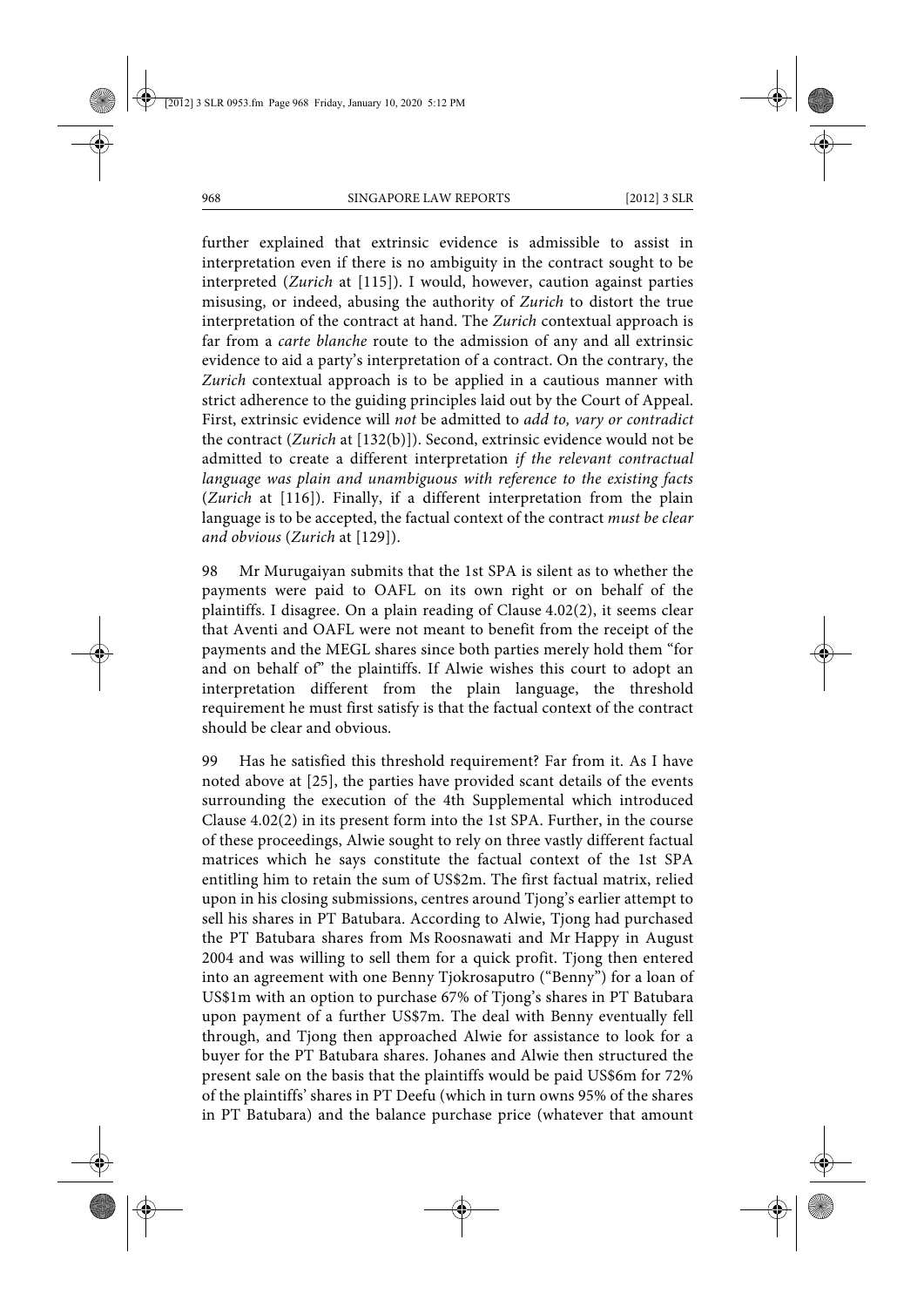might be) would be paid to both Johanes and Alwie to take steps to make the mining concession commercially viable. As such, the 1st SPA was drafted to allow for payment of US\$2m to be made to OAFL, of which Alwie was the sole shareholder and director, and payment of US\$10m to Aventi. Coincidentally, Richard Chan agreed with Alwie as regards the alleged true nature of the 1st SPA though he conceded that this was not reflected in the terms of the 1st SPA.

100 The second version of facts relied upon by Alwie as constituting the factual context of the 1st SPA is premised on a credit agreement dated 6 June 2006 that he entered into with Tjong ("the Credit Agreement"). I note that the existence of the Credit Agreement was first raised by Alwie in support of his application to set aside the injunction. He filed an affidavit dated 9 March 2010 alleging that he had disbursed a sum of US\$3m to Tjong pursuant to the Credit Agreement for the working capital requirements of PT Batubara to justify the payments and the MEGL shares received from Antig.

101 However, at the trial, Alwie acknowledged that his affidavit filed on 9 March 2010 to this effect was false in that he did not disburse the US\$3m or any other sum to Tjong. In his AEIC, he purported to present a completely different account of the Credit Agreement, claiming that it was drafted by his in-house counsel. He alleged that the Credit Agreement was prepared to protect his US\$2m entitlement because Tjong was at that time taking steps to sell the 72% share in PT Deefu at a higher price to other parties after concluding the 1st SPA with Antig. He claimed that Tjong was required to pay him US\$3m (an uplift of US\$1m) in the event that he was able to sell the shares to another party at a price higher than US\$18m. In my view, this is a fallacious allegation concocted by Alwie to mislead the court. First, this is a complete departure from his earlier affidavit for the injunction hearing which he subsequently admitted to be false. In other words, by his own admission, Alwie is capable of filing false affidavits to advance his case. Second, there is no provision in the Credit Agreement which refers to any uplift of an additional US\$1m in the event of a sale at a price above US\$18m. It seems illogical to prepare an agreement to protect Alwie's entitlement in the event of a contingency without specifying the alleged contingency. Third, Alwie's claim that the Credit Agreement was drafted by his in-house counsel (while intending to give it a veneer of respectability) makes it all the more unbelievable since that intention was not even remotely expressed in Credit Agreement. Finally, this case theory was not even raised in the defence in spite of two rounds of amendments, the latest being in August 2011.

102 As a result, the factual context which Alwie seeks to rely on is far from "clear and obvious", and therefore the threshold test laid down in *Zurich* ([97] *supra*) is not satisfied. Hence, I find that Alwie is unable to rely on any extrinsic evidence to persuade this court to adopt an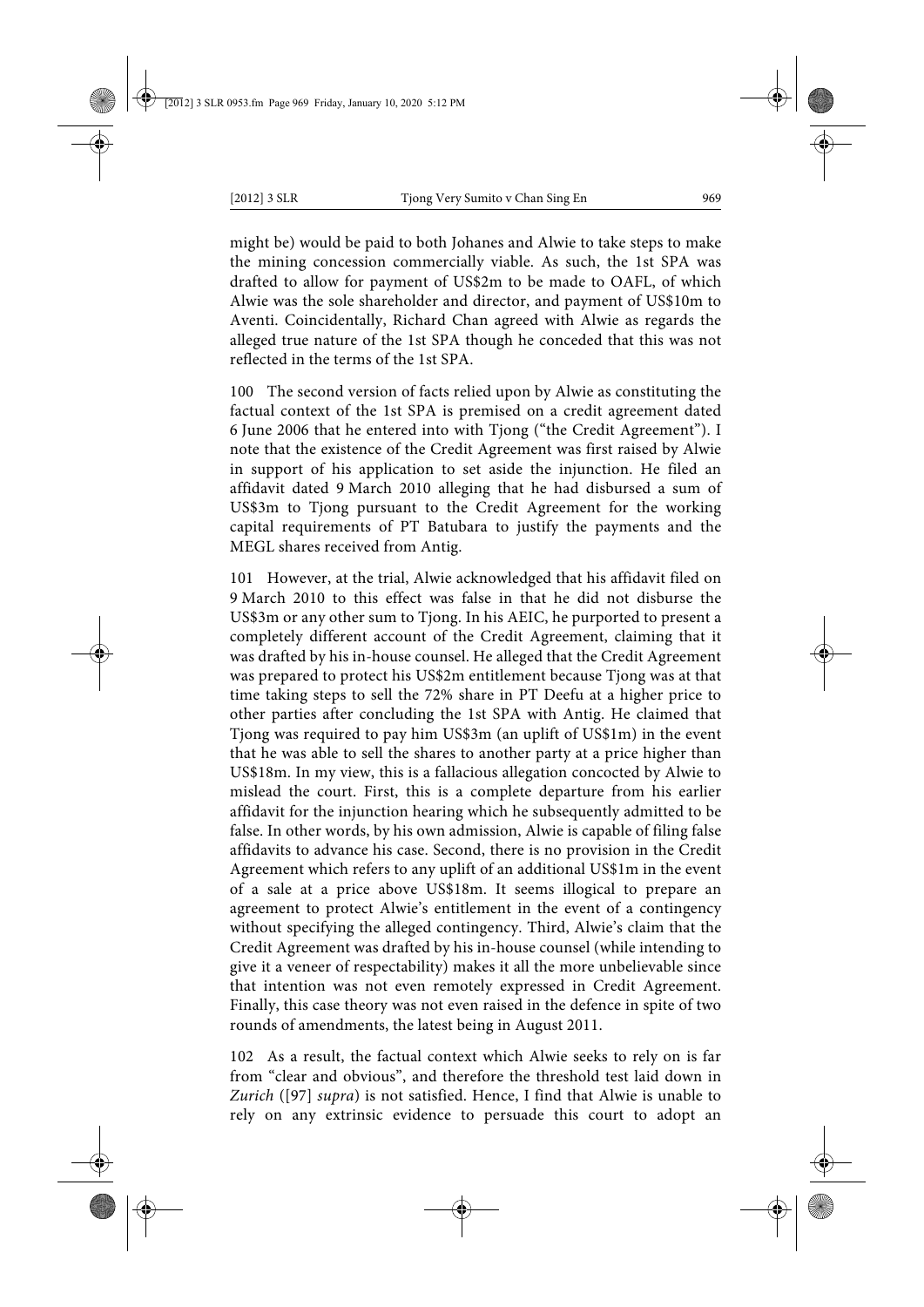interpretation of Clause 4.02(2) which is divergent from its plain meaning. In any event, as explained at [99] to [101] above, the so-called extrinsic evidence not only fails to support the defence, it also serves to further undermine Alwie's credibility.

103 On a plain reading of Clause 4.02(2), I find that the plaintiffs did not intend for Aventi and OAFL to retain the payments and the MEGL shares received from Antig for their own benefit. In fact, the language of Clause 4.02(2) points to the contrary. Further, there is absolutely no evidence to prove that the plaintiffs intended the payments and the allotments of MEGL shares as outright transfers to Aventi and OAFL. In fact, Richard Chan was compelled to concede in cross-examination that there is nothing on the face of Clause 4.02(2) which allows OAFL (Alwie) and Aventi (Johanes) to retain the payments and the MEGL shares in their own right. Alwie purported to establish that consideration was provided to the plaintiffs for the payments and the MEGL shares by relying on the Credit Agreement, which I have found to be completely fallacious. Finally, in an attempt to support Alwie's defence that the plaintiffs were only entitled to receive US\$6m out of the US\$18m purchase price, Gardy, who had previously worked for Tjong, testified that he had seen a clause in the 1st SPA stating that the plaintiffs were only entitled to US\$6m. I did not find Gardy to be a credible witness. If such a clause had existed in the 1st SPA, Alwie or Richard Chan would have produced it and that would have easily resolved the construction issue in respect of Clause 4.02(2) against the plaintiffs. Gardy also claimed that the plaintiffs had produced several drafts of the 1st SPA. He was however not able to explain why they have not been produced by Richard Chan or Alwie if such drafts existed.

104 No alternative construction of Clause 4.02(2) has been put forward by Aventi or Johanes given their non-participation at the trial. My finding is premised on the clear language of Clause 4.02(2). I cannot see what Johanes and/or Aventi could have said differently from Alwie that would have caused me to arrive at a different interpretation.

105 I should add that Mr Murugaiyan also submitted that since OAFL and Alwie are strangers to the 1st SPA, they cannot be saddled with the obligations to repay the payments and the MEGL shares which they had received from Antig pursuant to the 1st SPA. However, this argument is misplaced because the plaintiffs' claim based on money had and received is not a contractual claim under the terms of the 1st SPA. The plaintiffs are only seeking to rely on Clause 4.02(2) as evidence of the lack of entitlement of OAFL and Aventi to retain the payments, so as to establish their claims in money had and received.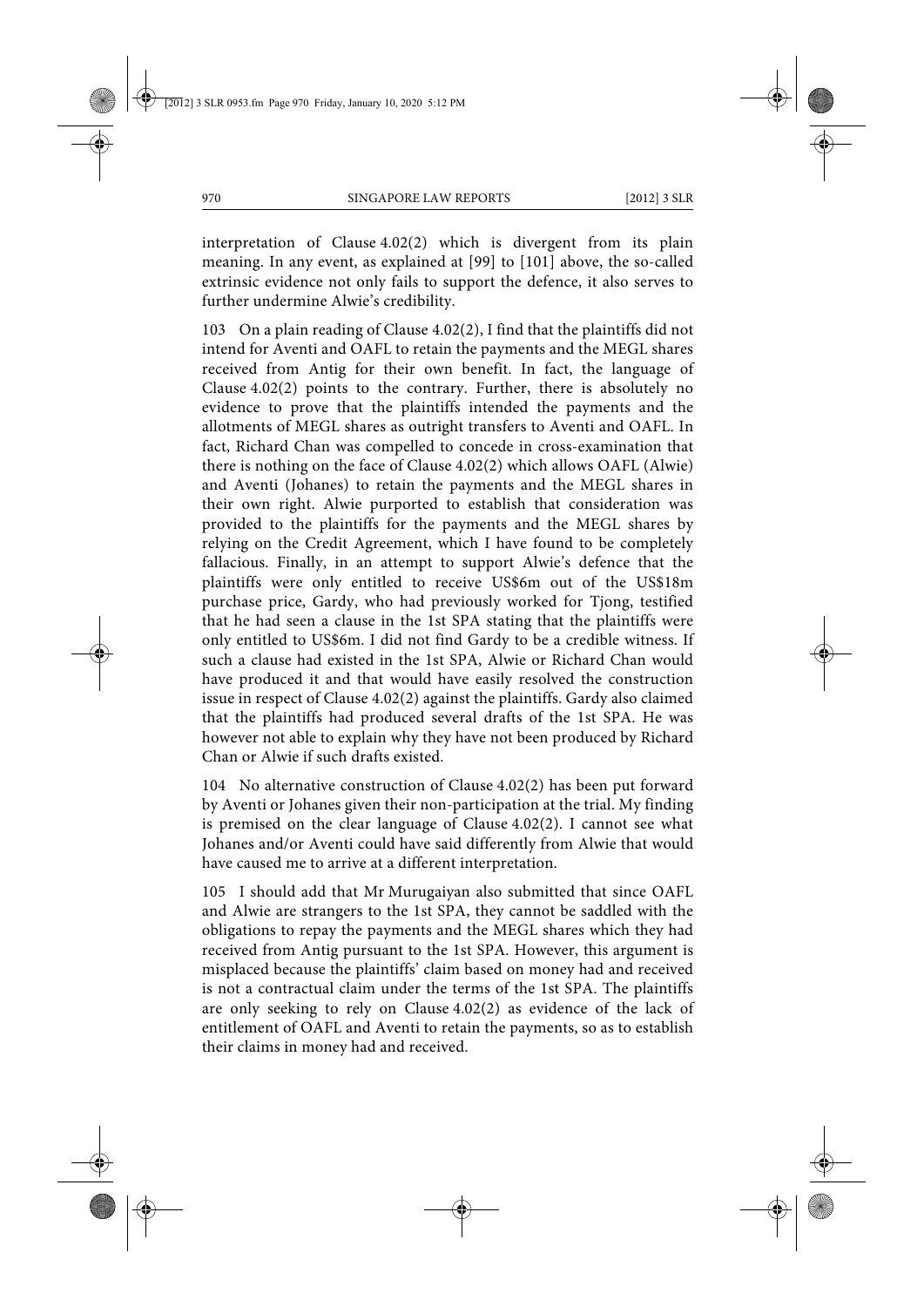OBJECTIVE EVIDENCE IN SUPPORT OF THE CONSTRUCTION OF CLAUSE 4.02(2)

106 There is also a body of objective evidence before this court which is entirely consistent with my finding that the plaintiffs had no intention to benefit Aventi and OAFL and that the entire purchase consideration is due to Tjong

107 First, Richard Chan provided the guarantee to Tjong stating that he "will personally guarantee a payment of US\$18 million" to Tjong and "not through Aventi and OAFL". This is disputed by Richard Chan, who claims that the guarantee is forged. As will be elaborated below at [188] to [209], I find that Richard Chan did in fact provide the guarantee to Tjong. It follows, clearly, that the provision of the guarantee is, at the very least, an admission by Richard Chan that the plaintiffs are entitled to the entire purchase price of US\$18m. This is entirely consistent with my finding as regards the construction of Clause 4.02(2) and that the plaintiffs did not intend to benefit Aventi and OAFL with the payments and the MEGL shares received from Antig.

108 Second, Alwie also signed a letter dated 15 June 2006 in which he expressly acknowledged that he "will return the monies and shares received from [MEGL], and [Antig] to Tjong". When Alwie was crossexamined on this letter, he initially admitted that the signature found on the letter was his but claimed that his signature was purportedly lifted from another document. However, when confronted with his AEIC wherein he alleged that the signature on the letter was a forgery, he recanted his earlier answer and claimed that it was forged. Given Alwie's conflicting evidence on a matter clearly within his personal knowledge, I asked him to look at the signature carefully to clarify his answer. He paused for a few minutes before confirming that the signature on the letter was not his, *ie*, a forgery. Finally, although Alwie claims the signature on the letter was a forgery, I found it particularly disquieting that he did not ask his handwriting expert to support his evidence since he had already engaged the expert to comment on several other allegedly forged documents. Mr Murugaiyan submitted that the handwriting expert was not asked to comment on the 15 June 2006 letter because Alwie "is the best person to give evidence as to his own signature". Evidently, this was not the case since Alwie had initially admitted on the witness stand that the signature on the 15 June 2006 letter was his. In addition, there is at least one instance when he had admittedly provided false evidence (see [101] above). He is therefore capable of giving false testimony when it suits him. In light of his initial answer under crossexamination that the signature on the letter of 15 June 2006 was his, together with his inexplicable failure to secure the assistance of his handwriting expert to support his forgery claim, I find that Alwie has failed to prove that the letter of 15 June 2006 was a forgery. That being the case, the letter acknowledges that OAFL is *not* entitled to retain the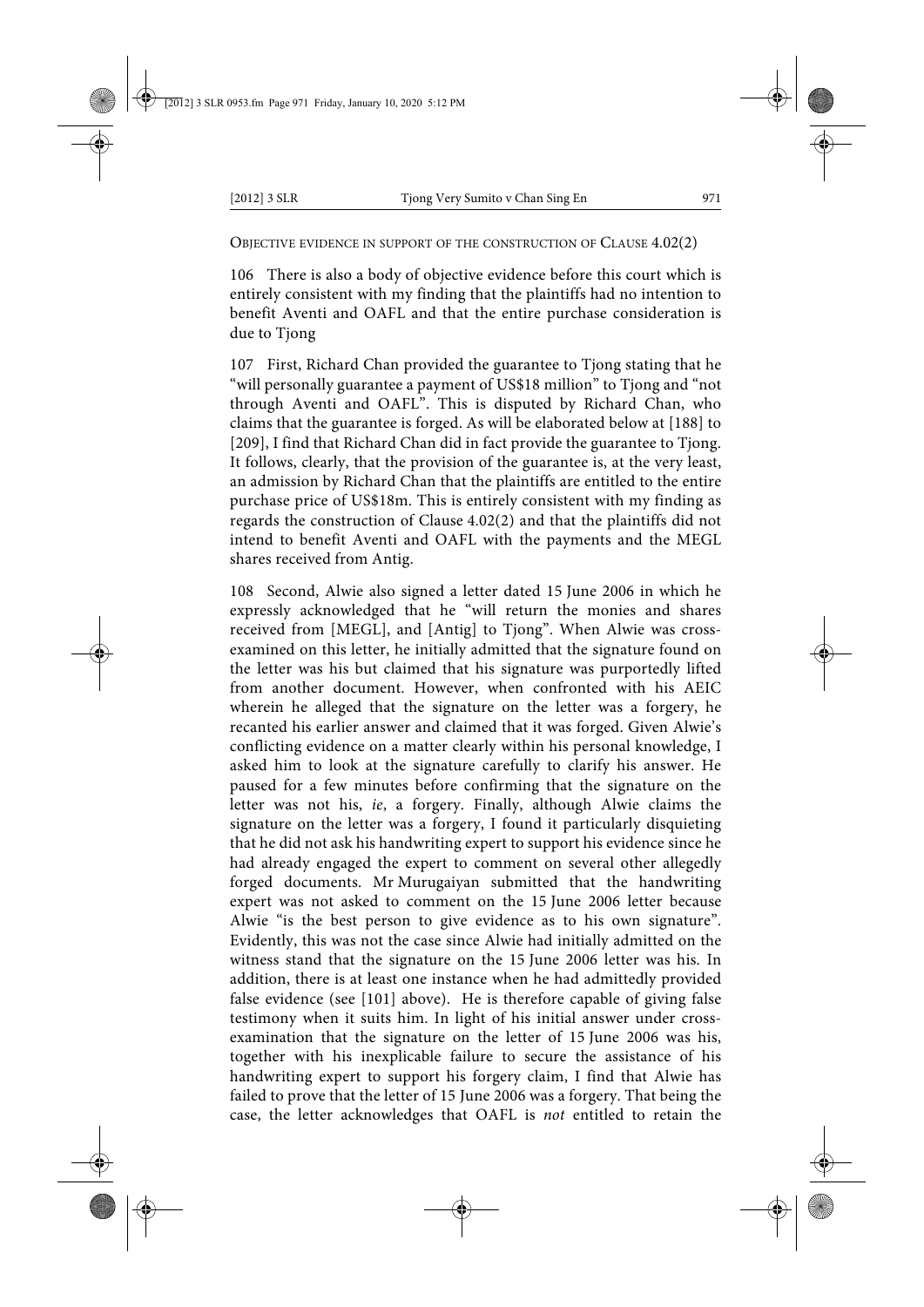payments and the MEGL shares from Antig. This is also entirely consistent with the clear language of Clause 4.02(2).

109 Third, Tjong relies on four letters dated 18 February 2005, 13 June 2006, 29 October 2007 and 12 November 2007 which he wrote to Antig and addressed to the attention of Richard Chan, in which he essentially sought to remind Antig to pay the entire purchase price of US\$18m to him instead of Aventi and OAFL. Richard Chan denies receiving the letters and claims that they were fabricated by Tjong. In addition, the plaintiffs also rely on a fax dated 13 May 2007 ("the 13 May fax"), which they claim was sent by Richard Chan to support their entitlement of the full purchase price. Not unexpectedly, this fax was also alleged by Richard Chan to be fabricated. Having heard the evidence at the trial, I am satisfied that the four letters (the 13 May fax is dealt with separately below) were not fabricated by Tjong and that they were in fact sent contemporaneously and received by Antig. I attach particular significance to the fact that each of the four letters which were translated from Bahasa Indonesia by a certified translator, Mr Hamid Ibrahim (who was also the sworn interpreter for the Indonesian witnesses at the trial) contained a date of the translation which preceded the commencement of the present action. These four letters again support the plain meaning of Clause 4.02(2), *viz*, that the plaintiffs are entitled to the entire US\$18m and that Aventi and OAFL were never authorised to retain the payments and the MEGL shares.

110 The English translation of the 13 May fax (originally in Bahasa Indonesia including the handwriting at the top of the fax) reads:

Very, there is one copy about PT. BESS still written by Noor, FYI ! Thanks

I, the undersigned:

Name: Tjong Very Sumito

…

Hereby declare and confirm:

That the payment for the sale of 72% of PT Deefu Chemical Indonesia's shares to Antig Investments Pte. Ltd in the amount of USD 18,000,000 (eighteen million US dollars) which has been made to Aventi Holdings Ltd. and OAFL (Overseas Alliance Financial Ltd.) will be returned in the future to me personally and as the assignee of Iman Haryanto and Herman Aries Tintowo by virtue of power of attorney dated 9 June 2006 which they signed before Notary Arman Lany, SH.

I made this Letter of Statement truthfully under no coercion in any form and from any party.

Signed on May 13, 2007

[signed]

Tjong Very Sumito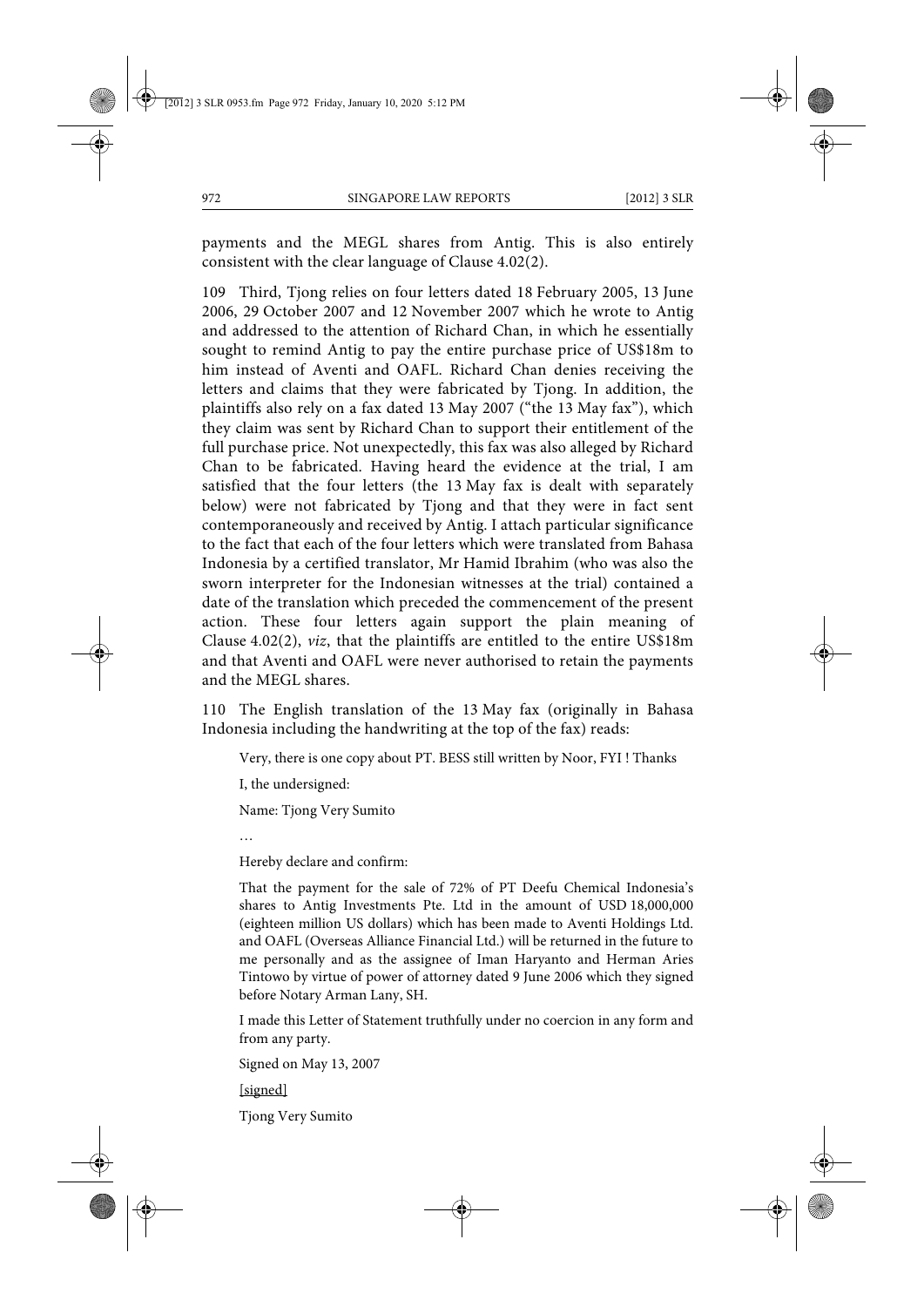Approved by: [signed] Richard Chan

According to Tjong, this fax was prepared by one Ms Noor Meurling ("Noor") of Soebagjo, Jatim, Djarot & Partners ("SJD"), a lawyer retained by Antig in Indonesia to handle matters in connection with the 1st SPA. Tjong claims that Noor had passed a copy of this fax for him to sign, and that after signing it he returned it to Noor before it was faxed back to Tjong. Tjong initially said that it was MEGL which had faxed it to him but later said that it was faxed over from Noor: I note that the header on the face of the 13 May fax, which reads "13 May 2007 4:52PM MAGNUS ENERGY", suggests that it was faxed by MEGL on 13 May 2007. However, Richard Chan denies having faxed this document to Tjong. While Tjong maintains otherwise, he claims that he has not been able to find the original fax. Tjong further says that when he received the 13 May fax, Richard Chan had already signed on the document and had written the words at the top of the fax. While Richard Chan accepts that the handwriting at the top of the 13 May fax and the signature were indeed his (after some hesitation), he nonetheless claims that the signature was fabricated.

111 In challenging the authenticity of the 13 May fax, Richard Chan says that his signature was lifted from a cancelled payment voucher dated 6 September 2005 ("the Cancelled Payment Voucher"). Richard Chan relies on the evidence of Mr Yap Bei Sing ("Mr Yap"), a Consultant Forensic Scientist of the Health Sciences Authority who was called as an expert witness for Richard Chan, Alwie and Susiana. Mr Yap's evidence is that the signature of Richard Chan found on the 13 May fax as well as that found on the Cancelled Payment Voucher are "almost identical and superimposable in respect of the formation, relative positioning and spacing of strokes and the baseline between them". Mr Yap thus concluded that the signature found on the 13 May fax "was reproduced with an enlargement in size from the specimen signature of Richard Chan" found on the Cancelled Payment Voucher. I note that Mr Yap's evidence on this point was not challenged by the plaintiffs. I also observe that the strokes of Richard Chan's signature as well as the position of his signature relative to the signature line on the 13 May fax do bear an uncanny similarity to Richard Chan's signature on the Cancelled Payment Voucher. However, I am not satisfied that Richard Chan has discharged the high burden of proof to establish that the 13 May fax was fabricated by Tjong. The fabrication could only have been done by a person with possession of the Cancelled Payment Voucher. The logic of this premise was accepted by Mr Yap in cross-examination. There is however no evidence that the plaintiffs, in particular, Tjong was ever provided with a copy of the Cancelled Payment Voucher. There is also no rational reason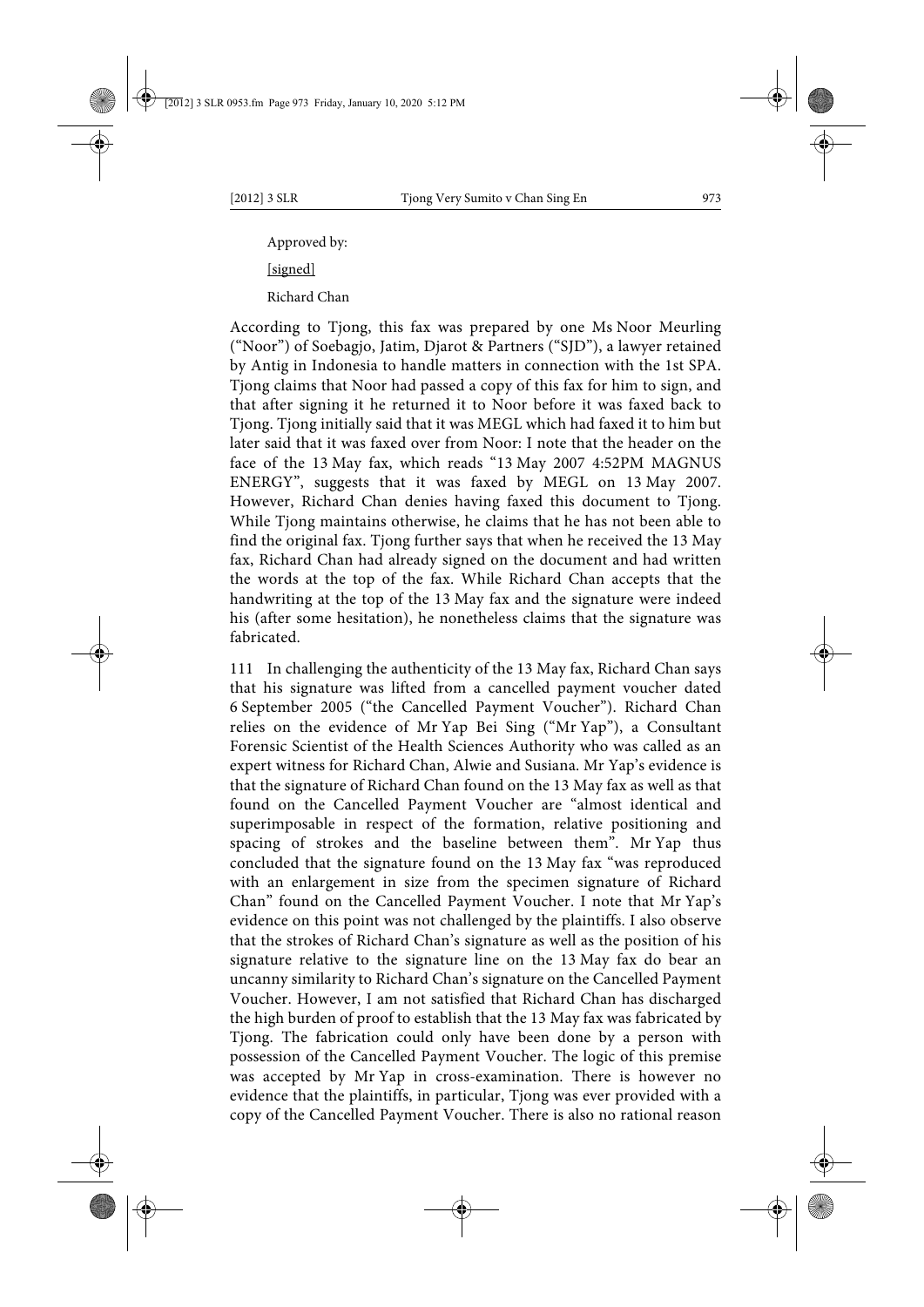why a copy would have been provided to Tjong in any event. If so, how could Tjong have fabricated the 13 May fax? In fact, Mr Yap rightly conceded that since Richard Chan had possession of the Cancelled Payment Voucher, he himself could have reproduced the signature from the Cancelled Payment Voucher onto the 13 May fax. I am however not making any finding that the reproduction was done by Richard Chan.

112 Further, there is no dispute that the handwriting at the top of the 13 May fax was Richard Chan's. When asked why there was a necessity for the 13 May fax to come into existence with his handwritten remarks, all Richard Chan could say was that the 13 May fax was fabricated, without more. Further, he testified on the witness stand as well as in his AEIC that his original signature on the Cancelled Payment Voucher was in *blue* ink. I then asked for the original to be produced and "lo and behold" it was in *black* ink instead.

113 In the premises, Richard Chan has failed to satisfy this court that the signature on the 13 May fax was lifted by Tjong from the Cancelled Payment Voucher. In fact, the 13 May fax lends further support to the plaintiffs' claim that they are entitled to the full purchase price and is entirely consistent with the provision of the guarantee by Richard Chan.

114 Fourth, the suspicious manner in which the sum of US\$5.7m was purportedly prematurely *paid* on the written and/or oral instructions of Aventi also points to Richard Chan's complicity with the fact that Aventi and OAFL were not authorised to retain the payments or the MEGL shares, and that Richard Chan was told by Tjong not to make the payments to Aventi and OAFL and had given the assurance to Tjong following receipt of the four letters.

(a) Under the 1st SPA, the sum of US\$5.7m which Antig is required to pay to Aventi (who is authorised to receive the payments for and on behalf of the plaintiffs) was payable in two tranches, the first amount being US\$2m within 12 months from the completion date, *ie*, 13 June 2007 and the second amount being the balance of US\$3.7m within 24 months from the completion date, *ie*, 13 June 2008. Richard Chan agreed under cross-examination that any payment instructions must come from the plaintiffs since, legally, the entire purchase price belonged to the plaintiffs.

(b) Antig, through MEGL, purportedly acted on the written instructions of Aventi by letter dated 20 July 2006 in issuing a cheque in favour of Credit Agricole for the discounted sum of US\$1.88m, instead of US\$2m, in consideration of early payment. The letter (without any letterhead, address, *etc*) was addressed to Richard Chan as the managing director of MEGL. Apart from the fact that this "discount" was extended on the instructions of Aventi, a non-party to the 1st SPA, it was done without the knowledge or approval of the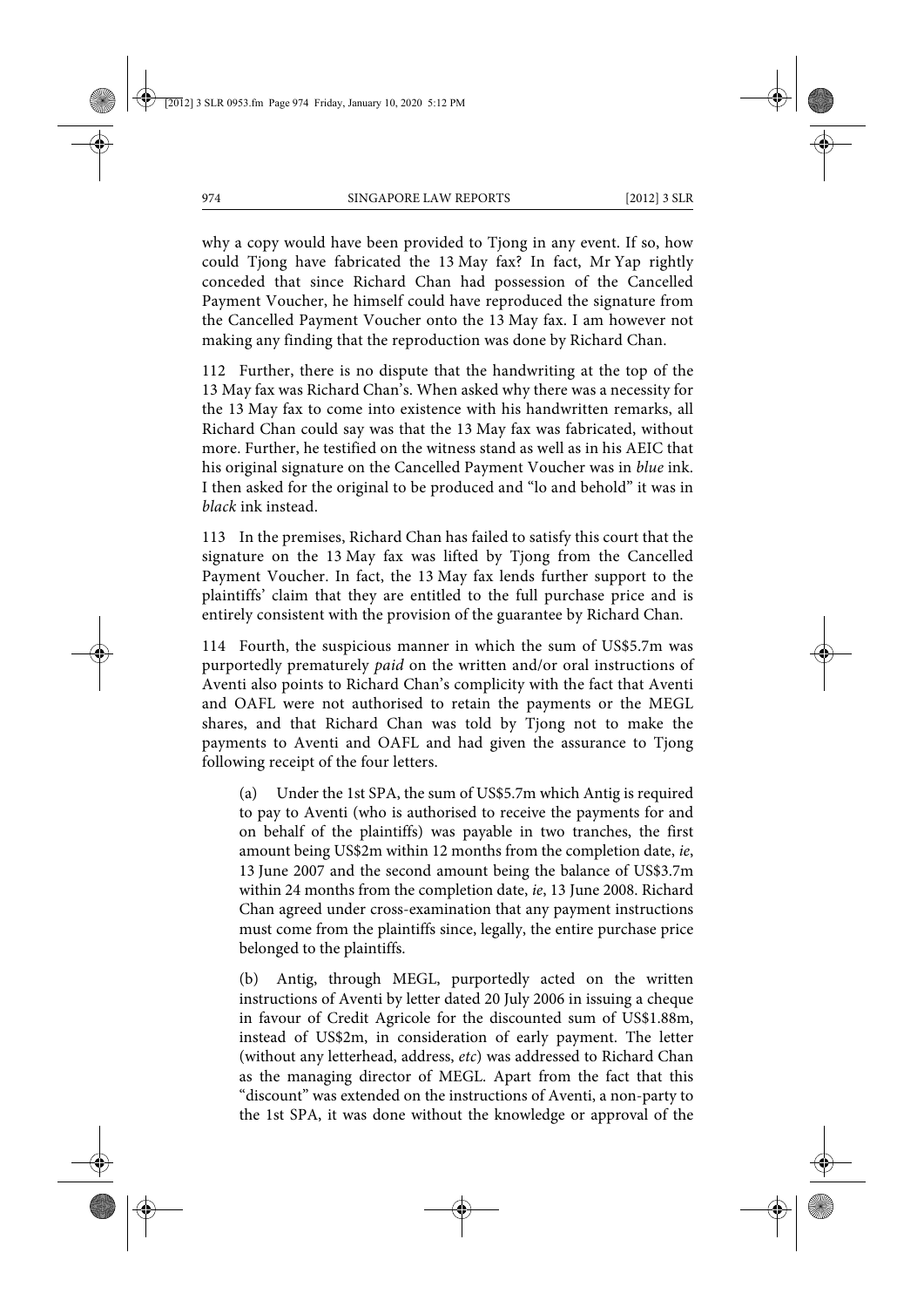plaintiffs, who were the contracting parties to whom the entire purchase price was due. However, in an e-mail dated 7 June 2006, Richard Chan represented to the Chief Financial Officer of MEGL that the instructions to pay to Credit Agricole came from the plaintiffs and that the accounts in Credit Agricole belonged to the plaintiffs. Under cross-examination, he agreed that both representations set out in the e-mail to MEGL were false.

(c) MEGL issued a statement dated 13 November 2007 that Antig had acceded to Aventi's request for early payment of the balance US\$3.7m. In fact, by an e-mail dated 28 September 2007, Richard Chan represented to MEGL that he had received such a request from Aventi. A discount of 5.6% was agreed by Aventi and a sum of US\$3,492,800 was purportedly released to Aventi in September 2007 instead of the due date of 13 June 2008. Richard Chan, who testified that MEGL and Antig would always insist on written instructions for early payment, was however not able to produce any such written instructions in respect of the US\$3.7m payment. Further, to-date, no evidence has been produced to prove that the discounted sum of US\$3,492,800 was in fact paid to Aventi other than the statement issued by MEGL. While it is highly suspicious that MEGL and/or Antig would agree to early payment against a discount without any written instructions from even Aventi, the indisputable fact remains that Antig acceded to the early request for a discounted payment, at best, on the oral instructions of a non-party, Aventi, without the knowledge and approval of the plaintiffs. Richard Chan again admitted in cross-examination that this discounted payment was not in accordance with the 1st SPA. This highly unusual arrangement must be contrasted with the strict manner in which payments were released to Tjong. Every payment received by Tjong was preceded by a written request prepared for him to sign even though he was a party to the 1st SPA but Antig and MEGL seem to be content to accept the oral instructions of a non-party whom Richard Chan, their MD, shockingly claims not to have personally dealt with in connection with the 1st SPA.

(d) The highly irregular *early* discounted payments purportedly on the instructions of Aventi must also be contrasted with the *late* payments to Tjong in respect of a much smaller sum of US\$2.8m.

(e) As it was apparent to Antig, and therefore Richard Chan, that Aventi was only authorised to receive the payments for and on behalf of the plaintiffs, it must have been plain and obvious to Richard Chan that early discounted payment, which is tantamount to a variation of the payment terms of the 1st SPA, could not have been made without the concurrence of the plaintiffs. This much was admitted by Richard Chan. That early discounted payments had been made without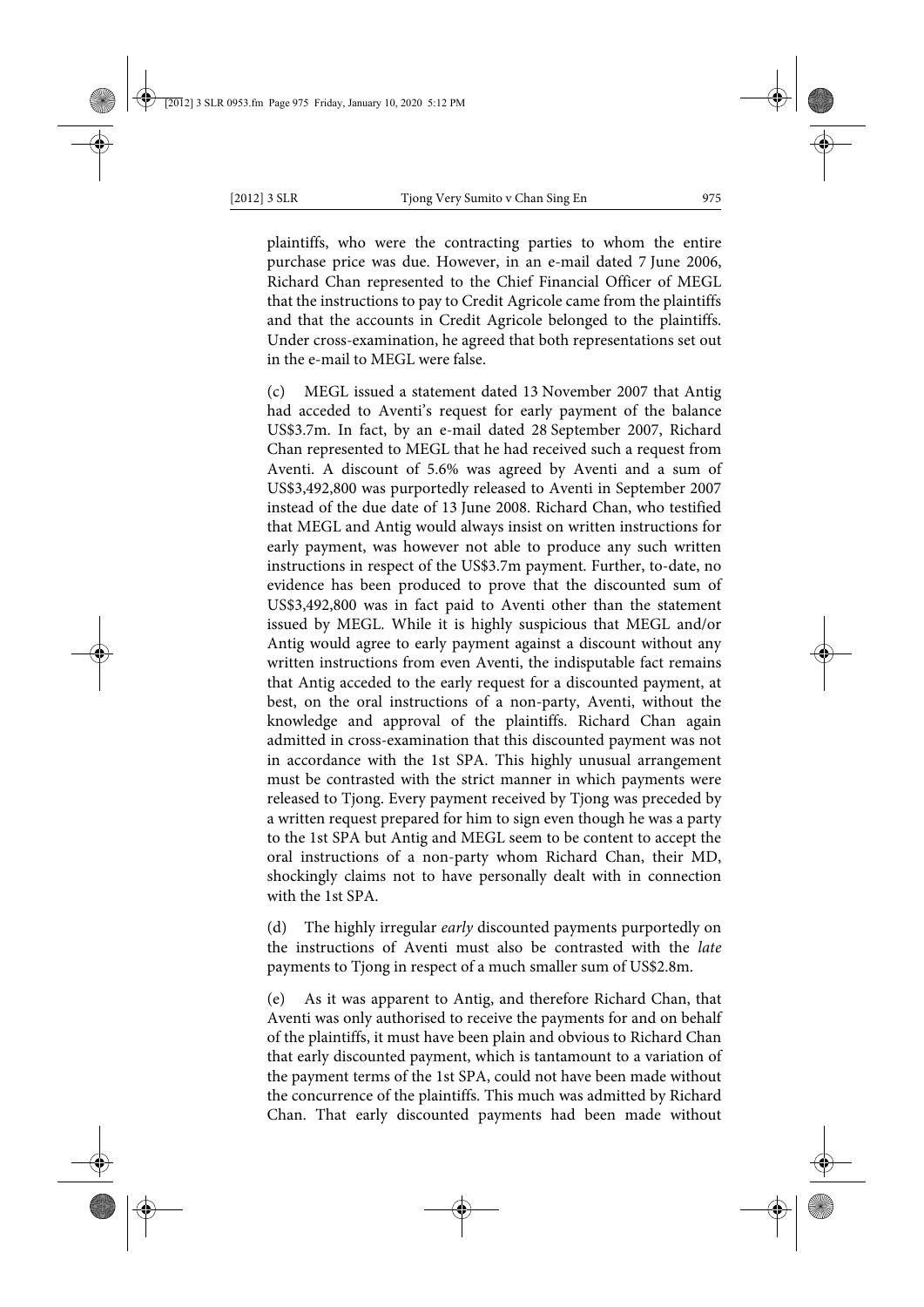Tjong's knowledge is also consistent with the fact that Richard Chan did not want Tjong to know that payments had been made to OAFL, and purportedly to Aventi, in spite of his assurance to Tjong that he, through Antig, would not do so.

(f) Finally, both early payments were not made directly to Aventi. Instead, they were paid to Credit Agricole without specifying the account holder (see [45] and [46] above). Why would Antig and Richard Chan risk paying substantial sums to Credit Agricole when such payments were not in strict compliance of the 1st SPA, either as to time or payee? Mr Gabriel sought to suggest that it was because Richard Chan was the ultimate beneficiary of the payments to Credit Agricole. However, as stated in [47] above, this has not been pleaded and, in any event, there is no satisfactory evidence before this court as to who is the ultimate owner of the Credit Agricole account. Speculative submission by the plaintiffs would not suffice.

(g) Finally, I think it is apt at this juncture to comment on the conduct of the plaintiffs in commencing the Antig Suit against Antig for the sum of US\$3.7m on 20 May 2008, shortly prior to the contractual due date of 13 June 2008. Richard Chan says that if the plaintiffs believe that the balance purchase price due to them was about US\$12m as they are now claiming in this action, there can be no conceivable reason for them to file a claim for just US\$3.7m in the Antig Suit. Tjong explained in cross-examination that the amount claimed in the Antig Suit was filed on the advice of his then solicitors to obtain an injunction to stop Antig from making the payment of US\$3.7m to Aventi. It is at least clear that when the Antig Suit was brought, the plaintiffs were completely oblivious to the fact that Antig had some seven months ago paid a discounted sum of US\$3,492,800 to Credit Agricole purportedly on the written instructions of Johanes. In fact, when the plaintiffs' solicitors wrote a letter of demand dated 9 April 2008 to Antig for the payment of the US\$3.7m, there was no response from Antig stating that the payment had already been made. Viewed in this context, I do not regard the amount claimed in the Antig Suit as a reflection of the plaintiffs' recognition or admission that they are not entitled to the entire balance purchase price. It was instituted for the specific purpose of stopping the payment of a specific sum which was due at that time. Finally, in the letter of demand dated 9 April 2008, the plaintiffs' then solicitors specifically stated that "[n]o admission is made that the total consideration of US\$18 million has been satisfied".

115 Fifth, the sum of US\$500,000, which Alwie accepted was received by OAFL, was in fact paid in two tranches; the first for the sum of US\$93,396.62 on 26 January 2006 and the second for the sum of US\$406,603.38 on 16 June 2006. This revelation only emerged during the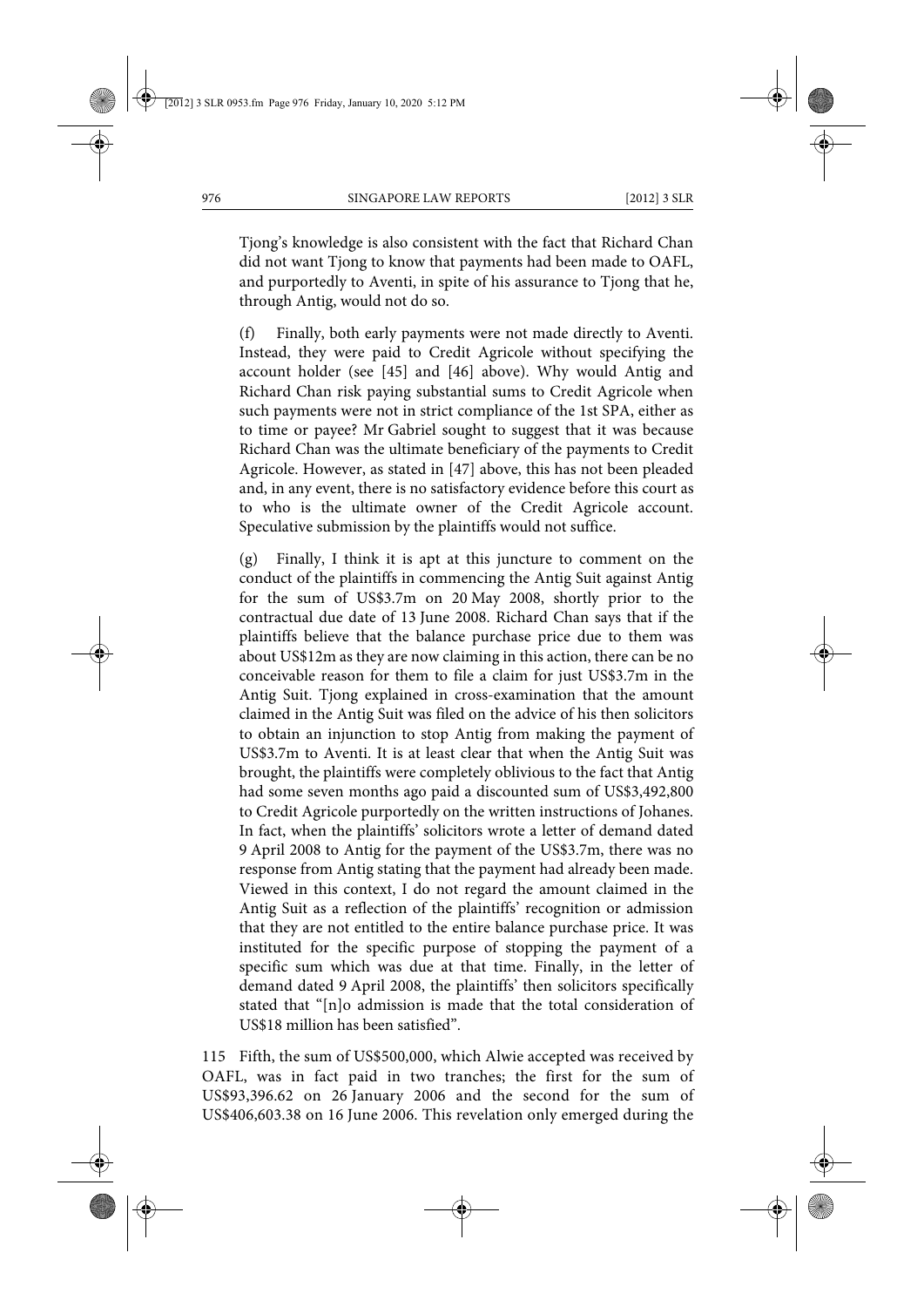cross-examination of Richard Chan who claimed that the first sum of US\$93,396.62 was advanced to OAFL to meet the costs and expenses incurred on behalf of the plaintiffs. This advance was admittedly made without the prior authorisation of the plaintiffs. There is also no claim by OAFL against the plaintiffs for reimbursement of these expenses allegedly incurred on their behalf. If so, by such conduct, both Alwie and Richard Chan implicitly accepted that the payments were due to and for the benefit of the plaintiffs, and not Aventi or OAFL.

116 Finally, I also find it to be extremely bizarre that Richard Chan is of the same mind with Alwie on the construction of Clause 4.02(2). If it had been the plaintiffs' intention for Aventi and OAFL to retain the payments and the MEGL shares in their own right, that intention could, and should, have been expressly stated in the 1st SPA, which was drafted by lawyers instructed by MEGL/Antig. Richard Chan went so far as to testify that there had been, from "Day 1", three groups of vendors (*ie*, the plaintiffs, Aventi and OAFL). Yet, inexplicably, only the plaintiffs were identified as the vendors under the 1st SPA. Further, Clause 4.02(2) makes it clear that the entire purchase price is *due to the plaintiffs* and further states that Aventi and OAFL are merely "authorised to receive the same for and on behalf of" the plaintiffs. Not only is there a complete absence of any provision in the 1st SPA to the contrary, the insertion of Clause 4.02(2) is entirely consistent with the usual expectation that as vendors, the plaintiffs are indeed entitled to receive the entire purchase price.

117 To give false credence to Aventi and OAFL's entitlement to the payments and the MEGL shares, MEGL issued a shareholders' circular dated 14 October 2005 over SGXNet stating that Johanes and Alwie were the plaintiffs' creditors "from whom the [plaintiffs] acquired all the issued shares of PT Deefu". This announcement was made to explain the reasons why Aventi and OAFL were authorised to receive the payments and MEGL shares on behalf of the plaintiffs. This announcement, which sought to create a creditor-debtor relationship between the plaintiffs, Aventi and OAFL on the basis that the plaintiffs' shares in PT Deefu were in turn acquired from Johanes and Alwie, was patently false since Johanes and Alwie were never owners of the shares in PT Deefu. This was accepted by Richard Chan, although he sought to present it as an "honest inadvertent error" in his defence and AEIC.

118 I will deal with this alleged "honest inadvertent error" separately below when I consider the claim in fraudulent misrepresentation and under the guarantee (see [167] to [171] and [205] to [207] below). In the meantime, suffice it to say that the "false" announcement by MEGL raises the question as to why MEGL or Antig and/or Richard Chan should be so concerned about the ultimate beneficiaries of the payments and the MEGL shares beyond the clear language of Clause 4.02(2). There is no doubt in my mind that Richard Chan was responsible for the fraudulent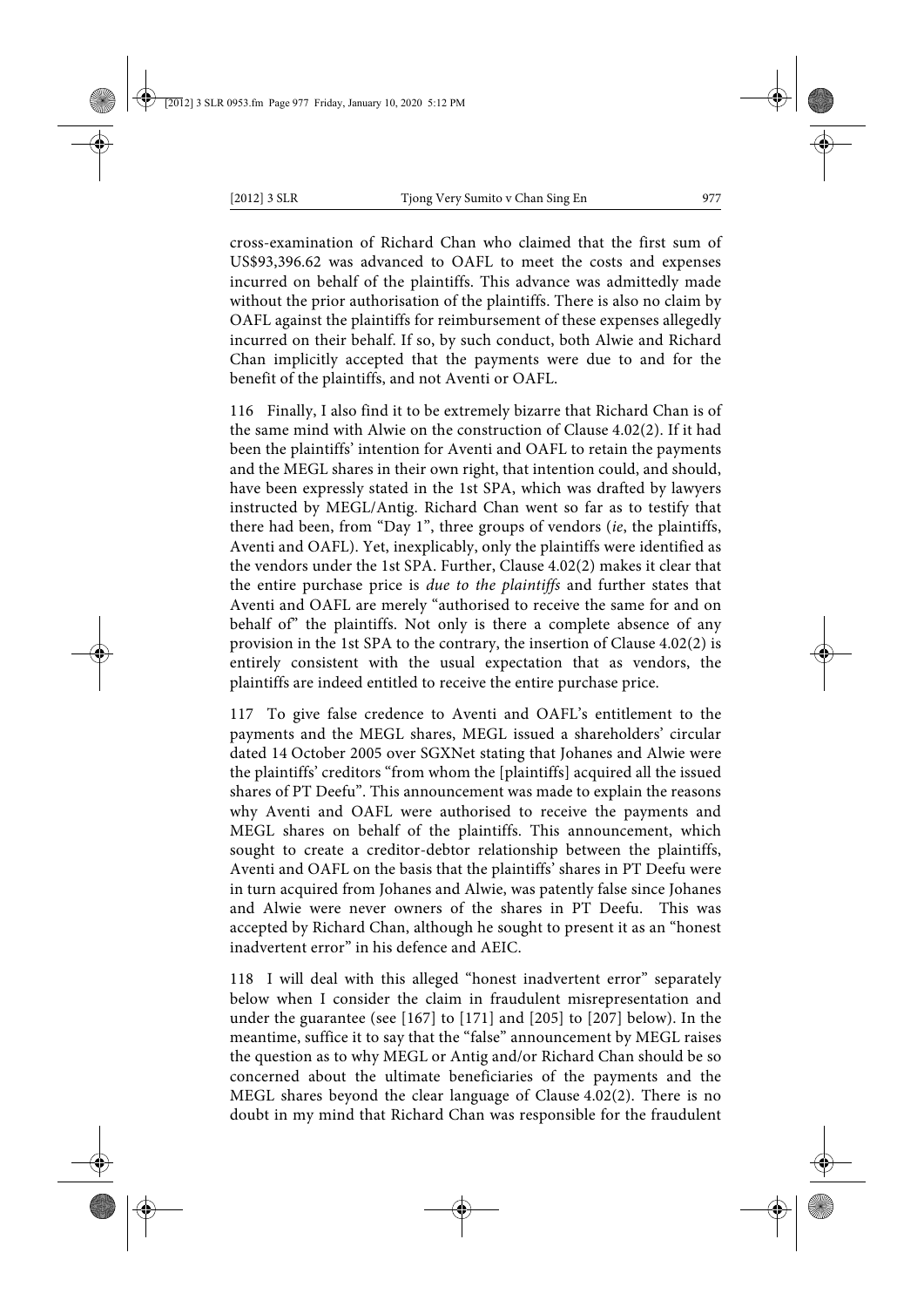misrepresentation that Aventi and OAFL were the original shareholders of PT Deefu. He was referred to an e-mail dated 15 January 2006 where he informed MEGL that Tjong *and* Alwie were *both* shareholders of PT Deefu. When confronted with the e-mail, Richard Chan was unable to explain why he had wrongly informed MEGL about Alwie's alleged status as a shareholder. As purchasers, Antig must ensure that the entire purchase price is paid in strict conformity with the 1st SPA. It is pertinent to highlight that it is not Richard Chan's case that Antig had fulfilled its obligation under the 1st SPA by simply making payments to Aventi and OAFL in accordance with Clause 4.02(2). Instead, it is Richard Chan's positive case, notwithstanding the clear language of Clause 4.02(2) to the contrary, that Aventi and OAFL are entitled under Clause 4.02(2) to retain the payments and the MEGL shares in their own right as Johanes and Alwie were "creditors" of the plaintiffs.

119 By his own admission, Richard Chan has no personal knowledge of the alleged circumstances which purportedly gave rise to the alleged creditor relationship. Under cross-examination, this allegation by Richard Chan morphed from creditors of Tjong to creditors of PT Deefu. Why would MEGL, Antig and Richard Chan go to such lengths to create a false impression of a fictitious creditor relationship when it should simply be their task to pay the plaintiffs the entire purchase price in accordance with Clause 4.02(2)? In my view, the false SGXNet announcement, as well as the false testimony of Richard Chan, acknowledges that Aventi and OAFL were not intended, under the 1st SPA, to retain or benefit from the payments and the MEGL shares. That was precisely the reason why a false explanation had to be presented in order to justify the payments and the allotment of MEGL shares to them. Further, Richard Chan also accepted that in the SGXNet announcement, the MEGL shares were described to have been allotted to Aventi and OAFL as the plaintiffs' *nominees*. That constitutes a further acknowledgment by MEGL, Antig and Richard Chan that the entire purchase price comprising the payments and MEGL shares were always rightfully due to the plaintiffs from the outset.

#### *Conclusion on money had and received*

120 It is clear, based on the plain meaning of Clause 4.02(2), that OAFL has no authority to retain the payments made to it under the 1st SPA. This constitutes the relevant unjust factor required to establish the money had and received claim. As observed in *Goff & Jones* at paras 8-01–8-02, the want of authority to retain money constitutes an unjust factor where:

[A] defendant, D, obtains an enrichment by immediate transfer from a claimant, C, in *circumstances* where C did not consent to the enrichment. It is also common for a defendant, D, to obtain an enrichment from a claimant, C, more remotely, as a result of the actions of a third party, X, which were neither authorised nor consented to by C …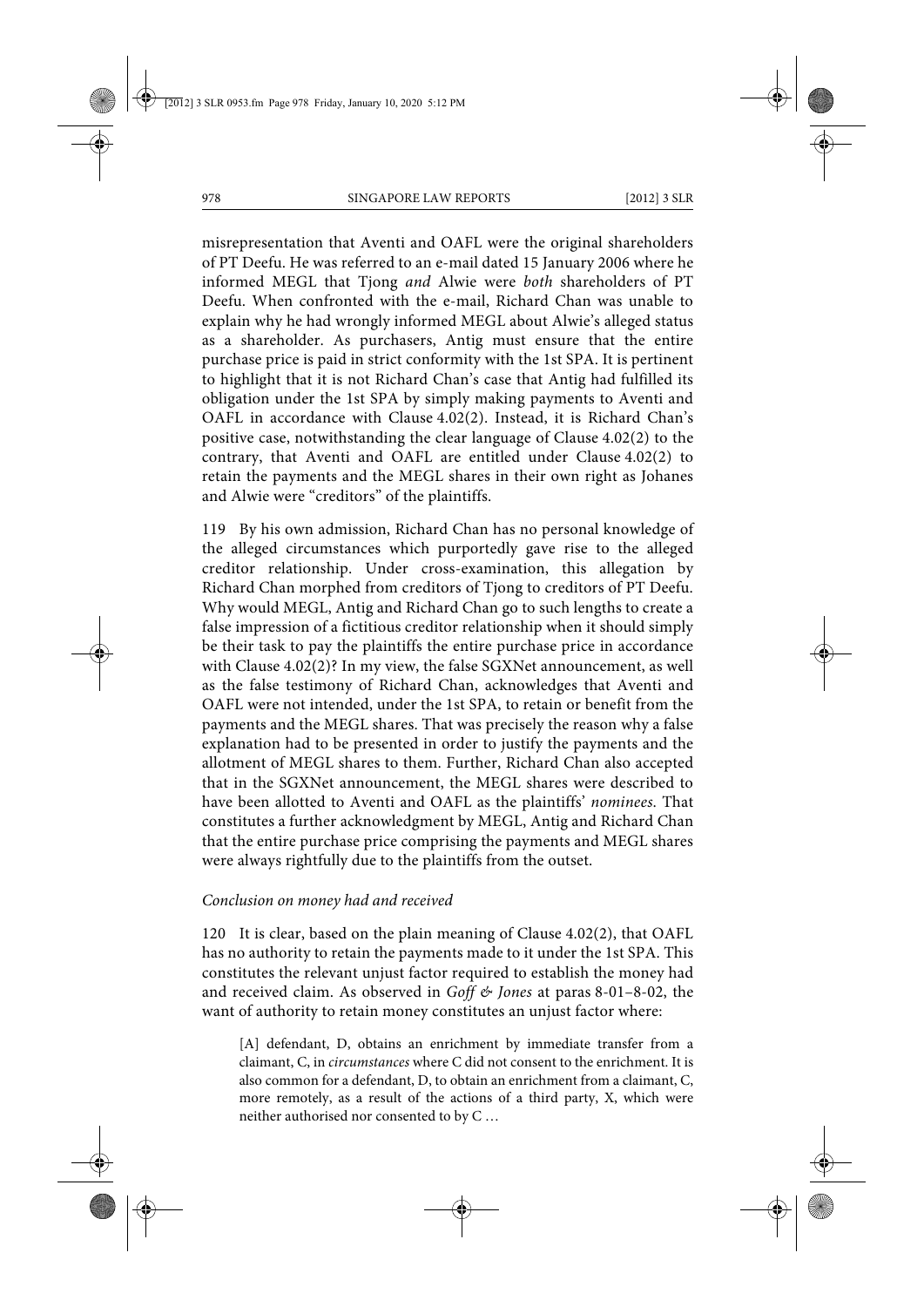*Where X holds assets subject to duties and powers to deal with them for C's benefit, and acts within his authority, C will have no remedy. But where X acts outside his authority, his 'want of authority' will itself constitute a sufficient ground for recovery by C.*

[emphasis added]

121 As OAFL and/or Alwie have not pleaded any defences to unjust enrichment, it is not necessary for me to examine and discuss the same. Before I leave this section of the Judgment, I should make some observations about the credibility of Richard Chan. From my assessment of the evidence, I found him to be an exceptionally untruthful witness. On many occasions, he had to concede to numerous falsehoods in his AEIC, his earlier interlocutory affidavits, his oral testimony, and even in representations made to the SGX (see, for example, [25] and [117] to [119] above, [206] to [207] and [245] below). When confronted with unfavourable documents, his default response is typically to allege either forgery or fabrication even in respect of documents in the Agreed Bundle (see, for example, [109] to [113] above and [245] below). He contradicted himself on numerous occasions. This finding will be particularly relevant when I deal with the claims against Richard Chan, especially under the guarantee (at [188] to [241] below).

122 In the circumstances, I have no hesitation to find that the plaintiffs are entitled to recover the sum of US\$550,000 from OAFL and/or Alwie as money had and received.

…

### *Conversion*

135 The conversion claim is restricted only to the MEGL shares. The first, and fundamental, question is whether the plaintiffs have standing to sue for the common law tort of conversion. Having established *locus standi*, the plaintiffs would then have to show that there has been deliberate conduct on the part of Aventi and OAFL inconsistent with the plaintiffs' possessory rights, and that such conduct was so extensive an encroachment on the plaintiffs' rights as to exclude them from use and possession of the MEGL shares (*Tat Seng Machine Movers Pte Ltd v Orix Leasing Singapore Ltd* [2009] 4 SLR(R) 1101 ("*Orix Leasing*") at [92]).

136 The plaintiffs claim that Aventi and/or Johanes are liable in conversion for unlawfully, and without the plaintiffs' consent, taking into their possession the allotment of the 124,856,364 MEGL shares. Alternatively, they claim that those shares were converted when Aventi sold them without the plaintiffs' consent. In the case of OAFL and/or Alwie, although the plaintiffs have merely pleaded that OAFL and/or Alwie have taken into their possession the 42,102,727 MEGL shares allotted to them under the 1st SPA, it transpired during the trial, through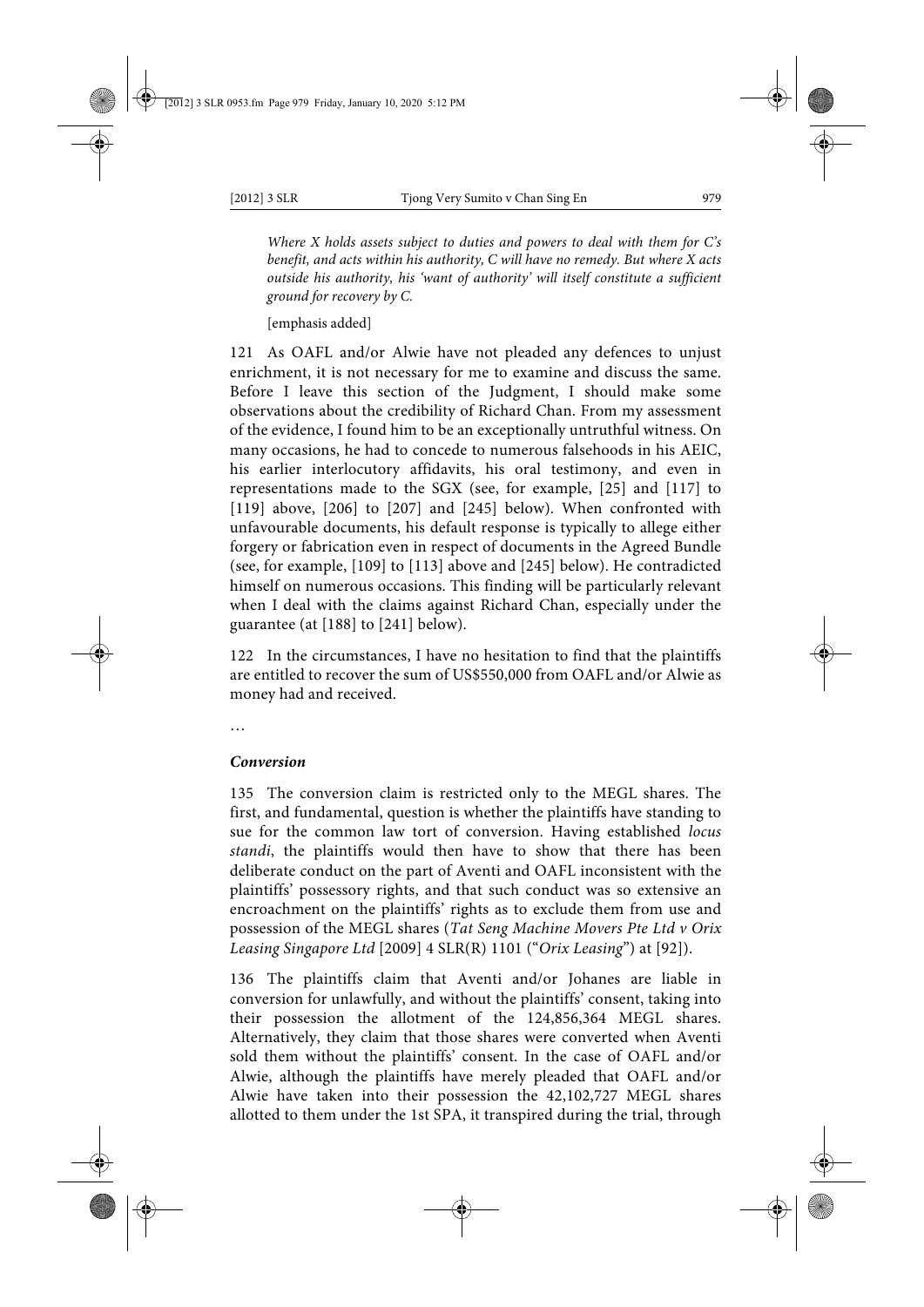Alwie's admission, the MEGL shares have since been sold. Assuming that standing is not an issue, conversion would be made out since Aventi and OAFL who were to hold the shares for and on behalf of the plaintiffs had, by withholding and selling the shares, clearly acted inconsistently with the plaintiffs' rights (*Orix Leasing* at [45]).

### *Locus standi*

137 To satisfy the court that they have standing, the plaintiffs must establish that at the material time, they had either actual possession or a right to immediate possession of the MEGL shares. Having title to the property concerned does not necessarily mean having a right to immediate possession, and hence, a right to sue for conversion (see, for example, *The Cherry* [2003] 1 SLR 471 at [58] and *Orix Leasing* at [49]). Similarly, a person who merely has an equitable right in the property without possession would not have standing to sue for conversion (*MCC Proceeds Inc v Lehman Bros International (Europe)* [1998] 4 All ER 675 at 691). The centrality of the concept of possession to the law on conversion was aptly put by Michael G Bridge in *Personal Property Law* (Oxford University Press, 3rd Ed, 2002) at pp 62–63:

[T]he common law failed to develop a sophisticated concept of ownership of personalty. The place of ownership was occupied by possession, which had the consequence that the protection of property interests was left to the law of tort … Conversion, a tort concerned with the protection of ownership, lay therefore at the behest of those in possession of the chattel at the time of the wrongful act and was later extended, because of the limitations of possession, to those with a right to immediate possession. Despite assertions sometimes made to the contrary, it does not as such lie in favour of those with an equitable interest in chattels.

138 Unfortunately, the submissions by Mr Gabriel and Mr Murugaiyan focussed on the question of *ownership* of the MEGL shares, and omitted to address the court on whether the plaintiffs had any *possessory interest* in the MEGL shares. Mr Gabriel, in his initial submissions, simply assumed that if the plaintiffs are entitled to the MEGL shares, it follows that the sale of the shares by Aventi and OAFL must necessarily constitute conversion. This is, however, incorrect. On 29 May 2012, I invited Mr Gabriel and Mr Murugaiyan to address this issue as they only concerned the plaintiffs, OAFL and/or Alwie (Johanes and Aventi are not before this court). Both counsel eventually filed submissions on this issue on 4 June 2012, and I now set out my findings with the benefit of their further submissions.

139 It is quite clear that the plaintiffs never had actual possession of the MEGL shares because the shares were issued by MEGL directly to Aventi and OAFL. Did the plaintiffs, nonetheless, have a right to immediate possession? Mr Gabriel argues in further submissions that they did, and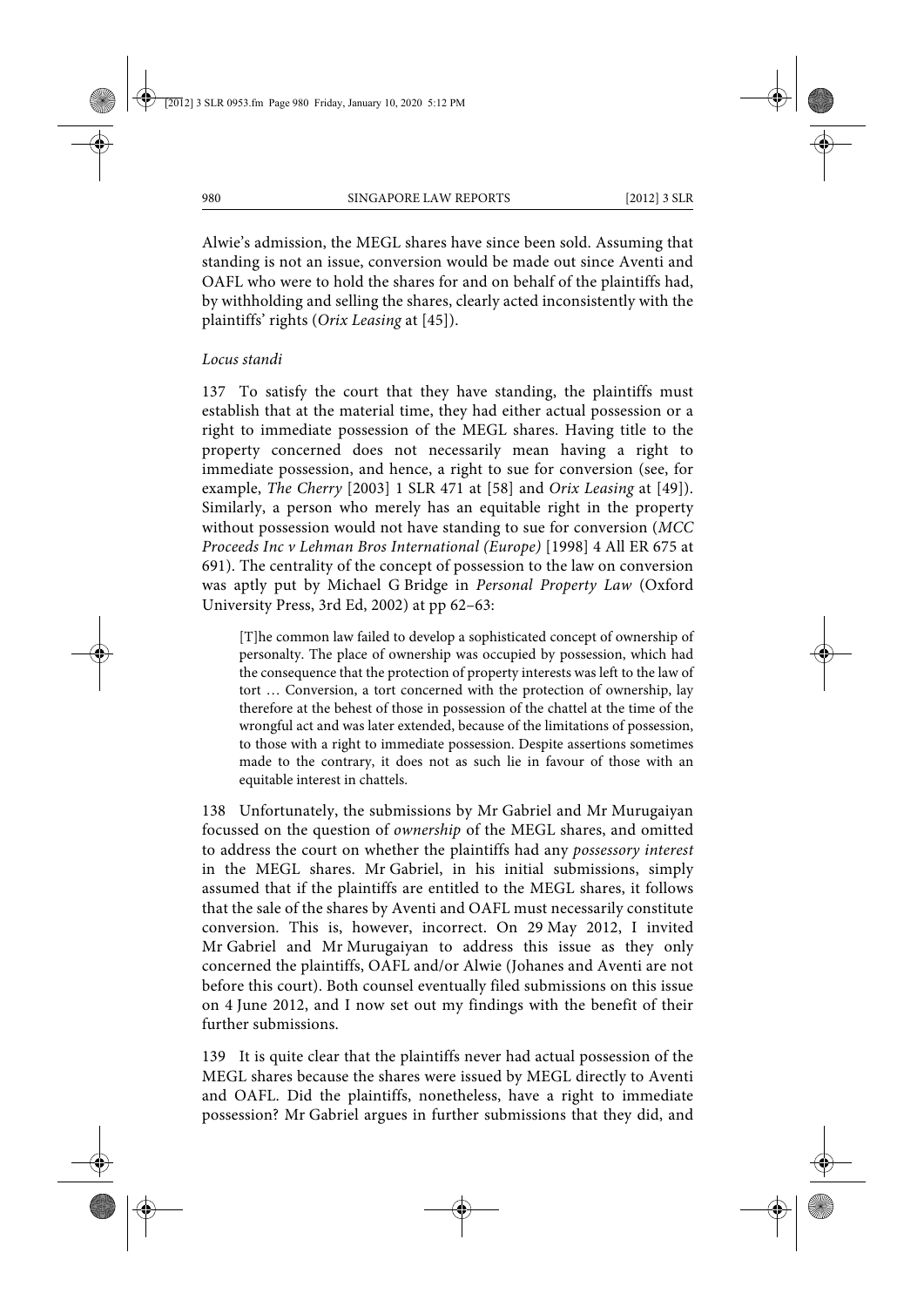that such right to immediate possession was borne out in two ways. First, he argues that Aventi and OAFL were *bailees* of the MEGL shares, and that when they sold the MEGL shares without the knowledge or consent of the plaintiffs who were bailors, they had committed an act repugnant to the terms of the bailment such that the right to immediate possession of the shares had thereby re-vested in the plaintiffs. Second, Mr Gabriel argues that Aventi and OAFL received the MEGL shares as *agents* of the plaintiffs, giving the plaintiffs the immediate right to demand delivery of the shares to them, and thus, vesting in them the right to immediate possession. I will deal with each argument in turn.

## Bailment

140 In the plaintiffs' further submissions filed on 4 June 2012, they asserted that Aventi and OAFL were mere bailees holding the MEGL shares for them, and when Aventi and OAFL sold the MEGL shares without their knowledge or consent, they had committed an act which was repugnant to the terms of the bailment such that the right to immediate possession of the shares re-vests in the plaintiffs.

141 A bailment relation is founded exclusively on one person's voluntary possession of goods which belong to another (*The Pioneer Container* [1994] 2 AC 324 at 342). Thus, the old requirement in law that a bailment involves a delivery of goods from the bailor to the bailee is no longer strictly necessary (*Palmer on Bailment* (Sweet & Maxwell, 3rd Ed, 2009) at para 1-023). In this connection, the plaintiffs have pleaded that Aventi and OAFL had received the MEGL shares which are rightfully due to them. The fact that Aventi and OAFL took possession of the MEGL shares is clearly borne out by the objective evidence (see [44] and [49] above).

142 In a bailment for a fixed period of time, termination of the bailment would occur upon expiry of the term. However, there is no time period prescribed for the bailment between the plaintiffs and Aventi and OAFL. There is also no clause in the 1st SPA entitling the plaintiffs to determine the bailment. Under the common law, a bailment is terminated and the right of possession to the bailed property re-vests in the bailor if the bailee behaves in a manner that is utterly repugnant to the terms of the bailment (*Orix Leasing* ([135] *supra*) at [52]). In order to deprive the plaintiffs of their common law rights as bailors, "very clear language" must be specified in the 1st SPA (*Union Transport Finance Ltd v British Car Auctions Ltd* [1978] 2 All ER 385 at 390). There is no such provision in the present case.

143 It is clear to me that Aventi and OAFL, as bailees of the MEGL shares, had acted in a manner utterly repugnant to the terms of the bailment when they, who have not proven their entitlement to retain the MEGL shares in their own right, sold the MEGL shares. From the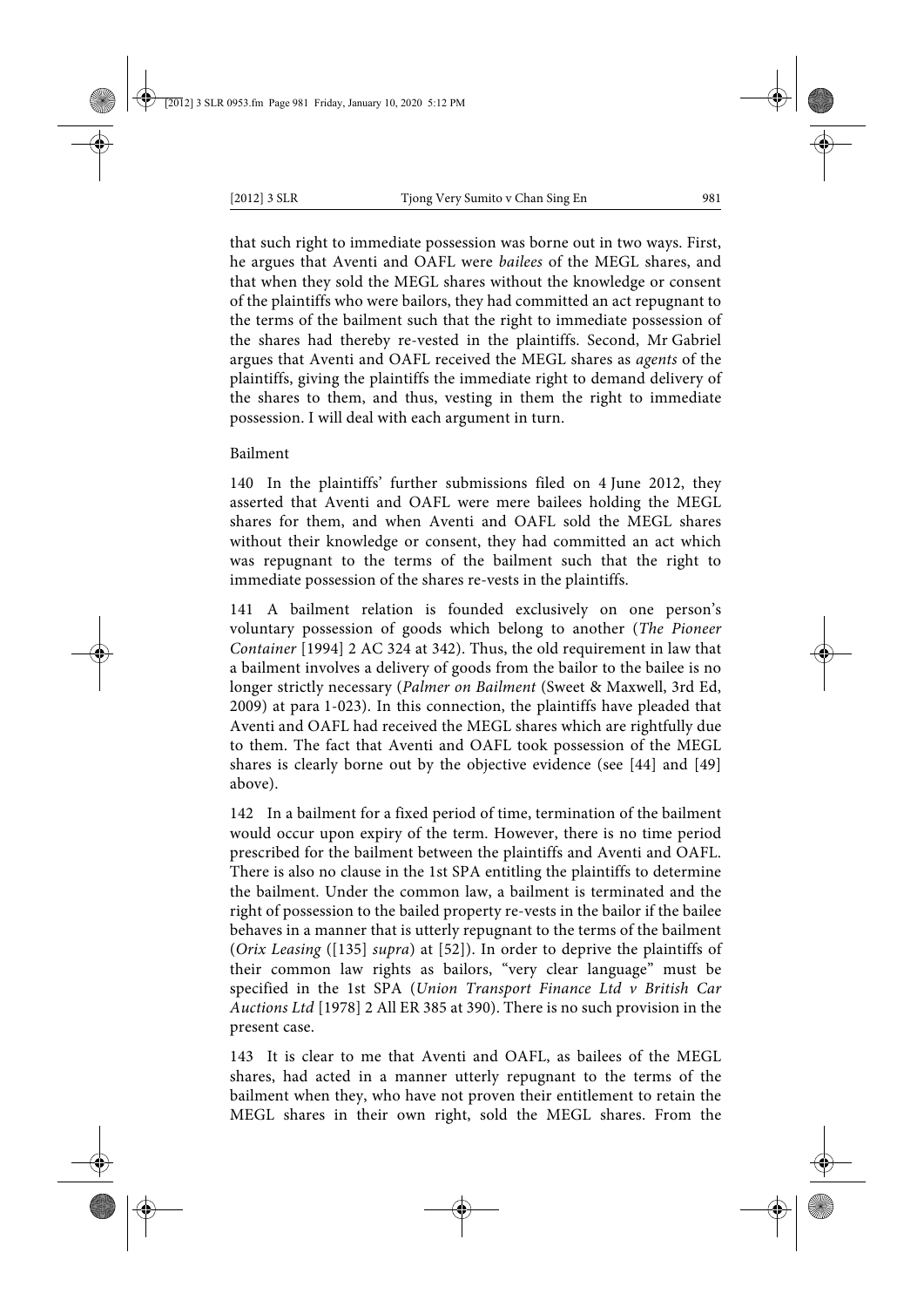evidence, Aventi had sold at least 100 million of the 124,856,364 MEGL shares allotted to it. As for the shares allotted to OAFL, Alwie testified that he has since sold them. Hence, at the point of selling the MEGL shares, Aventi and OAFL had terminated the bailment and the right to immediate possession of the shares had thereby re-vested in the plaintiffs, conferring on them the legal standing to sue for conversion.

### Agency

144 Mr Gabriel also submits that Aventi and OAFL had received the payments and the MEGL shares under the 1st SPA as agents of the plaintiffs and are bound to pay over or account for them to the plaintiffs. This, Mr Gabriel says, gives the plaintiffs a right to immediate possession of the MEGL shares. Mr Gabriel's submissions did not specifically address this court on whether an agency relationship was created between the plaintiffs and Aventi and OAFL, and how that is to be reconciled with Tjong's seemingly contradictory factual assertions.

145 An agency is the fiduciary relationship that arises when one person, the principal, manifests assent to another person, the agent, that the agent shall act on the principal's behalf and be subject to the principal's control, and the agent manifests assent or otherwise consents so to act (Tan Cheng Han, *The Law of Agency* (Academy Publishing, 2010) ("*Tan Cheng Han*") at para 01.006, citing with approval the *Restatement of Law Third, Agency*; see also *Bowstead & Reynolds on Agency* (Sweet & Maxwell, 19th Ed, 2010) ("*Bowstead & Reynolds*") at para 1-003 to para 1-005). Thus, the two core elements of an agency relationship appear to be (a) consent of both the principal and agent; and (b) authority conferred or power granted to the agent to legally bind the principal (*Tan Cheng Han* at para 01.007 to para 01.019). The concomitant duties of an agent are only triggered by the power and authority granted to him by the principal.

146 Subject to a few exceptions (as when agency arises by operation of law) and qualifications (*eg*, where there is retrospective ratification of a purported agent's act), the essence of agency is the consent of the principal and the agent (*Garnac Grain Company Incorporated v H M F Faure & Fairclough Ltd* [1968] AC 1130 ("*Garnac Grain*") at 1137 *per* Lord Pearson (applied in *Win Line (UK) Ltd v Masterpart (Singapore) Pte Ltd* [1999] 2 SLR(R) 24 at [23]); see also *Tan Cheng Han* at para 01.007 to para 01.010). At first blush, the plaintiffs seem to suggest that they had not consented to making Aventi and OAFL their agents under the 1st SPA. After all, it is their case that Tjong, who acted for himself, Iman and Herman during the negotiations of the 1st SPA, had "no dealings with or knowledge of Aventi and OAFL". Further, Tjong stated in his AEIC that he was told by Richard Chan and Alwie that any money paid or MEGL share allotted to Aventi and OAFL would only be done upon his written authorisation. It was also Tjong's evidence that no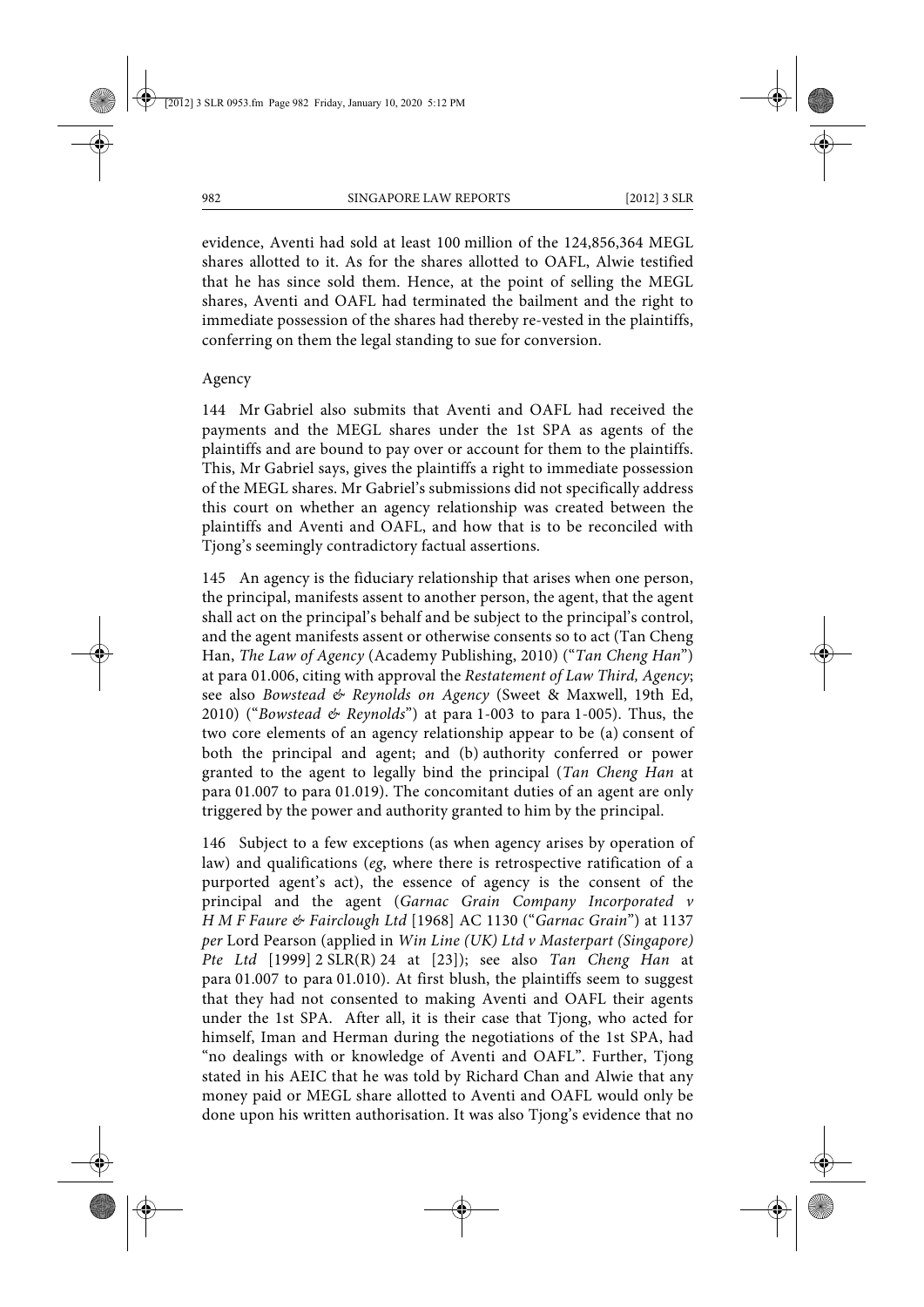such authorisation had been given by him, and that he had in fact instructed Antig not to pay anything to Aventi and OAFL.

147 However, as I have observed above (at [26]), the words "for and on behalf of the [plaintiffs]" were added to Clause 4.02(2) and the parties are bound by it. It is Richard Chan's evidence that those words were added after all parties in the negotiation had agreed to the amendment. In any case, the plaintiffs had also signed the 4th Supplemental, thereby signaling their consent to appoint Aventi and OAFL as their agents to receive the payments and the MEGL shares. As observed by Lord Pearson in *Garnac Grain* at 1137:

The relationship of principal and agent can only be established by the consent of the principal and the agent. They will be held to have consented if they have agreed to what amounts in law to such a relationship, *even if they do not recognise it themselves and even if they have professed to disclaim it*, as in *ex parte Delhasse*. But the consent must have been given by each of them, either expressly or by implication from their words and conduct. [emphasis added]

148 Mr Gabriel relies on the language of Clause 4.02(2) to say that Aventi and OAFL had authority to receive the payments and the MEGL shares. I have dealt at length with the interpretation of Clause 4.02(2) which clearly states that while the payments and the MEGL shares to be paid and allotted under the 1st SPA are rightfully due to the plaintiffs, Aventi and OAFL were authorised to *receive* the payments and the MEGL shares though not to beneficially retain the same (see [96] to [104] above).

149 I am satisfied that the plaintiffs have a right to immediate possession of the MEGL shares because Aventi and OAFL, in receiving the payments and the MEGL shares on behalf of the plaintiffs, have a duty to account to the plaintiffs *qua* agent, and must hand over such property "on demand" (*Blaustein v Maltz, Mitchell and Company* [1937] 2 KB 142 at 156; see also *Nickolson v Knowles* (1820) 5 Madd 47; 56 ER 812 and Bowstead & Reynolds at para 6-099). This was also recognised by the court in *Edgell v Day* (1865) LR 1 CP 80 ("*Edgell*"), a case which Mr Gabriel relies on in his further submissions. In *Edgell*, the plaintiff, as executrix of one deceased Mr Edgell, brought, *inter alia*, a claim in tort to recover monies which had been received by the defendant. The defendant was previously employed by Mr Edgell as the latter's solicitor for the sale of certain property and had received the monies as deposits from the buyers of Mr Edgell's property. The plaintiff successfully argued that the defendant was bound to hand over the money to Mr Edgell on demand because he was employed as Mr Edgell's agent to receive the deposits on the terms that he would account for them. The Court of Common Pleas also observed that the general principle of law is that a payment of money to an agent is payment to the principal (*Edgell* at 84).

150 On the facts in *Edgell*, a demand was made for the defendant to hand over the money, still in his possession, to Mr Edgell. However that is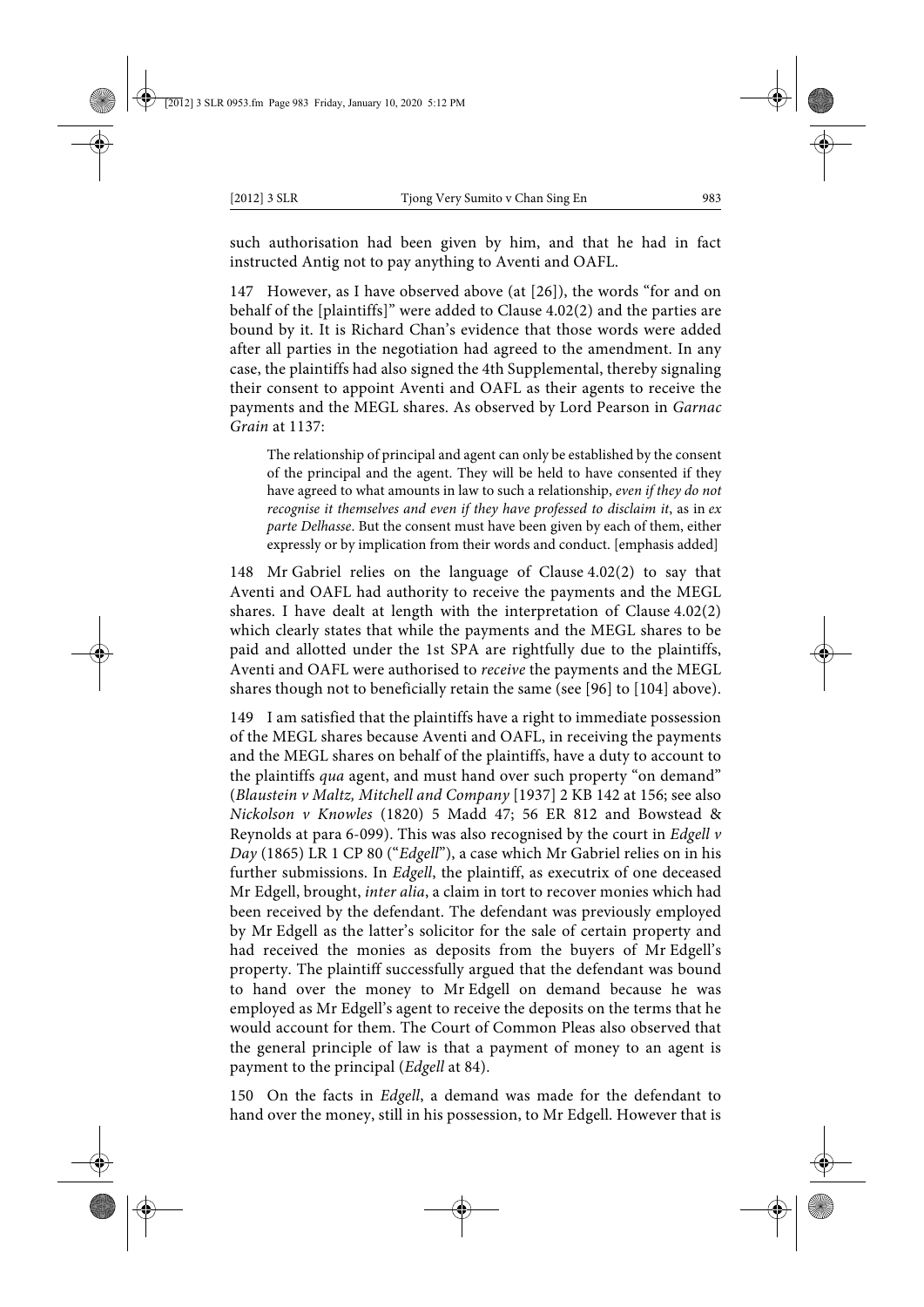not to say that a prior demand is essential before the principal is vested with a right to immediate possession. In a situation where the agent is still in possession of the property on behalf of the principal, the conversion is consummated when the agent refuses to hand over possession on demand by the principal. However, in a situation where the agent has sold the property without authority, the sale in itself constitutes the act of conversion. In that situation, a prior demand is irrelevant.

151 I draw support from two decisions in somewhat similar circumstances, namely, *Bute (Marquess) v Barclays Bank Ld* [1955] 1 QB 202 ("*Bute*"), and *Lipkin Gorman (a firm) v Karpnale Ltd* [1991] 2 AC 548 ("*Lipkin Gorman*").

152 In *Bute*, one McGaw was appointed manager of three farms in Scotland belonging to the plaintiff, the Marquess of Bute. McGaw's duties included the making of applications to the Department of Agriculture for Scotland for certain subsidies in respect of the farms on the plaintiff's behalf. In January 1949, McGaw forwarded three such applications. In May 1949, McGaw left the plaintiff's employment. No fresh instructions were sent by the plaintiff to the Department of Agriculture, and in September 1949, the Department, in accordance with their usual practice, sent to McGaw three warrants "in respect of Hill Sheep Subsidy, 1949" payable to McGaw but also marked with the words "(for the Marquess of Bute)". McGaw then applied to a bank in Yorkshire for permission to open a personal account with the warrants, and the bank credited the amount of the warrants to an account in his name and permitted McGaw to draw on the account. The plaintiff sued the bank for conversion, and the court found that the plaintiff had a right to immediate possession of the warrants at the time of conversion on two grounds. First, it was held that, upon termination of McGaw's employment, the plaintiff was entitled to require McGaw to deliver the warrants to him when received since McGaw's only title to receive the warrants stemmed from his appointment as the plaintiff's agent (*Bute* at 211). Secondly, the court found that the words "for Marquess of Bute" on the warrants represented a promise to pay McGaw for the plaintiff, and connotes that the plaintiff was the true owner of the warrants leaving McGaw accountable to the plaintiff. The duty of McGaw to account to the plaintiff gave the plaintiff a right to immediate possession of the warrants (*Bute* at 212). The court was of the view that at the date of the conversion by the agent, the principal was entitled to immediate possession and, accordingly, entitled to sue in conversion (*Bute* at 211). This was the position even though no demand was made by the principal at any time.

153 In *Lipkin Gorman*, one Cass was a partner in the plaintiff firm of solicitors and had authority to operate the firm's client account at the bank. On one occasion, Cass, acting within his authority, procured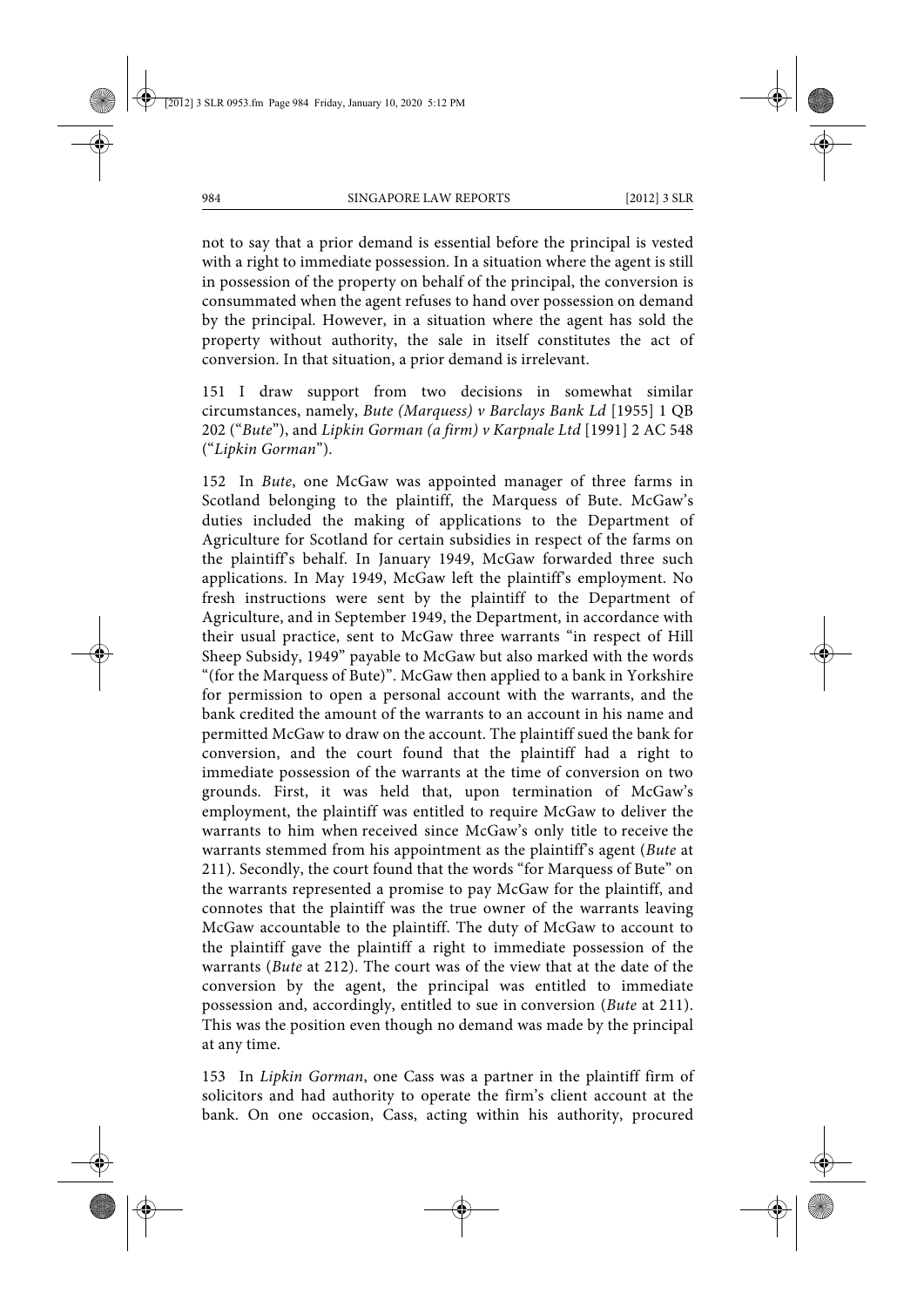through the firm's cashier, a banker's draft for £3,735 drawn in favour of the firm, paying for it by a cheque from the firm's client account. He then endorsed the banker's draft and proffered it to the defendant gambling club which accepted it in exchange for chips. The House of Lords found that the plaintiff firm had the right to immediate possession of the banker's draft as soon as the bank handed over the banker's draft to the firm's cashier because the banker's draft was made payable to them and neither the firm's cashier nor Cass had any right to retain the banker's draft against the plaintiff firm. The House of Lords did not require the principal to have made a demand for delivery up of the property held by his agent, stating that "the effect of the banker's draft in the present case having been made payable to the [plaintiffs] is, in my opinion, that the [plaintiffs] had the right to immediate possession of the draft ... On this basis, as it seems to me, the [plaintiffs] had vested in them, as from the moment when the banker's draft was delivered to Cass (through Chapman) by the bank, sufficient title to enable them to bring an action for damages for conversion of the draft" (*Lipkin Gorman* at 587 *per* Lord Goff).

154 In the present case, the MEGL shares held by Aventi and OAFL as agents of the plaintiffs were expressly stated to be due to the plaintiffs. Thus, the plaintiffs have a right to immediate possession of the MEGL shares from the moment they were issued and allotted to, and received by Aventi and OAFL "for and on behalf of" the plaintiffs (*Lipkin Gorman* at 587), or certainly at least when they had consummated the conversion of the MEGL shares by selling them (*Bute* at 211).

## *Scripless shares*

155 The plaintiffs' conversion claim also raises the interesting question of whether the MEGL shares (which Mr Narayanan confirmed at the 29 May 2012 hearing were scripless shares) can form the subject matter of conversion. After examining the further submissions, in particular the plaintiffs', I am satisfied that the scripless nature of the shares does not render the MEGL shares any less capable of being converted.

156 While it remains an open question in Singapore whether intangible property can form the subject matter of conversion (the House of Lords in *OBG Ltd v Allan* [2008] 1 AC 1 decided in a 3-2 majority that conversion is not actionable for choses in action), the law is fairly settled that corporeal objects representing the value of intangible property, such as cheques (see *Yeow Chern Lean v Neo Kok Eng* ([82] *supra*)), Preferential Additional Registration Fee certificates (see *Cycle & Carriage Motor Dealer Pte Ltd v Hong Leong Finance Ltd* [2005] 1 SLR(R) 458) and share certificates (see *EG Tan & Co (Pte) v Lim & Tan (Pte)* [1985–1986] SLR(R) 1081), can be subject matters for a claim in conversion.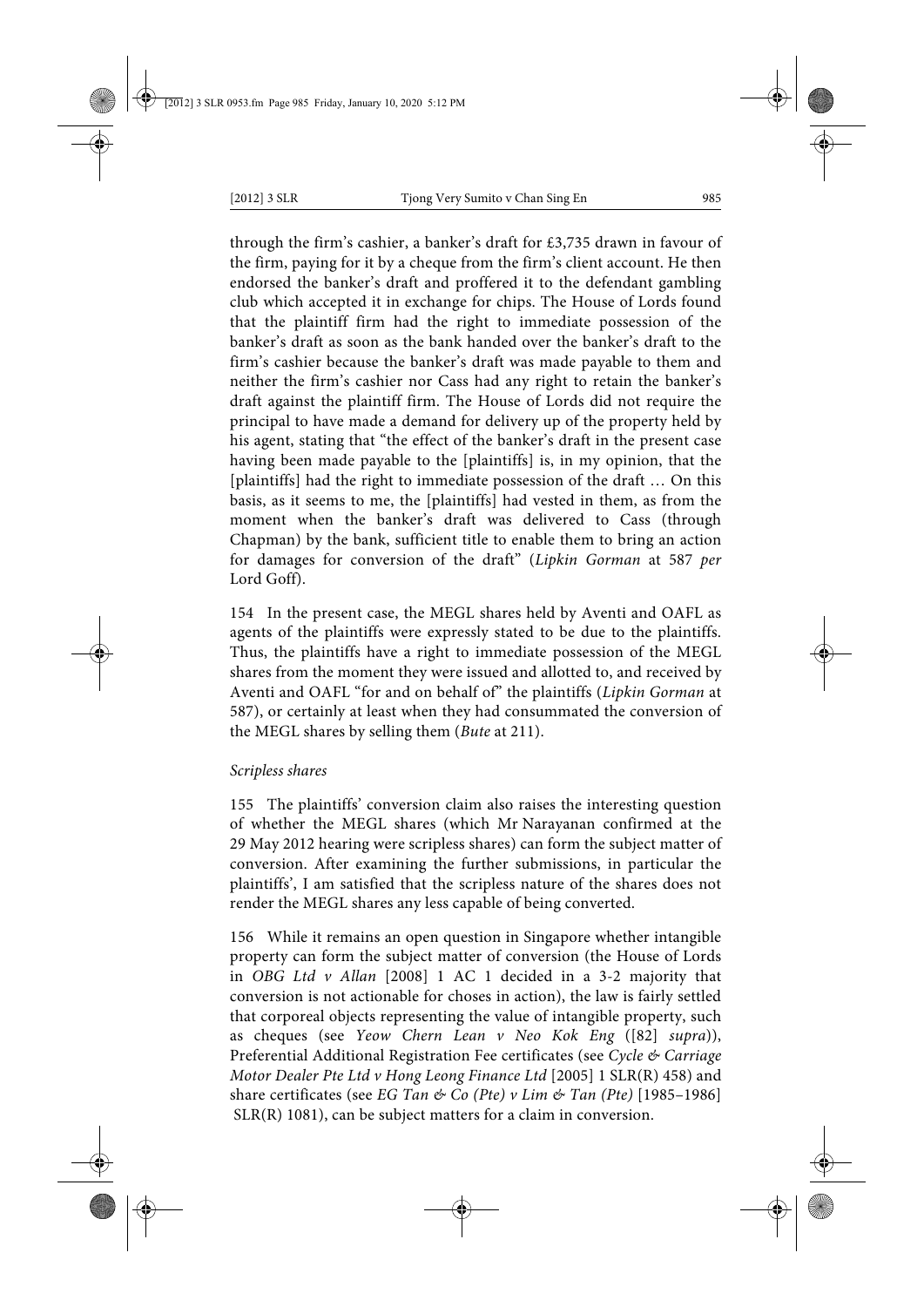157 Although the MEGL shares are scripless, they are essentially scripless only for the purposes of trading. Such shares in Singapore are traded by way of book-entry in the Central Depository (CDP) register rather than by way of an instrument of transfer like share certificates and transfer forms (see s 130A of the Companies Act (Cap 50, 2006 Rev Ed) ("Companies Act"). However, these shares are still represented by physical share certificates issued by the issuing company that are deposited with the CDP and registered in the name of the CDP or its nominee (s 130C of the Companies Act). This is also the case for the MEGL shares.

### *Damages*

158 Given the foregoing, Aventi and OAFL who were to hold the MEGL shares *for and on behalf of* the plaintiffs had, by withholding and selling the shares, clearly acted inconsistently with the plaintiffs' rights. I am satisfied that the plaintiffs' conversion claim is made out. The only outstanding issue is thus the quantum of damages recoverable by the plaintiffs.

159 The plaintiffs submit that damages are to be assessed as at the time of conversion, citing *BBMB Finance (Hong Kong) Ltd v Eda Holdings Ltd* [1990] 1 WLR 409. This principle of assessing damages was affirmed by the Court of Appeal in *Chartered Electronics Industries Pte Ltd v Comtech IT Pte Ltd* [1998] 2 SLR(R) 1010 ("*Chartered Electronics*") at [18].

160 The Court of Appeal explained that the general position is to assess damages at the time of conversion because "[t]he general principle in the quantification of tortious damages is *restitutio in integrum*: the plaintiff is entitled to recover the amount which will put him in the position he would have been in had the tort never been committed" (*Chartered Electronics* at [16]). I can see no reason why this method of assessment should not be used in this case.

161 Based on the CIMB Daybreak report dated 2 November 2006 adduced by the plaintiffs, 80,000 shares were sold by Aventi and/or Johanes on 6 November 2006 at the price of S\$0.22 each. It is not clear when the balance of 44,856,364 MEGL shares were sold by Aventi and/or Johanes and at what price. However, in light of Aventi's non-appearance and to avoid the unnecessary expense of an assessment hearing, I will instead assess the damages using the same sale price of S\$0.22 for the entire 124,856,364 MEGL shares allotted to Aventi. Accordingly, the plaintiffs are awarded damages against Aventi for the conversion of the MEGL shares in the sum of S\$27,468,400 (S\$0.22 x 124,856,364). As for the shares allotted to OAFL, Alwie admitted that they have since been sold. Although he agreed to procure the documents from his private banker on the details of the sale, he failed to do so in spite of three separate reminders from the court. Alwie is therefore liable to the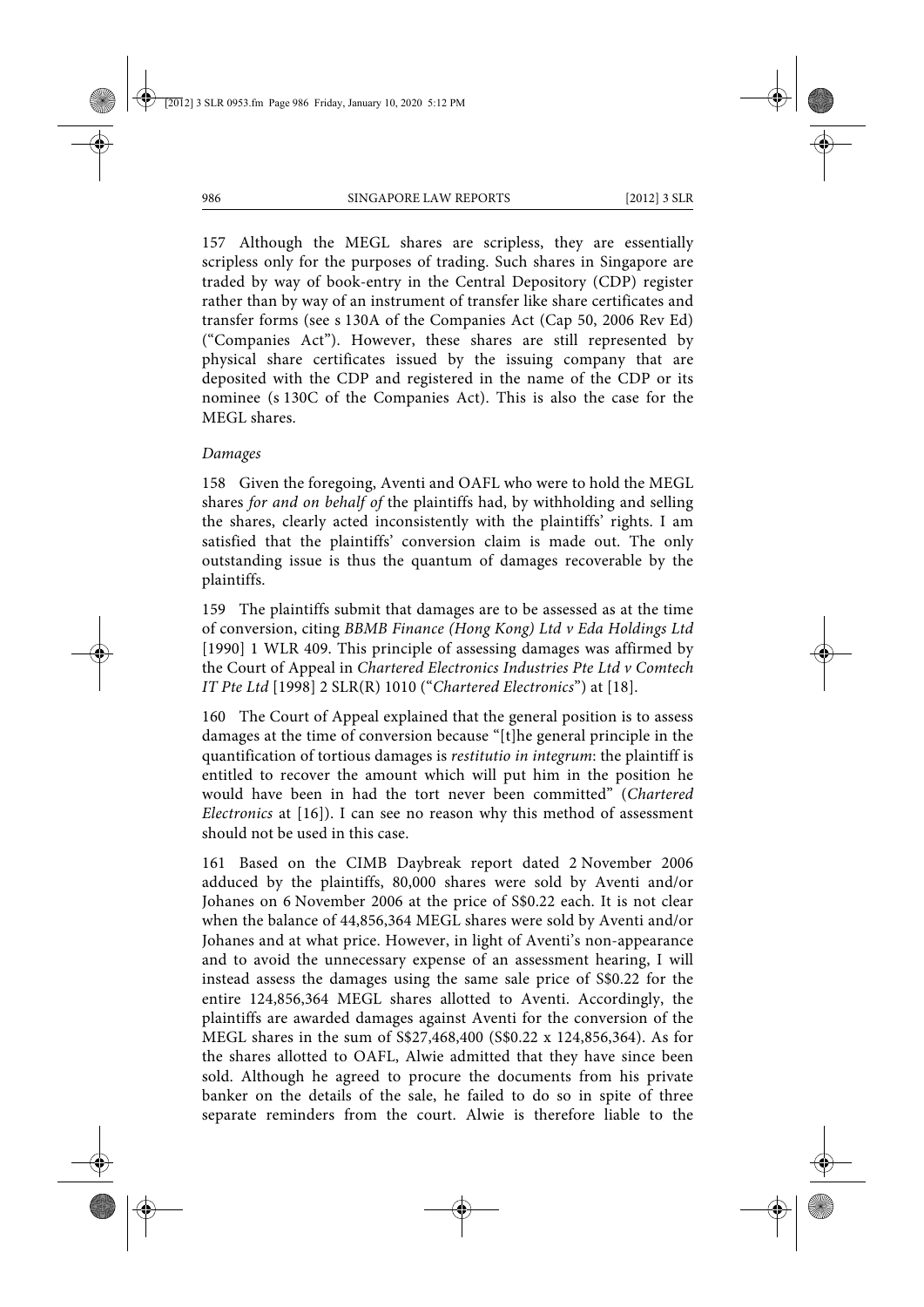plaintiffs for the conversion of 42,102,727 MEGL shares with damages to be assessed based on their actual sale price.

…

## *Claims based on duress*

243 An interesting feature of the duress claim is that while such claims are generally made where pressure is exerted by one contracting party on another, the duress alleged on the present facts had allegedly emanated from Richard Chan who is, strictly speaking, a non-party to the 2nd and 3rd SPAs, *ie*, the claims against Jake, AAML and Edwin are *indirect*. As will be discussed (see [269] to [272] below), there are a number of ways to bridge this gap. On the present facts, the plaintiffs have done so by pleading unlawful means conspiracy amongst Richard Chan, MEGL, Antig and Jake *vis-à-vis* the 2nd SPA, and Richard Chan, MEGL, Antig, AAML and Edwin *vis-à-vis* the 3rd SPA. In my examination of this issue, MEGL and Antig will not feature in the equation.

244 According to the plaintiffs' pleaded case, Richard Chan knew that Tjong was in need of cash and had coerced Tjong into selling the Remaining Shares. This was purportedly done by threatening that if Tjong refused, (a) Tjong would not be paid the balance of the purchase price for the sale of 72% of PT Deefu shares ("Threat 1"); (b) Richard Chan would cancel the 1st SPA, so that 72% of PT Deefu shares would be returned to the plaintiffs, and Tjong would have to return the money already received under the 1st SPA ("Threat 2"); and (c) PT Deefu would issue more shares to dilute Tjong's shareholding therein ("Threat 3") (collectively referred to as "the Threats").

245 I find it more likely than not that the Threats were made by Richard Chan as alleged. Richard Chan agrees that he was, in June 2007, withholding the completion payments that were due to the plaintiffs under the 1st SPA. In the meantime, early payments totaling US\$5.7m were surreptitiously made to a Credit Agricole account without the plaintiffs' knowledge (see [45] to [46] and [114] above). He conceded in cross-examination that he wanted to acquire the Remaining Shares while withholding the payments due to the plaintiffs:

| Mr Gabriel: | Withholding all these payments, you then wanted to    |
|-------------|-------------------------------------------------------|
|             | acquire the remaining shares at \$2 million. Correct? |
| A:          | Correct.                                              |

This appears to have stemmed from Antig's desire to increase its stake in PT Deefu and PT Batubara, as evidenced by letters written by Antig's solicitors, SJD, to Tjong, dated 7 December 2006, 11 December 2006 and 5 June 2007 referring to Antig's plan to take over *all* the Remaining Shares. Richard Chan disingenuously attempted to distance himself from the letters by SJD first by claiming that they were not genuine letters, but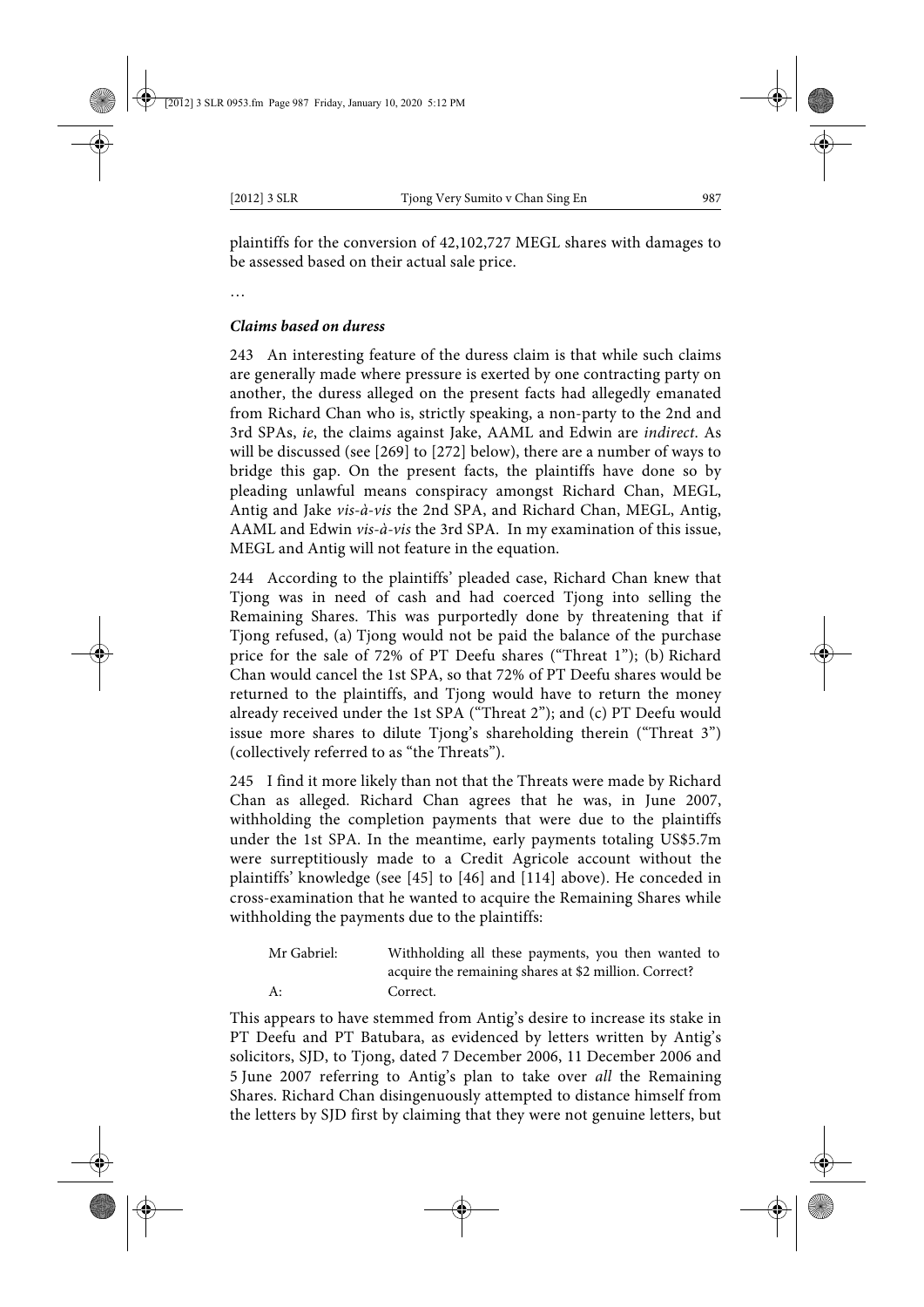when confronted with the fact that the letters were included in the Agreed Bundles, he changed his position claiming that SJD was wrong in writing the letters in those terms. He however eventually conceded that on the face of the letters, Antig was desirous of purchasing the Remaining Shares. This exchange is but one of the many falsehoods spewed by Richard Chan throughout the trial.

246 I find that it is likely that Richard Chan had issued the Threats in order to acquire the Remaining Shares on Antig's behalf at a low price. All three threats are consistent with Antig's desire to increase its shareholding in PT Deefu and PT Batubara, by either acquiring the Remaining Shares from Tjong, or by diluting Tjong's existing shareholding. Having said that, I must then deal with the following legal issues in turn:

(a) whether there had been illegitimate pressure exerted on Tjong by Richard Chan, resulting in a coercion of Tjong's will when he signed the 2nd and 3rd SPAs; and

(b) if so, whether Jake, AAML and Edwin were sufficiently implicated in the duress such that the 2nd and 3rd SPAs may be set aside.

## *Whether there had been illegitimate pressure exerted on Tjong by Richard Chan, resulting in a coercion of Tjong's will when he signed the 2nd and 3rd SPAs?*

247 There are two elements to constitute duress, *viz*, (a) the exertion of illegitimate pressure and (b) such pressure amounting to the compulsion of the victim's will (see, for example, *Universe Tankships Inc of Monrovia v International Transport Workers Federation* [1983] 1 AC 366 at 400, *Tam Tak Chuen v Khairul bin Abdul Rahman* [2009] 2 SLR(R) 240 ("*Tam Tak Chuen*") at [22] and *E C Investment Holding Pte Ltd v Ridout Residence Pte Ltd* [2011] 2 SLR 232 ("*E C Investment*") at [51]). The causative threshold a plaintiff needs to meet is discussed in *Treitel* at para 10-005 (endorsed in *E C Investment* at [52]) as follows:

*[T]he two factors may also be said to be interdependent in the sense that the more illegitimate the pressure the lower the causal threshold.* This may explain why, for duress of the person, it need only be proved that the threat was one reason why the contract was entered into, whereas *for economic duress the minimum requirement before it can be said that the threat was a significant cause is to satisfy the 'but for' test, i.e. that the agreement would not have been made at all or on the terms it was made.* [emphasis added]

248 In their written closing submissions, the plaintiffs have concentrated on establishing element (a) while Jake, AAML and Edwin have focused on denying the existence of element (b). I find that the Threats did amount to illegitimate pressure on the present facts.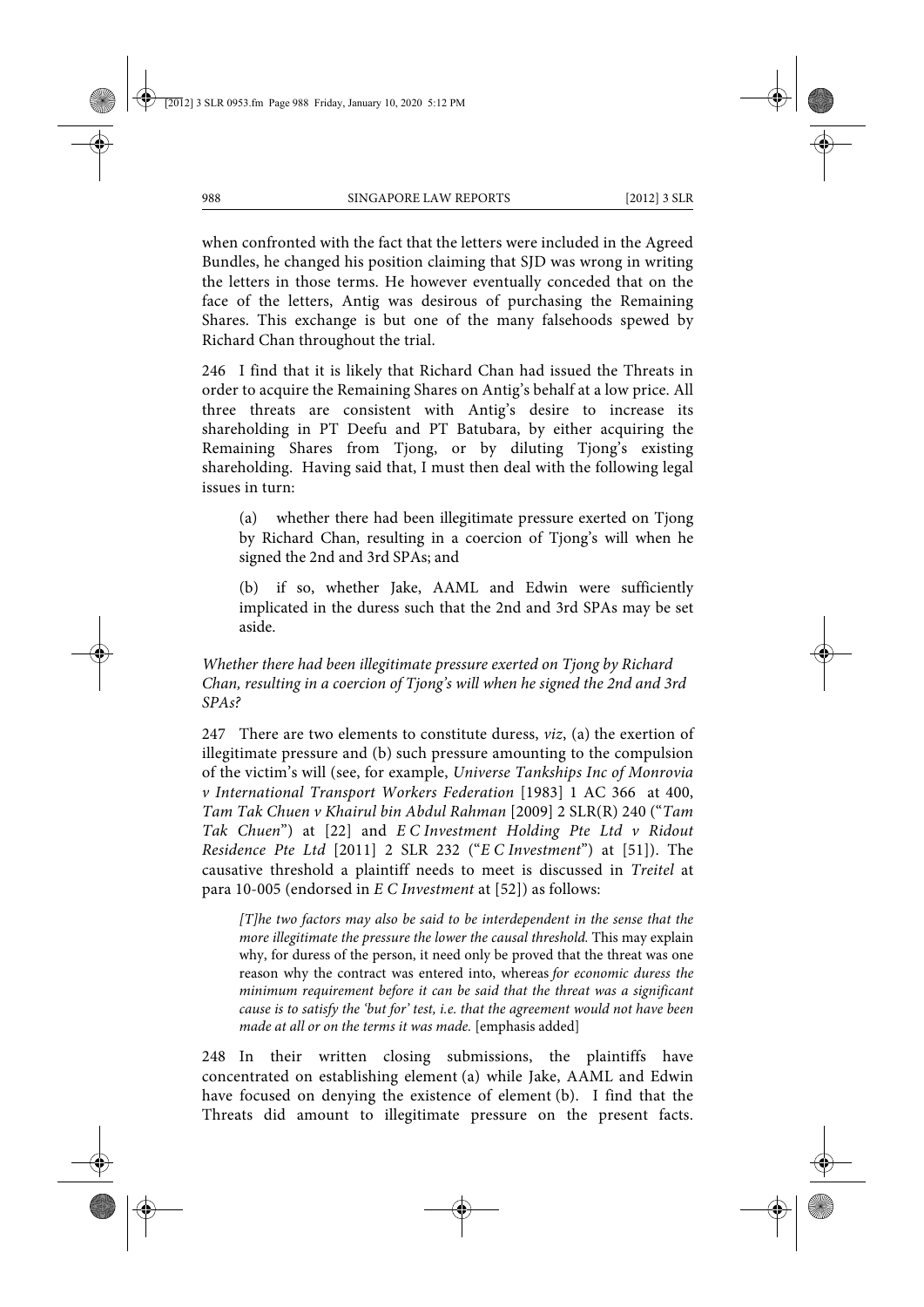However, there was no compulsion of Tjong's will at the material time, and therefore the duress claim fails.

Illegitimate pressure

THE LAW

#### *THREATS OF UNLAWFUL ACTS*

249 Threats of unlawful action, *eg* contractual breach, can amount to illegitimate pressure. Mr Gabriel relies on *North Ocean Shipping Co Ltd v Hyundai Construction Co Ltd* [1979] QB 705 ("*North Ocean Shipping*") for the proposition that a threat to break a contract without legal justification may amount to economic duress. In *North Ocean Shipping*, a contract between ship owners and ship builders allocated the risk of currency devaluation to the builders. However, upon devaluation of the currency, the builders threatened to breach the contract unless additional payments were made by the owners. Although the duress claim ultimately failed due to a subsequent waiver of the right to avoid the re-negotiated contract, Mocatta J found that illegitimate pressure had indeed been applied by the builders (*North Ocean Shipping* at 719):

… A threat to break a contract may amount to … 'economic duress' … I think the facts found in this case do establish that the agreement to increase the price by 10 per cent … was caused by what may be called 'economic duress.' *The [builders] were adamant in insisting on the increased price without having any legal justification for so doing and the owners realised that the [builders] would not accept anything other than an unqualified agreement to the increase* … The owners made a very reasonable offer of arbitration coupled with security for any award in the [builder]'s favour that might be made, but this was refused. They then made their agreement, which … have been made under compulsion, by the telex of June 28 without prejudice to their rights. [emphasis added]

In essence, as the threat to breach the contract in *North Ocean Shipping* was made in support of an illegitimate demand, it amounted to illegitimate pressure (Nelson Enonchong, *Duress, Undue Influence and Unconscionable Dealing* (Sweet & Maxwell, 2006) ("*Enonchong*") at para 3-007). This is an important point to note as not all threats of contractual breach would constitute illegitimate pressure.

250 *North Ocean Shipping* may be contrasted against the case of *Sharon Global Solutions Pte Ltd v LG International (Singapore) Pte Ltd* [2001] 2 SLR(R) 233 ("*Sharon Global*"). The plaintiff company (SGS) contracted to sell steel products to the defendant company (LG), which in turn entered into a back-to-back agreement to sell the steel products to an important customer (POSCO). Due to SGS's inexperience, it could only find a vessel to ship the steel at a higher freight cost. SGS was prepared to breach the contract unless LG agreed to share the additional costs. LG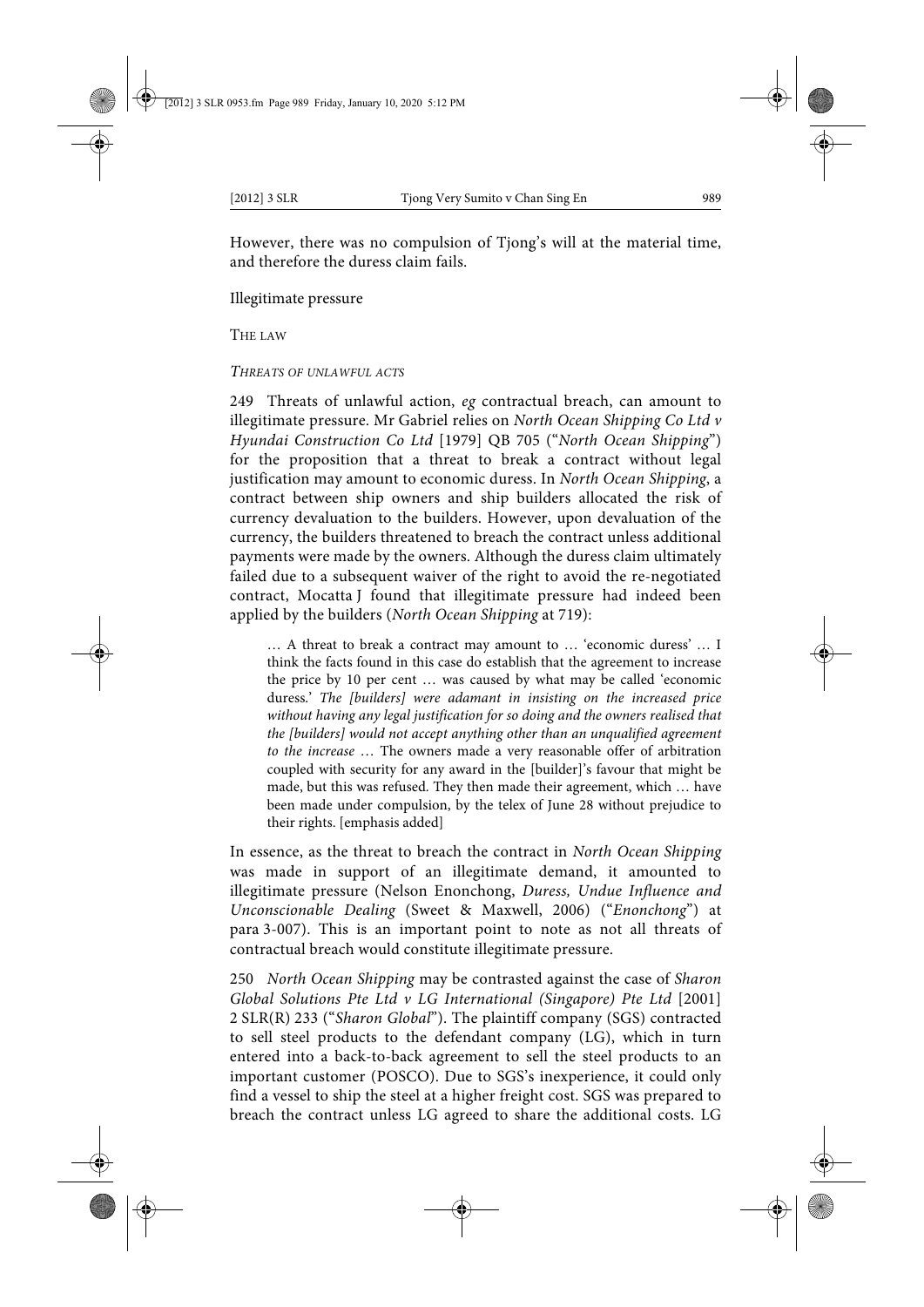reluctantly agreed as it was worried about the serious commercial consequences of failing to fulfil its obligations to POSCO. Citing *Chitty on Contracts* (Sweet & Maxwell, 28th Ed, 1999), Kan Ting Chiu J distinguished between threatened contractual breaches which would amount to duress and those that would not (*Sharon Global* at [32]):

*… [D]eliberate exploitation of the victim's position with a view to gaining some advantage unrelated to the contract and to which the threatening party knows he is not entitled is clearly illegitimate. Conversely, an apparent threat should not be treated as illegitimate if it was really no more than a true statement that, unless the demand is met, the party making it will be unable to perform; nor if the party has a genuine belief that he is legally entitled to the amount demanded.* It is suggested that a demand made in good faith, in the sense that the party demanding has a genuine belief in the moral strength of his claim for example, because he has encountered serious and unexpected difficulties in performing and will suffer considerable hardship if his demand is not met; or to correct an acknowledged imbalance in the existing contract — might in some circumstances also be treated as legitimate. Here the behaviour of the victim, for example whether he protests, will be relevant. First, it will go to causation … secondly, payment without protest may leave the demanding party believing that the justice of his demand is admitted, whereas it will be harder for him to prove that he was acting in good faith if he ignores the victim's protests. [emphasis added]

251 On the facts of *Sharon Global*, no illegitimate pressure was established as there had been no exploitation of the alleged victim's position (*Sharon Global* at [34]–[39]):

… [T]he spirit of the venture must be taken into account. From the start, both parties intended to co-operate to gain entry into the HBI business … The second relevant factor is the cause for the plaintiff's demand that the defendant share the additional costs. The plaintiff through its inexperience, misjudged the freight costs badly … [and] was unable to bear the additional costs alone … [and] the plaintiff bore a greater burden under the agreement of 12 August by paying its share of the additional freight than it would have under the performance bond … *Against this background it cannot be said that the plaintiff was seeking to exploit the situation to increase its profits* when it informed the defendant that it would not charter the vessel unless the defendant agreed to share the additional costs … two matters stood out for consideration. *First, the plaintiff was not seeking to improve its financial position by seeking the contribution instead of forfeiting the performance bond. Second, the plaintiff was not seeking to shift the burden of the additional costs entirely to the defendant, and had agreed to bear a share of it even when it did not have the funds for that purpose*. [emphasis added]

#### *THREATS OF LAWFUL ACTION*

252 Threats of lawful action can also constitute duress. However, a corollary of the rule that a party pleading duress must prove illegitimate pressure, as opposed to mere commercial pressure, is that where the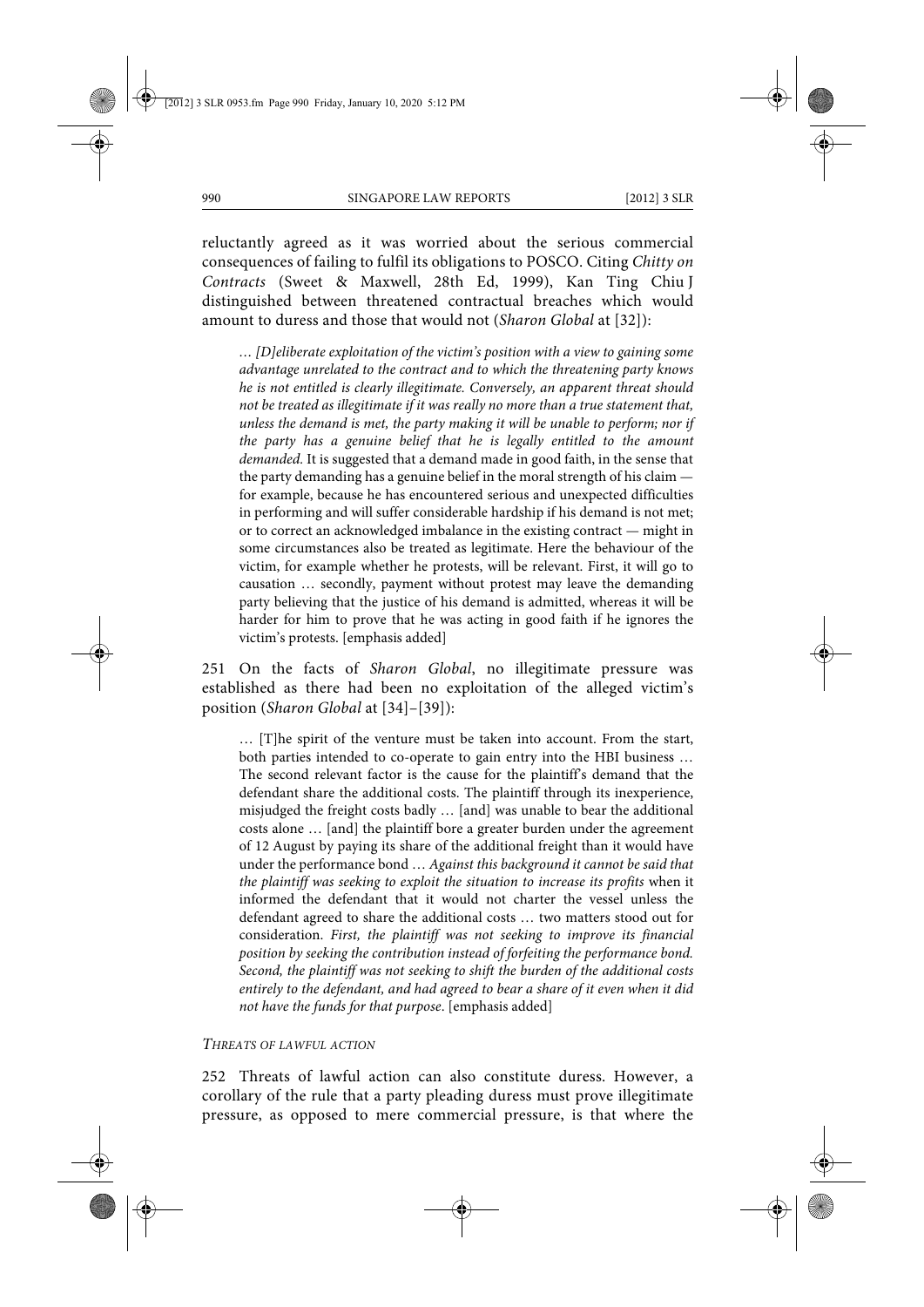threatened act is in itself lawful, it would be extremely difficult, and indeed, rare, to be able to prove economic duress, especially in the commercial context (*CTN Cash and Carry Ltd v Gallaher Ltd* [1994] 4 All ER 714 ("*CTN Cash and Carry*") at 719 and *E C Investment* ([247] *supra*) at [47] and [51]). This arises from the need to ensure certainty in the commercial bargaining process (*Tam Tak Chuen* ([247] *supra*) at [50] and *E C Investment* at [48]–[49]). Four factors are relevant to the question of whether a threat of lawful action is illegitimate (*Enonchong* at para 3-022, *Tam Tak Chuen* at [50] and *E C Investment* at [48]), *viz*:

- (a) whether the threat is an abuse of legal process;
- (b) whether the demand is not made *bona fide*;
- (c) whether the demand is unreasonable; and

(d) whether the threat is considered unconscionable in the light of all the circumstances.

253 The buyer in *CTN Cash and Carry* paid a sum of money to his supplier as a result of the supplier's threat to otherwise stop the buyer's credit facilities in their future dealings. Significantly, the supplier was not contractually bound to sell goods to the buyer; separate contracts were made from time to time and credit facilities, which were effective until withdrawn, were granted by the supplier in its absolute and unfettered discretion. Further, the supplier acted in the *bona fide* belief that such sum was owing to it. Steyn LJ readily accepted that the fact that the defendants have used lawful means did not by itself remove the case from the scope of the doctrine of economic duress. However, he cautioned against a too-ready finding of lawful act duress in a purely commercial setting (*CTN Cash and Carry* at 718–719):

… On the other hand … *English courts have wisely not accepted any general principle that a threat not to contract with another, except on certain terms, may amount to duress.* … [A]n extension [of the categories of duress] capable of covering the present case, involving 'lawful-act duress' in a commercial context in pursuit of a *bona fide* claim, would be a radical one with farreaching implications. It would introduce a substantial and undesirable element of uncertainty in the commercial bargaining process. Moreover, it will often enable b*ona fide* settled accounts to be re-opened when parties to commercial dealings fall out. The aim of our commercial law ought to be to encourage fair dealing between parties. But it is a mistake for the law to set its sights too highly when the critical enquiry is not whether the conduct is lawful but whether it is morally or socially unacceptable. … *Outside the field of protected relationships, and in a purely commercial context, it might be a relatively rare case in which 'lawful-act duress' can be established.* And it might be particularly difficult to establish duress if the defendant *bona fide* considered that his demand was valid. In this complex and changing branch of the law I deliberately refrain from saying 'never'. But as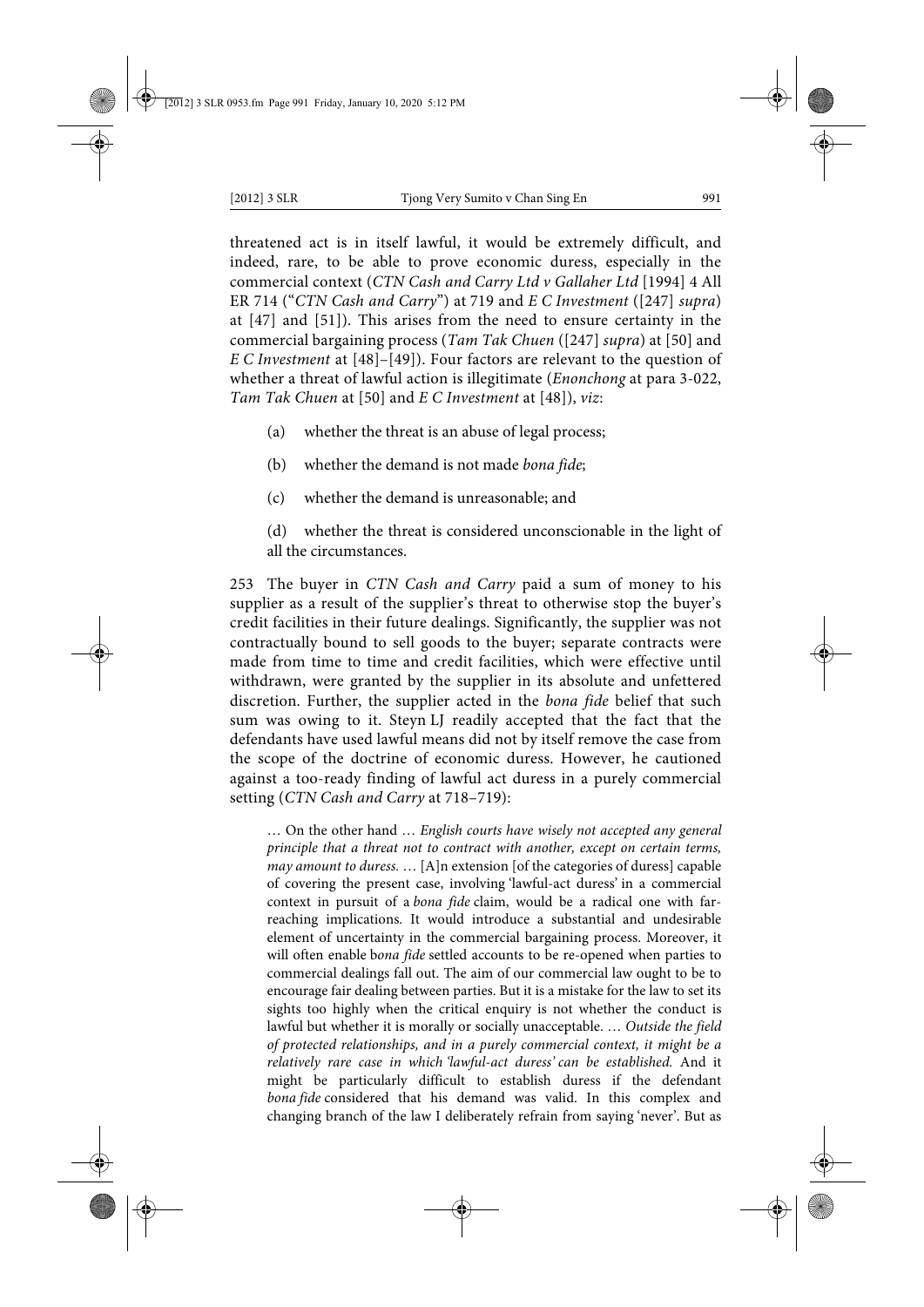the law stands, I am satisfied that the defendants' conduct in this case did not amount to duress. [emphasis added]

Steyn LJ's conclusion that there had been no illegitimate pressure was based on three crucial findings (*CTN Cash and Carry* at 717–718):

[First, *t]he dispute arises out of arm's length commercial dealings* between two trading companies. … The fact that the defendants were in a monopoly position cannot therefore by itself convert what is not otherwise duress into duress.

[Second,] *the defendants were in law entitled to refuse to enter into any future contracts with the plaintiffs for any reason whatever or for no reason at all.* Such a decision not to deal with the plaintiffs would have been financially damaging to the defendants, but it would have been lawful. *A fortiori* it was lawful for the defendants, for any reason or for no reason, to insist that they would no longer grant credit to the plaintiffs. The defendants' demand for payment of the invoice, coupled with the threat to withdraw credit, was neither a breach of contract nor a tort.

[Third, t]he defendants exerted commercial pressure on the plaintiffs in order to obtain payment of a sum which they *bona fide* considered due to them. *The defendants' motive in threatening withdrawal of credit facilities was commercial self-interest in obtaining a sum that they considered due to them*.

[emphasis added]

254 This concern to safeguard certainty in the commercial bargaining process was echoed in the High Court decision of *E C Investment* which involved an experienced businessman (AA) looking to raise urgentlyneeded funds using a property he owned. The plaintiff, sensing a moneymaking opportunity, drove a hard bargain and eventually entered into an arrangement with AA, pursuant to which the plaintiff was granted an option to purchase the property at \$20m for an option fee of \$1.5m. The option gave AA an opportunity to cancel it upon refunding the \$1.5m option fee and cancellation fee of \$180,000. AA was confident that he would be able to settle this "loan" and cancel the option within one or two months. At the material time, AA had legal advice and did not protest. After a detailed examination of the law on economic duress, Quentin Loh J held that (*E C Investment* at [55]–[59]):

If the Plaintiff had agreed to lend AA \$2m with the Property as security, delayed matters to the last minute and when AA turned up to pick up his cheque he was then presented with a loan agreement, a smaller sum of \$1.5m and an option to sell the Property to the Plaintiff for \$20m (instead of \$22m) which was even below the forced sale value, and it was by then too late for AA to refuse and look for other sources of funds, then … there may have been sufficient illegitimate pressure and coercion of AA's will to set aside the option to purchase the Property at \$20m. I emphasise the word 'may'.

… AA is a seasoned businessman who has been through much in his business career. *The figures were not final when the meeting commenced on 5 June*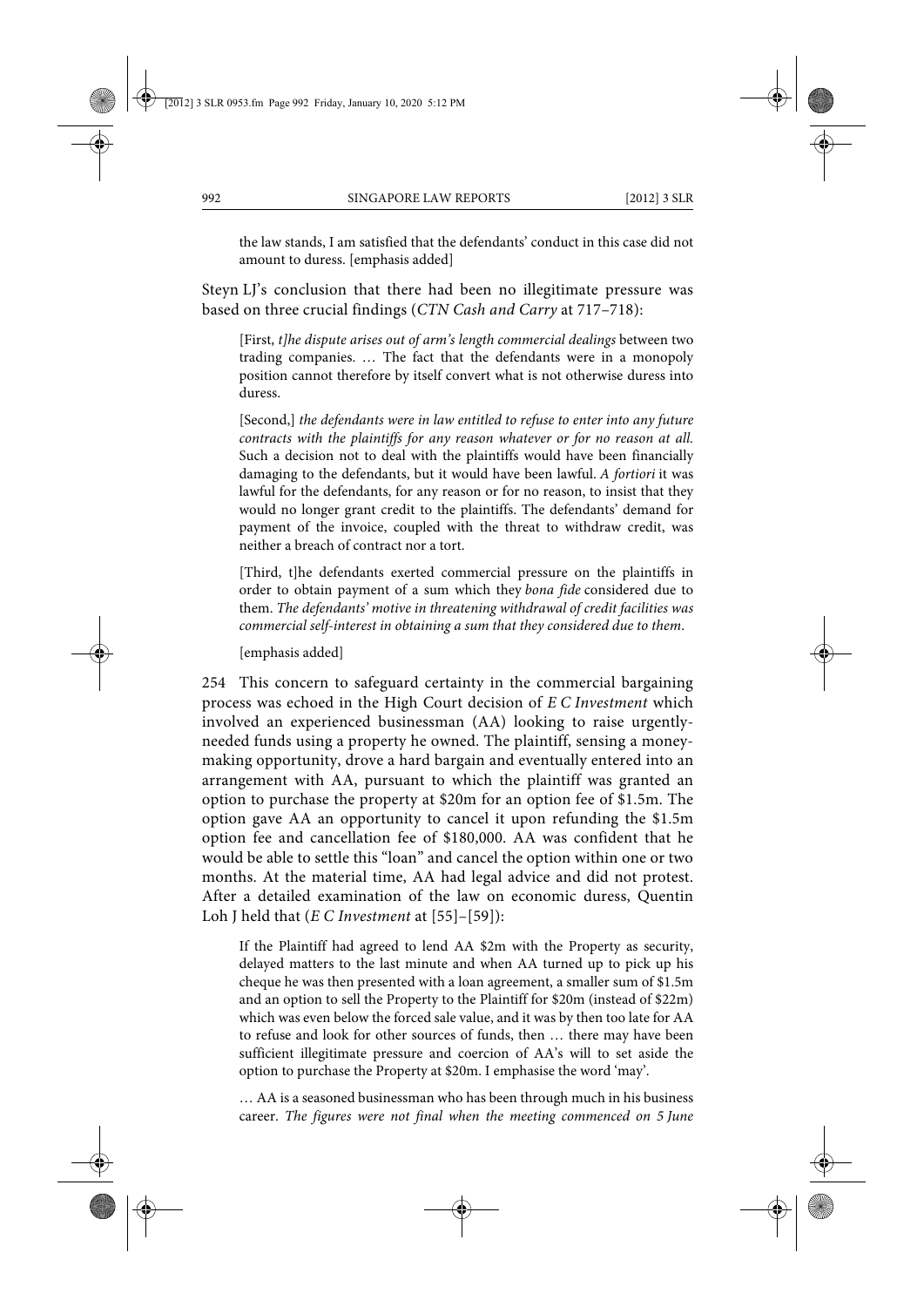*2009. There was no promise or agreement. … [T]hey were there to negotiate. …* There was certainly no protest or suggestion of illegitimate pressure from AA or his advisers or that some understanding had been breached.

*The fact that AA was very desperate for funds and that fact was known to the Plaintiff only meant that they had the upper hand in the negotiations. That was a legitimate commercial advantage and not pressure because the Plaintiff was not obliged to lend AA money* … Holding otherwise would mean that many hard pressed debtors would be able to avoid contractual obligations on this ground. That fact alone cannot amount to unlawful exploitation or illegitimate pressure. The truth is … that AA entered into this transaction … because he was confident he could repay that sum within one or two months. *AA had the benefit of advice from his lawyer and his CFO, both of whom were also with him at the 5 June 2009 meeting. He understood what he was signing. I therefore cannot see how there is any duress in this case that could vitiate the contract or that there is any illegitimate coercion which vitiated the will.*

[emphasis added]

THE PRESENT FACTS

255 I am of the view that the Threats amounted to illegitimate pressure exercised on Tjong. Threats 1 and 2 are essentially threats to breach the 1st SPA, *ie*, threats of unlawful action. As in *North Ocean Shipping* ([249] *supra*), there was no legal justification for Richard Chan's demand for Tjong to enter into the 2nd and 3rd SPAs or risk not being paid under the 1st SPA. The 2nd and 3rd SPAs were completely unrelated to the performance of the 1st SPA. The present factual matrix is also a far cry from that in *Sharon Global* ([250] *supra*), where the "threat" was really no more than a true statement that, unless the demand was met, performance of the contract by the party issuing the threat would be rendered onerous or impossible. I find, to the contrary, that Threats 1 and 2 were made deliberately to exploit Tjong's weak financial position with a view to procuring the Remaining Shares at an undervalue – an advantage which is completely unrelated to the 1st SPA (*Sharon Global* at [32]).

256 The exploitative nature of Threats 1 and 2 becomes apparent when one considers the huge "discount" at which the Remaining Shares were sold under the 2nd and 3rd SPAs. Mr Gabriel draws an analogy between the present facts and the facts in *Tam Tak Chuen* ([247] *supra*). The plaintiff in that case (Tam) sought to set aside the sale of certain shares to the first defendant (Khairul) on the ground of duress. Khairul had apparently confronted Tam with an incriminating video evidencing Tam's extramarital affair, and had threatened to tender the footage as evidence in court if Tam did not agree to the sale. Judith Prakash J held that (*Tam Tak Chuen* at [58]):

The facts of this case also support the finding that Dr Khairul's threat to make the photographs and video footage public was made to support an unreasonable demand … Even using LYS's valuation, the sum paid by Dr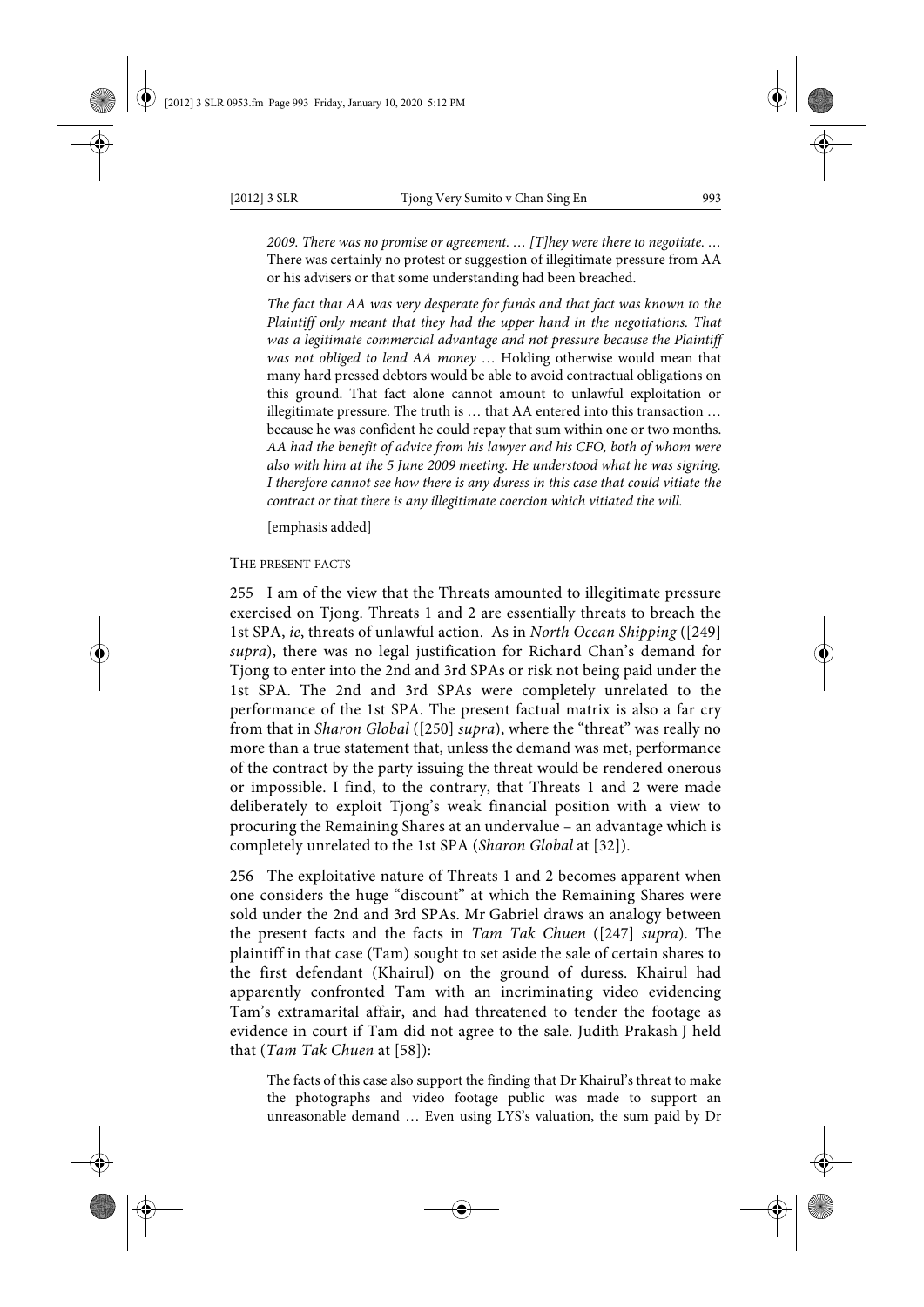Khairul for the shares was not even 25% of their value of \$212,361 … As the demands made by Dr Khairul in respect of the consideration for the transfer of all the plaintiff's shares in all the companies were unreasonable, his threat was illegitimate on this basis as well.

Mr Gabriel argues that, as in *Tam Tak Chuen*, the Remaining Shares were obtained at a discount of more than 75%. Indeed, Richard Chan, Jake and Edwin admit that the Remaining Shares were sold at undervalue. Richard Chan agreed during cross-examination that "from [Tjong's] point of view", selling the Remaining Shares for US\$2m was a "gross undervalue". Similarly, Edwin conceded on the stand that to his knowledge the sale of the remaining 28% of PT Deefu shares had been sold at undervalue as Tjong needed cash. Jake also stated in his AEIC that he found the deal to be a "worthwhile punt" because while MEGL had valued the 5% of PT Batubara shares at US\$1.3m, he was able to procure them at US\$320,000. The fact that Jake and Edwin were able to shortly after resell the Remaining Shares for A\$12.64m (see [30] above) underscores the undervalued nature of the transactions under the 2nd and 3rd SPAs.

257 In oral closing submissions, Counsel for Jake, AAML and Edwin, Mr Jeffrey Ong ("Mr Ong"), relied on *E C Investment* ([247] *supra*) to argue that extracting the sale of the Remaining Shares from Tjong at an undervalue with the knowledge of Tjong's financial situation was at most an exertion of legitimate commercial pressure. *E C Investment*, and similarly, *CTN Cash and Carry* ([252] *supra*), are not, however, directly applicable to the present facts since those cases did not involve any threatened breach of contract; parties in those cases were in the *precontractual* bargaining stage and were not obliged to transact. In those cases, the knowledge *per se* that a party to the negotiation was desperately in need of funds only gave the other party an upper hand in the bargaining process. By contrast, Antig was under existing payment obligations to Tjong under the 1st SPA. Knowing that Tjong was in need of cash, Richard Chan then threatened to withhold those payments unless Tjong agreed to sell the Remaining Shares at an undervalue. In other words, this is not a case where the defendants had simply used their commercial muscle to extract an attractive bargain for themselves. There appeared instead to be an exploitation of Tjong's allegedly weak financial position with a view to gaining an advantage unrelated to the 1st SPA.

258 As for Threat 3, there is nothing in PT Deefu's Articles of Association indicating that the threatened share issue would be a contravention of the Articles. Apart from matters to do with amendment of the Articles, merger, consolidation, acquisitions, dissolution and liquidation, which require 75% shareholders' approval, the Articles state that all other resolutions may be reached via 50% shareholders' resolution. In other words, Threat 3 is a threat of lawful action. Nonetheless, I am of the view that it amounted to illegitimate pressure,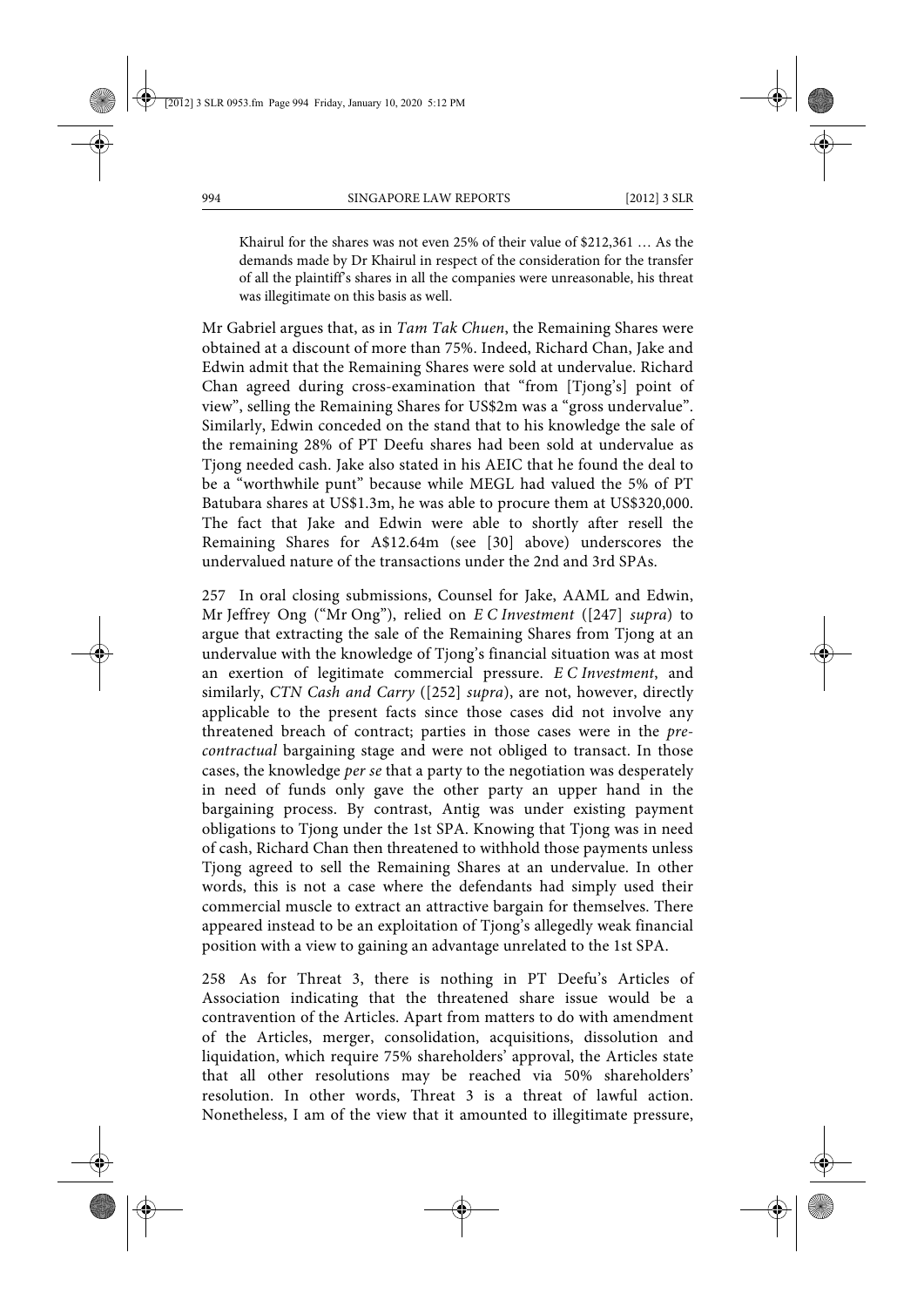since it was unreasonably made to extract the sale of the Remaining Shares at undervalue. Richard Chan, who knew of Tjong's weak financial position, was aware that Tjong would not have been able to subscribe to any new issue of shares, thus leading to the inevitable dilution of his Remaining Shares. More importantly, Threat 3 must be assessed in light of Threats 1 and 2 as they were all made to achieve the same purpose. Given the exploitative nature of the Threats, I find that they did indeed amount to illegitimate pressure.

Compulsion of Tjong's will

THE LAW

259 Whether an illegitimate threat amounts to duress depends on its coercive effect in each case. There is no coercion of will where, *eg*, the alleged victim "considered the matter thoroughly, chose to avoid litigation, and formed the opinion that the risk in giving the guarantee was more apparent than real" ([*Pao On v Lau Yiu Long* [1980] AC 614 ("*Pao On*")] at 635). In determining the extent of such coercive effect, the court will consider the factors enumerated by Lord Scarman in *Pao On*, which have been repeatedly relied on as guidelines by our courts (see, for example, *Tam Tak Chuen* at [62] and *E C Investment* at [44]), *viz*:

(a) whether the person alleged to have been coerced did or did not protest;

(b) whether, at the time of the alleged coercion this person did or did not have an alternative course open to him;

- (c) whether he was independently advised; and
- (d) whether after entering into the contract he took steps to avoid it.

THE PRESENT FACTS

## *ACCESS TO LEGAL ADVICE AND FAILURE TO PROTEST OR TAKE STEPS TO AVOID THE 2ND AND 3RD SPAS*

260 The defendants emphasise that Tjong (a) had failed to protest until the issue of the present proceedings in 2010, *ie*, more than 2.5 years after the 2nd and 3rd SPAs were executed; (b) had access to independent advice from Mr Manjit Singh and from his lawyers in Indonesia; (c) had access to, and did get advice from, other sources such as Dr Irwan; and (d) had alternative courses open to him at the material time.

261 Mr Ong relies on *Third World Development Ltd v Atang Lateif* [1990] 1 SLR(R) 96 ("*Third World*") to argue that failure to take steps to avoid the contract within reasonable time is fatal to a claim for economic duress. Pursuant to written agreements, the company in *Third World* engaged the respondents as exclusive operators of a casino in a building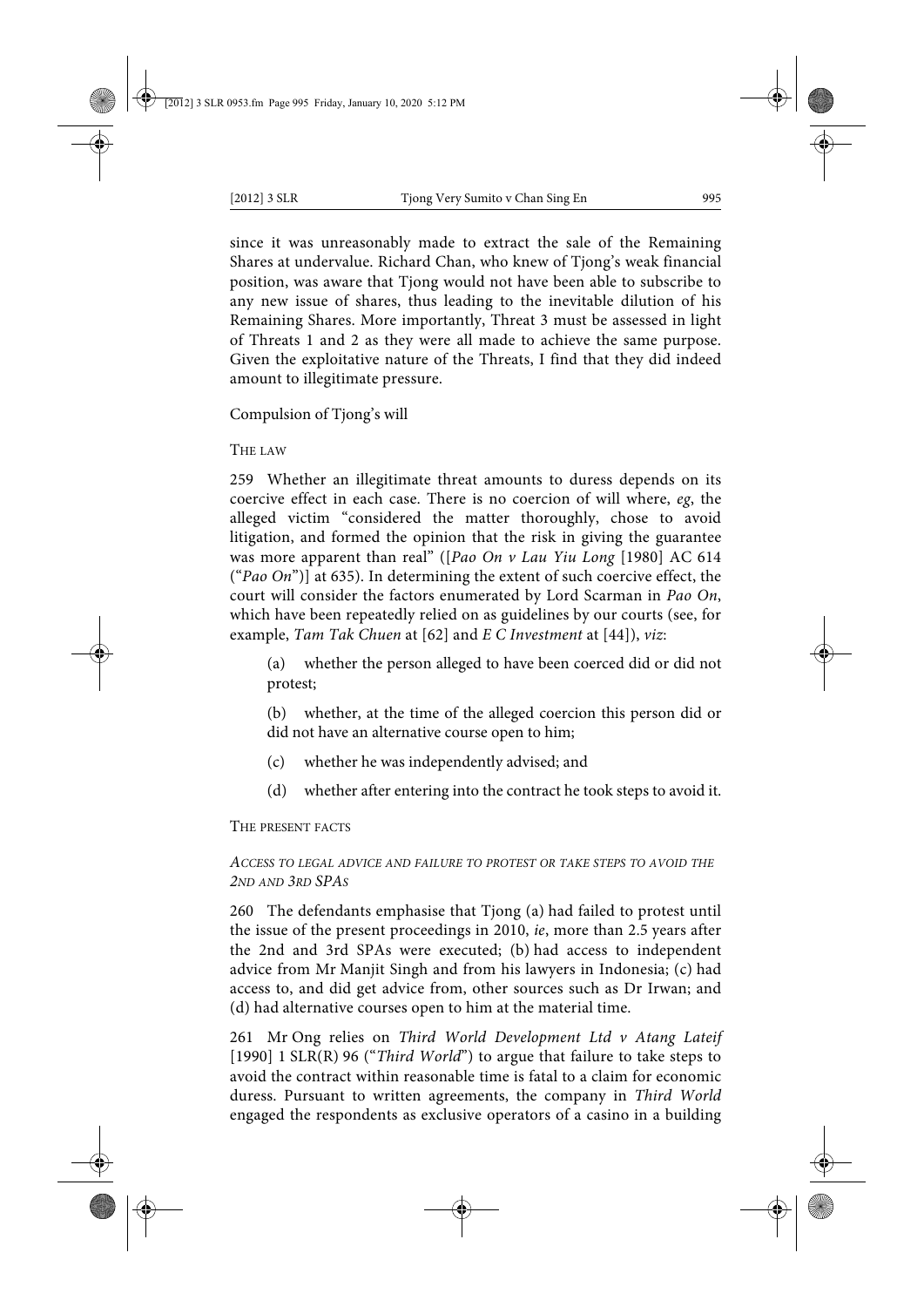project. The appellant, who was the chairman, managing director and 99% shareholder of the company, executed a letter of undertaking in which he undertook that if, for any reason, the respondents were not permitted to operate the casino at the building, he would refund on demand payments made in advance by the respondents. On being subsequently sued on the letter of undertaking, the appellant relied on the vitiating ground of economic duress. He alleged that the respondents knew that he and the company were in grave financial difficulties and that alternative finances would not be readily available. They had then deliberately and wrongfully refused to pay the full amount of advance rent that was due to the company, thus coercing him into executing the letter of undertaking. In rejecting the defence of economic duress, L P Thean J held that (*Third World* at [11]–[18]):

… [I]mmediately or soon after the undertaking was executed and the remaining half of the advance rent was paid to the company, the appellant did not make any complaint of the undertaking; he did not initiate any step to challenge or seek to avoid the undertaking; nor did he notify the respondents that as he was coerced into signing the undertaking he was seeking legal advice on the effect or validity of the undertaking. … It is significant that, *even [when] confronted with a demand for payment of the amount under the undertaking, not a word was uttered by the appellant that the undertaking was forced on him or that the respondents in any way pressurised him to execute the undertaking. It was only after this action was started that the appellant complained that he was coerced into signing the undertaking* … There is nothing before us which could really support the appellant's allegation that there was any coercion of his will in signing the undertaking. [emphasis added]

262 The 2nd and 3rd SPAs were executed on 12 July 2007, and from then till commencement of the present suit in February 2010, a period of about 30 months, no step was taken by Tjong to avoid those transactions. There was also nothing to show that Tjong had intended to sell the Remaining Shares for more than US\$2m, but was forced by Richard Chan to settle for US\$2m. The circumstances do not suggest that Tjong had been coerced to enter into the 2nd and 3rd SPAs.

#### *ALTERNATIVE COURSES WERE OPENED TO TJONG*

263 Mr Ong and Mr Narayanan also argue that alternative courses were opened to Tjong at the material time. In relation to Threat 1, they pointed out that Tjong, by his own case, had by then extracted the guarantee from Richard Chan, which he must have believed to be enforceable. Mr Narayanan further suggested that Tjong's will could not have been overborne if he had been able to obtain the guarantee from Richard Chan.

264 In relation to Threat 2, Mr Narayanan pointed out that, by Tjong's own case, he had intentionally withheld documents from Antig in order to extract the guarantee from Richard Chan. It was argued, therefore, that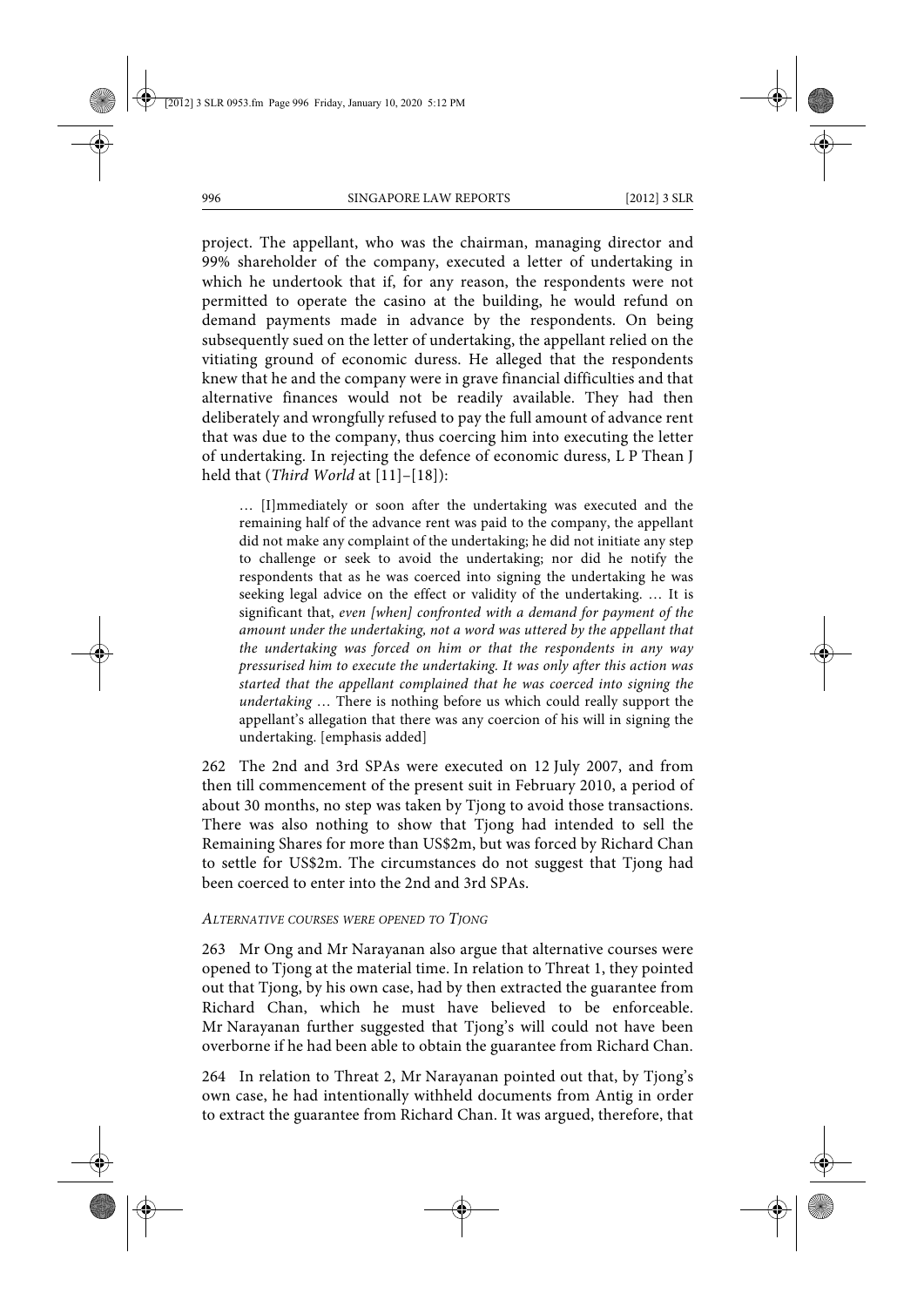Tjong had himself been prepared to run the risk of cancellation of the 1st SPA. There could not therefore have been a coercion of his will. Indeed, Tjong has given evidence that he did not respond to several written and verbal requests by Antig and Richard Chan to provide the relevant documents as he had wanted an assurance that the balance purchase price would be paid to him.

265 In *B & S Contracts and Design Ltd v Victor Green Publications Ltd* [1984] ICR 419 ("B & S"), a contractor who had undertaken to erect stands for an exhibition told his customer, less than a week before the exhibition, that the contract would be cancelled unless the customer paid an additional sum of money to meet claims which were being made against the contractor by his workmen. The cancellation of the contract would have gravely damaged the customer's reputation and might have exposed him to heavy claims for damages from the exhibitors. Eveleigh LJ held that "it was clear at that stage that there was no other way for [the customer] to avoid the consequences that would ensue if the exhibition could not be held from his stands than by paying the [additional sum of money] to secure the workforce" ( $B \notin S$  at 424). In these circumstances, duress was established.

266 *B&S* may be contrasted against *Pao On* ([259] *supra*), where the plaintiffs threatened to breach a contract with a company unless the defendants, who were the shareholders in the company, gave the plaintiffs a guarantee against loss resulting from performance of the contract. The defendants, thinking that the risk of such loss was small, gave the guarantee in order to avoid adverse publicity which the company might suffer if the contract was not performed. There was no "coercion of the will" on the facts of *Pao On*. Similarly, I find that there was also no compulsion of Tjong's will. His failure to protest, in particular, and the existence of the guarantee, which he extracted, providing him with an alternative recourse to obtaining the full US\$18m, militate against a finding that he would not have entered into the 2nd and 3rd SPAs but for the Threats.

267 Significantly, while Tjong claims that he owed friends, other businesses and Benny "several million US", he has not produced any evidence of the extent of his debts. As Kan J held in *Sharon Global* ([250] *supra* at [42]–[45]):

Without elucidation from the defendant, I do not understand what the serious commercial consequences [of the threat to breach the contract] alluded to were. Questions which should be addressed were not … How strong were those concerns, and how much did they influence the defendant's decision … ? *When a defence of economic duress is raised, it is incumbent on the party raising it to show that the duress placed it in a position where it was compelled to accede to the other party's demands … On the part of the defendant, I did not have a clear picture that it had no alternative but to*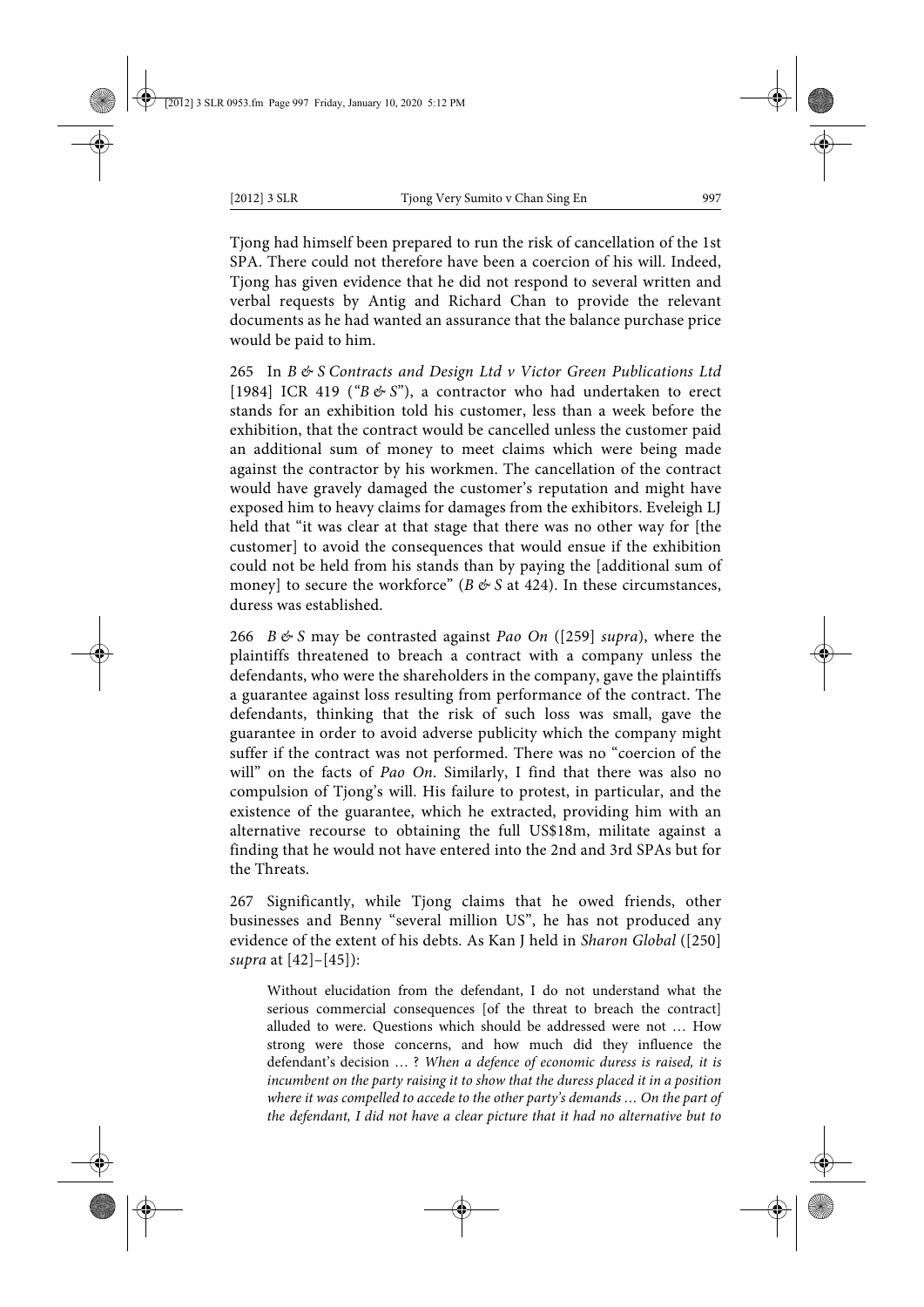*accept the plaintiff's terms because it had to fulfill its obligations to POSCO under any circumstances*. [emphasis added]

In fact, by the time the 2nd and 3rd SPAs were executed in July 2007, Tjong had received about US\$3m from Antig under the 1st SPA. While Tjong might have been in need of funds, there is no basis to find that he was in such *desperate* need to have compelled him to accede to the Threats.

*Whether Jake, AAML and Edwin were sufficiently implicated in the duress such that the 2nd and 3rd SPAs may be set aside*

268 Given my foregoing conclusion that there had been no duress operative upon Tjong *vis-à-vis* his execution of the 2nd and 3rd SPAs, the question of whether Jake, AAML and Edwin have been implicated in any such duress becomes moot. I will however deal with this issue since parties have made extensive submissions on it.

No direct duress claim against Jake, AAML and Edwin

269 It is agreed that no *direct* pressure had been applied on Tjong by Jake or Edwin. Nonetheless, as I have alluded to at [243] above, a contract may sometimes be set aside on the ground of duress exerted by someone who is, strictly-speaking, a third party to the contract. For example, the authors of *Chitty on Contracts* vol 1 (Sweet & Maxwell, 30th Ed, 2008) observed (at para 7-052) that:

Where it is sought to avoid a contract on the ground of duress exercised, not by the party seeking to enforce the agreement, but by some third party, the party seeking to avoid the contract *must prove that the other party knew of the duress, or had constructive notice of it or had procured the making of the contract through the agency of the party who exercised the duress*. [emphasis added]

It is similarly observed in *Enonchong* at para 21-007 that, aside from agency situations, a transaction may also be set aside on the ground of duress, undue influence or unconscionable dealing of a third party if the contracting party had actual or constructive notice of such third party conduct. The rationale supporting the doctrine of notice in this context was briefly summarised in *Enonchong* at para 23-002 to para 23-003 as follows:

Under English law if A is induced by C's duress or undue influence to contract with B, normally B is entitled to rely on A's apparent consent and in the ordinary case B can enforce the contract against A in spite of the duress of undue influence of C. However, if B was aware of the duress or undue influence of C then B will not be allowed to enforce the contract … First, such a person cannot claim to rely on the other contracting party's apparent consent, since he is aware of the reality that there was no free consent. Secondly, there is no question of protecting security of transactions where the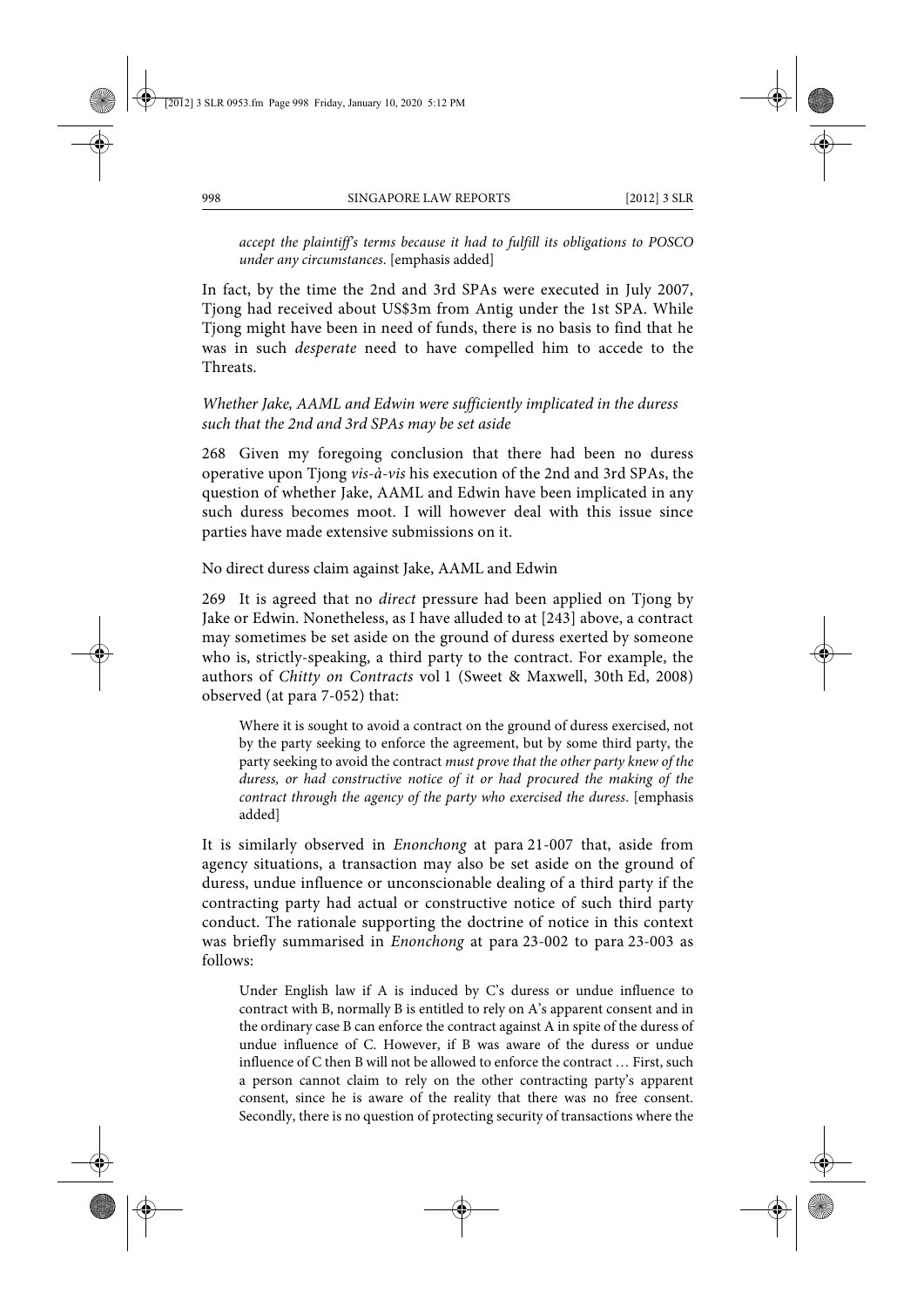contracting party has notice of the fact that the consent of the other party was improperly procured … [he] knows from the start that the agreement is one that will be unenforceable since it has been procured by wrongdoing … Thirdly, although the party with knowledge may be considered to be innocent of the wrongdoing, as he is not involved in it, nevertheless he cannot really be considered to be acting in good faith or in accordance with good conscience.

270 The operation of the doctrine of notice in this context is illustrated in *Kesarmal s/o Letchman Das v N K V Valliappa Chettiar s/o Nagappa Chettiar* [1954] 1 WLR 380 ("*Kesarmal*") and *Halpern v Halpern* [2006] EWHC 603 (Comm) ("*Halpern*"). *Kersarmal* involved interesting facts that took place during the Japanese occupation in Malaya. The respondent sought to impugn his transfer of a property to the appellants, alleging that the agreement was signed under duress at the Sultan's residence. The Sultan and the appellants were all present at the signing, together with two Japanese officers. The Sultan had apparently told the respondent that he must sign the transfer agreement. When the respondent hesitated, one of the Japanese told him that he had to obey the Sultan's orders. The Privy Council upheld the lower court's findings that the transfer agreement had been procured by duress, and that the appellants, as transferees, had actual knowledge of the exercise of the duress; the Privy Council held that it was undisputed that both duress and knowledge of it by the appellants were established, such that the transaction must be set aside (*Kesarmal* at 384).

271 *Halpern* concerned an application for summary judgment, and alternatively, an order to strike out certain parts of the defence. The defendants argued that a compromise agreement entered into with the plaintiffs during settlement negotiations had been procured by duress. The defendants alleged that the arbitrator (the Rabbi) had insisted that, in the absence of a compromise, the defendants were obliged to make a ritual oath (which, on the evidence, an observant Jew would not in practice be willing to swear), the making of which they could avoid by paying a sum of money (*Halpern* at [85]). The plaintiffs disputed that such pressure had been exerted and argued, *inter alia*, that, in any event, the putative duress emanated from the Rabbi who was a non-party to the agreement, and thus could not avail the defendants (*Halpern* at [95]). In allowing a trial on the issue of duress (*Halpern* at [107] and [117(d)]), Christopher Clarke J held that (*Halpern* at [96]):

*[T]he fact that Rabbi Schmerler was the person who exercised the alleged duress does not automatically exonerate the claimants. But it would have, at the least, to be established that Samuel knew that Rabbi Schmerler was exerting illegitimate pressure on Mordechai and took the benefit of it.* In the present case, if there was duress, it seems to me that there is a realistic prospect of the [defendants] establishing that it was a duress which is capable of making the contract voidable … it would seem at least arguable that Samuel was pressing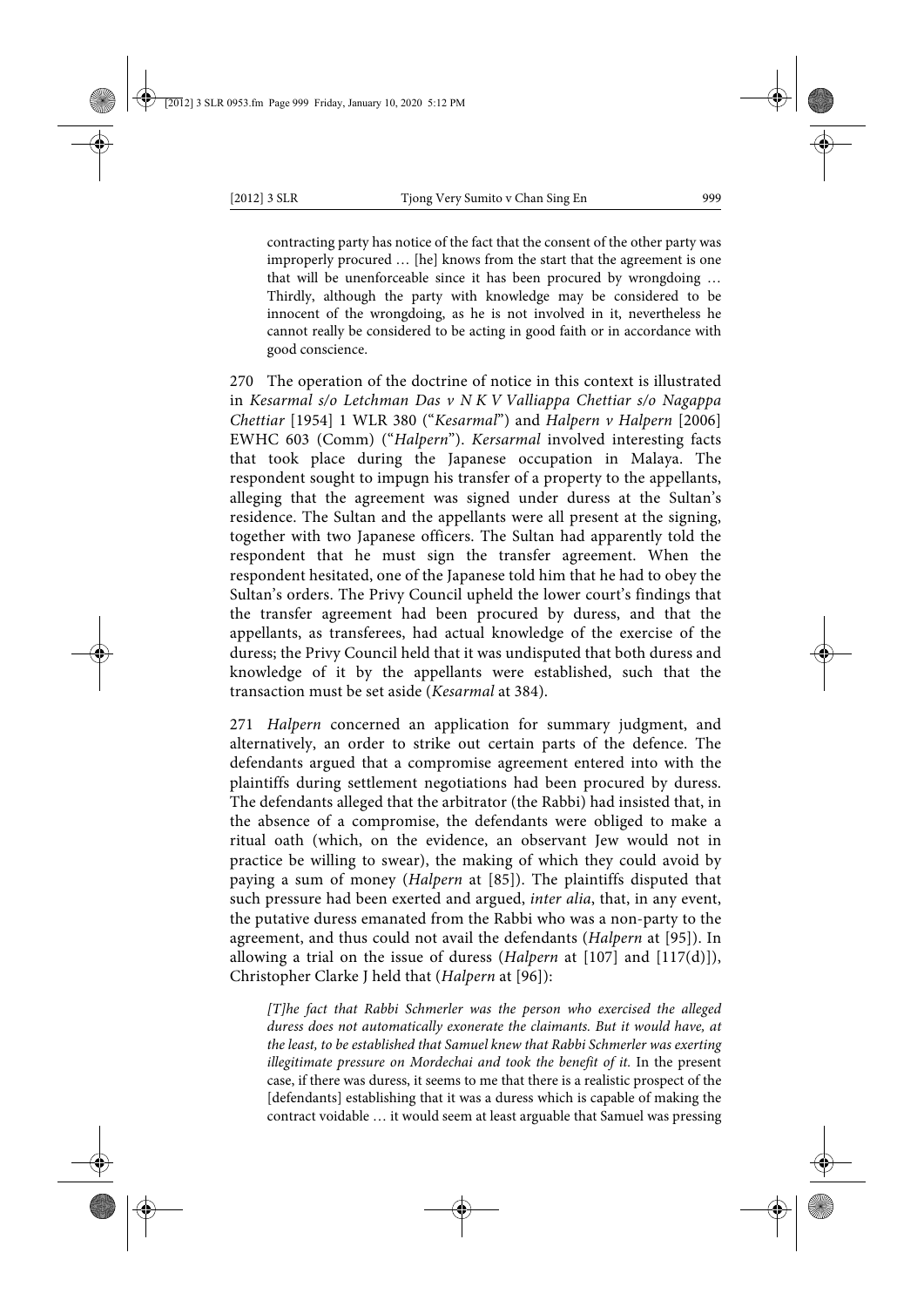Rabbi Schmerler to do something that he knew was not justified in order to procure a compromise. [emphasis added]

272 Jake, AAML and Edwin accept that if it can be shown that Richard Chan was their agent, a direct claim of duress against Jake, AAML and Edwin would be possible. However, while the plaintiffs have pleaded that Richard Chan "was an agent and/or had actual or apparent/ostensible authority to act on behalf of MEGL, Antig, Jake and AAML", they have not conducted their case on that basis. Instead, at the trial, they have proceeded on the basis that Jake, AAML and Edwin were the nominees of MEGL/Antig/Richard Chan in relation to the purchase of the Remaining Shares, and their claim against Jake, AAML and Edwin is indirect and "in conjunction" with their claim against Richard Chan, based on conspiracy. Similarly, while they argue that Jake, AAML and Edwin had been wilfully blind to the procurement of the 2nd and 3rd SPAs by duress, this argument was made in support of their case based on conspiracy, and not in relation to any direct claim against Jake, AAML and Edwin.

…

### **Conclusion**

298 By reason of my findings, the plaintiffs succeed in the following claims:

(a) as against OAFL and/or Alwie, the sum of US\$550,000 for money had and received;

(b) as against Aventi, damages for conversion of 124,856,364 MEGL shares;

(c) as against OAFL and/or Alwie, damages for conversion of 42,102,727 MEGL shares;

(d) as against Richard Chan, liability under the guarantee for the balance purchase price remaining unpaid to the plaintiffs, *ie*, US\$12,471,227, comprising:

(i) US\$6,721,227 (being the US\$12.25m Cash Component less the US\$5,528,772 received by the plaintiffs); and

(ii) the entire Shares Component representing US\$4.3m and US\$1.45m received by Aventi and OAFL respectively for and on behalf of the plaintiffs; and

(e) as against Richard Chan, damages for fraudulent misrepresentation in respect of the undervalue sale of the Remaining Shares under the 2nd and 3rd SPAs.

299 I make the following orders for the claims relating to the Cash Component representing US\$12.25m under the 1st SPA (see [24] above),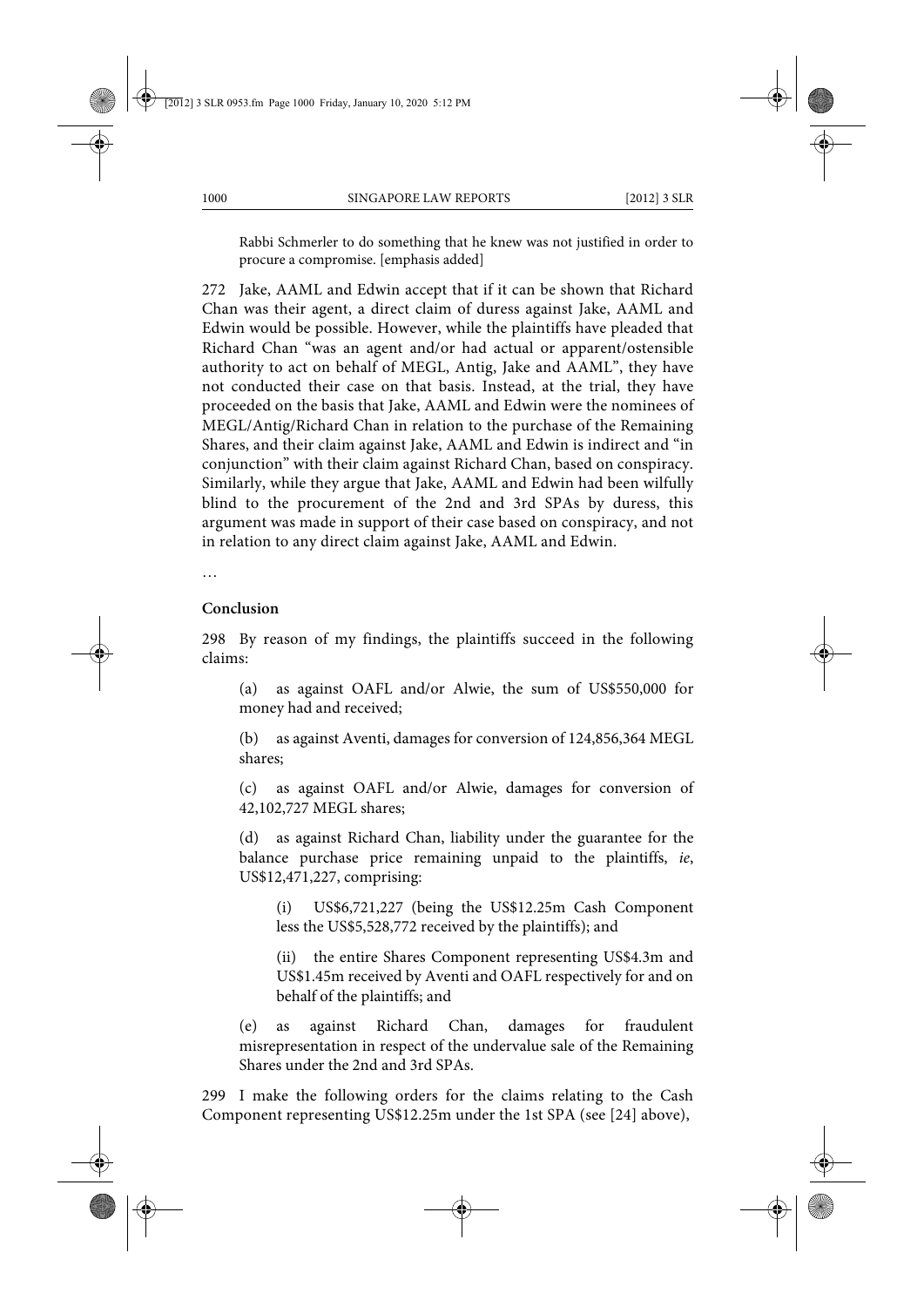(a) OAFL and/or Alwie are to pay the plaintiffs the sum of US\$550,000 under [298(a)];

(b) Richard Chan is liable to the extent of US\$6,721,227 under  $[298(d)(i)];$ 

(c) interest at 5.33% on the above sums from the date of the writ to the date of judgment; and

(d) for avoidance of doubt, in respect of the Cash Component, the plaintiffs are only entitled to a total of US\$6,721,227, excluding interest and costs, collectively from Richard Chan, OAFL and Alwie, and each up to the respective sums stated above.

300 I make the following orders for the claims relating to the Shares Component representing US\$5.75m under the 1st SPA (see [24] above):

(a) Aventi is to pay the plaintiffs damages in the sum of \$27,468,400 for conversion of 124,856,364 MEGL shares under [298(b)];

(b) OAFL and/or Alwie are to pay the plaintiffs damages to be assessed for conversion of 42,102,727 MEGL shares under [298(c)];

(c) Richard Chan is liable to the extent of US\$5.75m under  $[298(d)(ii)];$ 

(d) interest at 5.33% on the above sums from the date of the writ to the date of judgment and, in the case of assessment, interest at such rate and for such period to be reserved to the Registrar; and

(e) for avoidance of double recovery, in the event that Richard Chan discharges the judgment debt of US\$5.75m under  $[300(c)]$ , and the plaintiffs recover damages for conversion:

(i) against Aventi under [300(a)], the plaintiffs shall refund to Richard Chan such amount representing double recovery up to the maximum sum of US\$4.3m; and

(ii) against OAFL and/or Alwie under [300(b)], the plaintiffs shall refund to Richard Chan such amount representing double recovery up to the maximum sum of US\$1.45m.

301 I make the following orders for the claims relating to the 2nd and 3rd SPAs:

(a) Richard Chan is to pay Tjong damages to be assessed for fraudulent misrepresentation in respect of the undervalue sale of the Remaining Shares;

(b) interest at such rate and for such period to be reserved to the Registrar; and